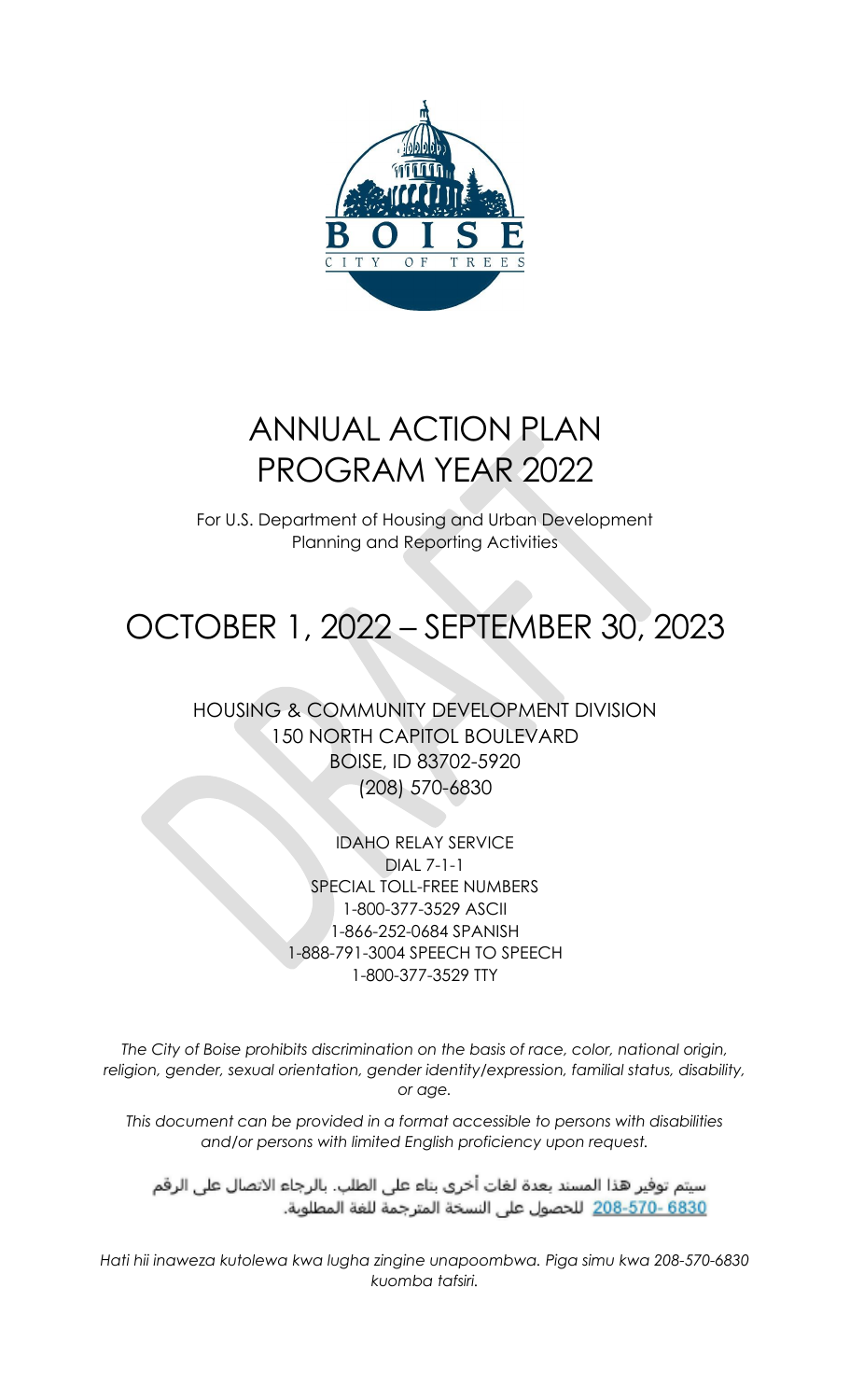# Contents

| Actions planned during the next year to address the needs to public housing <b>Error!</b><br><b>Bookmark not defined.</b>                            |  |
|------------------------------------------------------------------------------------------------------------------------------------------------------|--|
| Actions to encourage public housing residents to become more involved in<br>management and participate in homeownership Error! Bookmark not defined. |  |
| If the PHA is designated as troubled, describe the manner in which financial                                                                         |  |
|                                                                                                                                                      |  |
|                                                                                                                                                      |  |
|                                                                                                                                                      |  |
| Describe the jurisdictions one-year goals and actions for reducing and ending                                                                        |  |
|                                                                                                                                                      |  |
|                                                                                                                                                      |  |
|                                                                                                                                                      |  |
|                                                                                                                                                      |  |
|                                                                                                                                                      |  |
|                                                                                                                                                      |  |
|                                                                                                                                                      |  |
|                                                                                                                                                      |  |
|                                                                                                                                                      |  |
|                                                                                                                                                      |  |
|                                                                                                                                                      |  |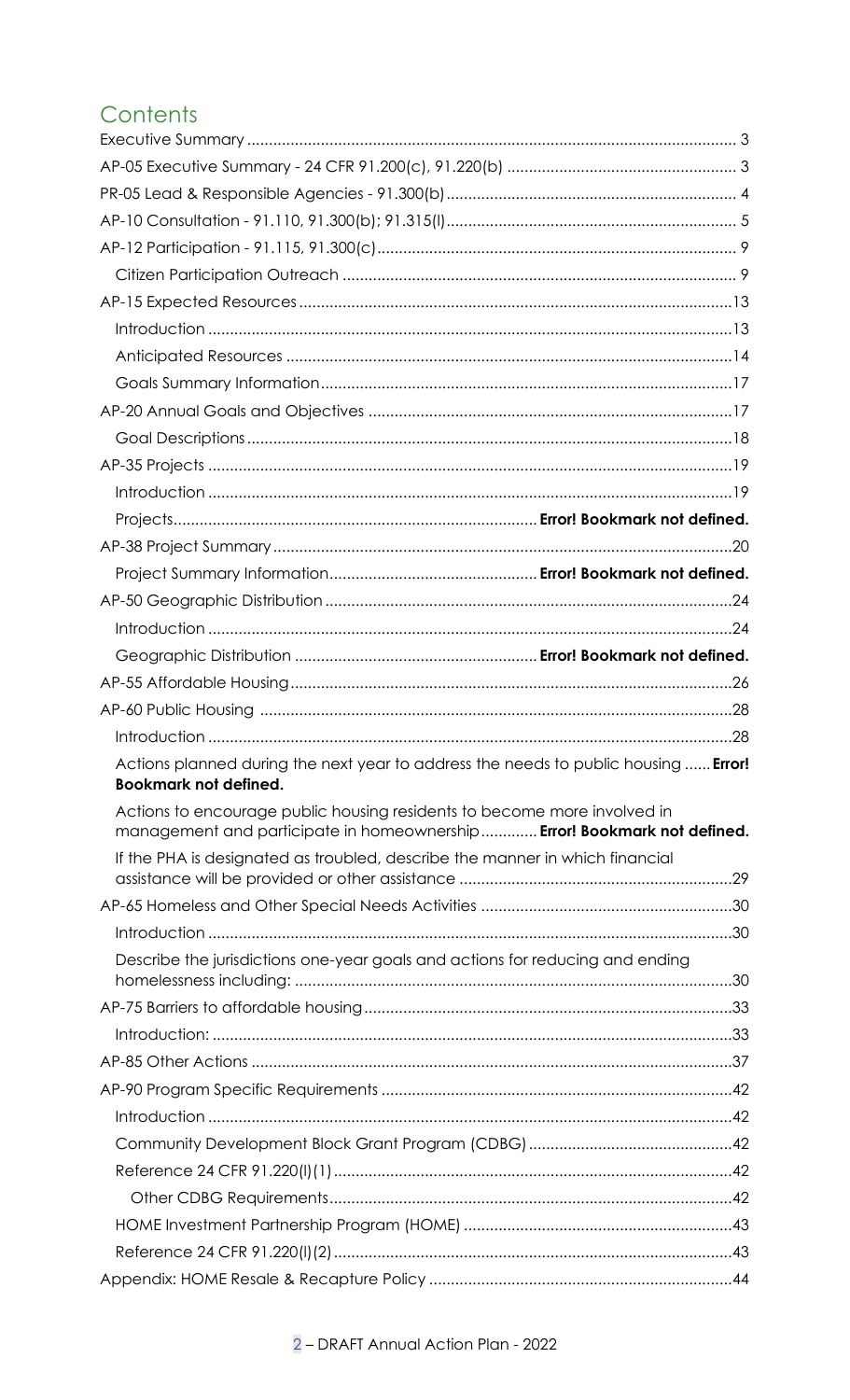# **Executive Summary**

# <span id="page-2-1"></span><span id="page-2-0"></span>**AP-05 Executive Summary - 24 CFR 91.200(c), 91.220(b)**

## **Introduction**

In accordance with HUD requirements, the City of Boise (City) is submitting its 2022 Annual Action Plan, which is the second year of its 2021-2025 Five-Year Consolidated Plan (Plan). The Plan will govern the City's investment of federal funds for persons experiencing homelessness, various housing strategies, and non-housing community development activities for the next program year.

# **Summary of the objectives and outcomes identified in the Plan Needs Assessment Overview**

This plan identifies the highest priority need for the City derived from multiple inputs. The plan will focus on increasing affordable housing opportunities, especially for those under 60% Household Area Median Income (HAMI). The plan also directs efforts towards homelessness prevention and many community development goals focused on improving conditions and opportunities, such as increasing supply of affordable housing units, preservation of existing housing units, and improving access to social and housing related services. The plan was informed through public outreach through survey methods, community meetings, and interviews with key stakeholders involved in community development and housing.

## **Evaluation of past performance**

The City has made progress on the goals and objectives identified in the current Consolidated Action Plan.

#### **Summary of citizen participation process and consultation process**

Public involvement is a key element incorporated into this plan. In addition to a survey, the plan followed the City's described public hearing process and public comment periods. Additionally, numerous interviews were conducted as part of the engagement process that included community members affiliated with housing and non-housing services. Those stakeholders included members from the public and private sectors, non-profit organizations, homelessness, elderly and disability organizations, and multiple other community partners.

#### **Summary of public comments**

**TBD** 

## **Summary of comments or views not accepted and the reasons for not accepting them**

**TRD**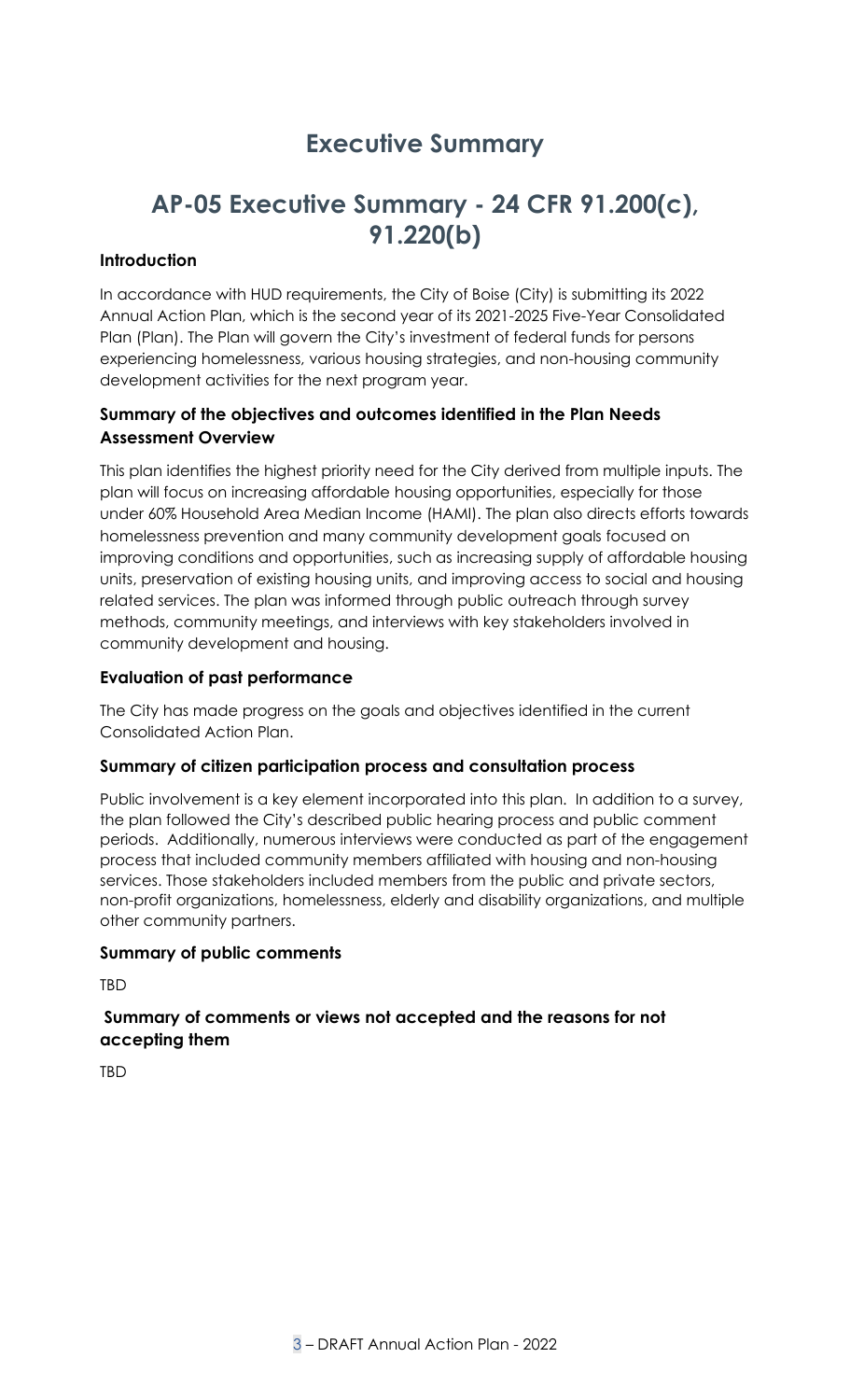# <span id="page-3-0"></span>**PR-05 Lead & Responsible Agencies - 91.300(b)**

# **Describe agency/entity responsible for preparing the Consolidated Plan and those responsible for administration of each grant program and funding source**

The following are the agencies/entities responsible for preparing the Consolidated Plan and those responsible for administration of each grant program and funding source.

| <b>Agency Role</b>        | <b>Name</b>  | <b>Department/Agency</b>                             |
|---------------------------|--------------|------------------------------------------------------|
| <b>CDBG Administrator</b> | <b>BOISE</b> | Housing and Community<br><b>Development Division</b> |
| <b>HOME Administrator</b> | <b>BOISE</b> | Housing and Community<br><b>Development Division</b> |

**Table 1 – Responsible Agencies**

## **Narrative**

The City of Boise's Housing and Community Development (HCD) Division is located within the Planning and Development Services Department. HCD is responsible for administration of funds received from the U.S. Department of Housing and Urban Development (HUD) for Community Development Block Grants (CDBG) and the HOME Investments Partnerships Program (HOME).

# **Consolidated Plan Public Contact Information**

The City of Boise's Housing and Community Development Division contact person for the Five-Year Consolidated Plan is:

Maureen Brewer Senior Manager Housing and Community Development Division Planning and Development Services [mbrewer@cityofboise.org](mailto:mbrewer@cityofboise.org) 208-570-6845 208-384-4131 (fax)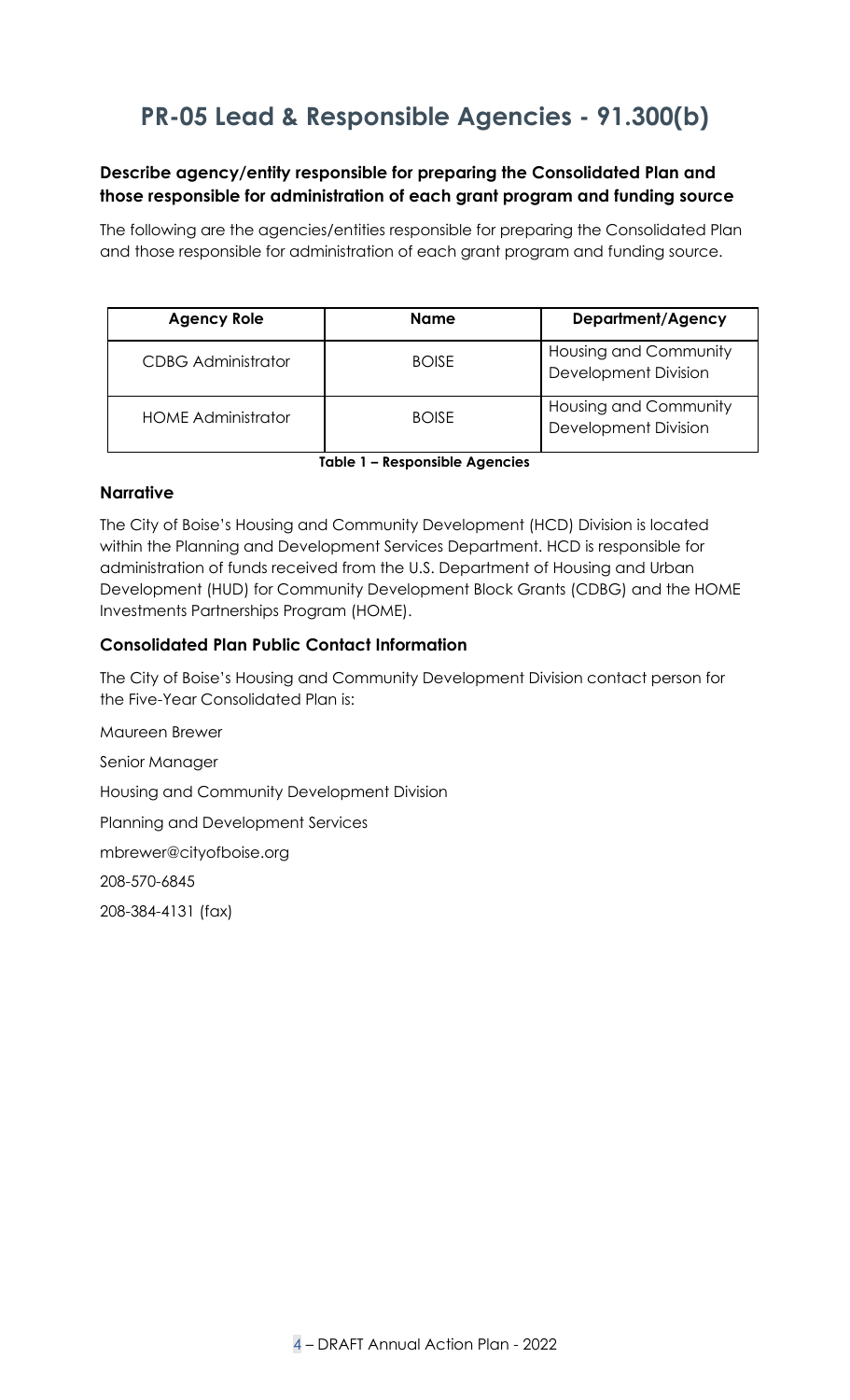# <span id="page-4-0"></span>**AP-10 Consultation - 91.110, 91.300(b); 91.315(l)**

# **Introduction**

The following section describes activities conducted to enhance coordination and consultations as part of the Action Planning Process.

# **Provide a concise summary of the jurisdiction's activities to enhance coordination between public and assisted housing providers and private and governmental health, mental health and service agencies (91.215(I)).**

The City of Boise (City) owns and operates affordable rental properties that serve extremely low-, very low-, and low-income individuals. The City coordinates with local providers of health, mental health, homeless, and other services for its residents. Some affordable rental units are used as "match" for other clients of local service agencies. CDBG and HOME funding have been used to construct new housing units and acquire housing units for increased supply of affordable rental housing. This investment of federal funds has been in response to specific affordable housing needs in Boise. To further encourage coordination of services, the City uses CDBG Public Service and other local funds to support local nonprofit organizations. These nonprofits include health, mental health, housing, childcare, and homeless services within the community.

# **Describe coordination with the Continuum of Care and efforts to address the needs of homeless persons (particularly chronically homeless individuals and families, families with children, veterans, and unaccompanied youth) and persons at risk of homelessness**

The Boise City/Ada County Continuum of Care (CoC) is coordinated by a full-time City employee. The primary focus of this position is the coordination of homeless activities to address local needs. City staff that administer the CoC, CDBG, and HOME programs are housed in the same division. This provides an opportunity to decrease duplication of efforts, increase efficiency of systems, and implement initiatives that are designed to work in concert with each other.

# **Describe consultation with the Continuum(s) of Care that serves the State in determining how to allocate ESG funds, develop performance standards for and evaluate outcomes of projects and activities assisted by ESG funds, and develop funding, policies and procedures for the operation and administration of HMIS**

The City does not receive ESG funds. As the lead agency for the Boise City/Ada County Continuum of Care, the City coordinates communication, facilitates meetings, manages strategy development, and annual reporting and HUD application oversight. The City contracts with the Idaho Housing and Finance Association (IHFA) to regulate the Homeless Management Information System (HMIS). The HMIS is used to meet HUD's data collection, management, and reporting standards with regard to client data, as well as the housing and services provided.

## **Agencies, groups, organizations and others who participated in the process and consultations**

| Agency/Group/Organization             | <b>BOISE CITY/ADA COUNTY HOUSING</b><br><b>AUTHORITY</b>                  |  |  |
|---------------------------------------|---------------------------------------------------------------------------|--|--|
| <b>Agency/Group/Organization Type</b> | <b>PHA</b>                                                                |  |  |
| How was the                           |                                                                           |  |  |
| Agency/Group/Organization             | The Boise City/Ada County Housing<br>Authority provided information about |  |  |
| consulted and what are the            | tenants, waiting list information, programs,                              |  |  |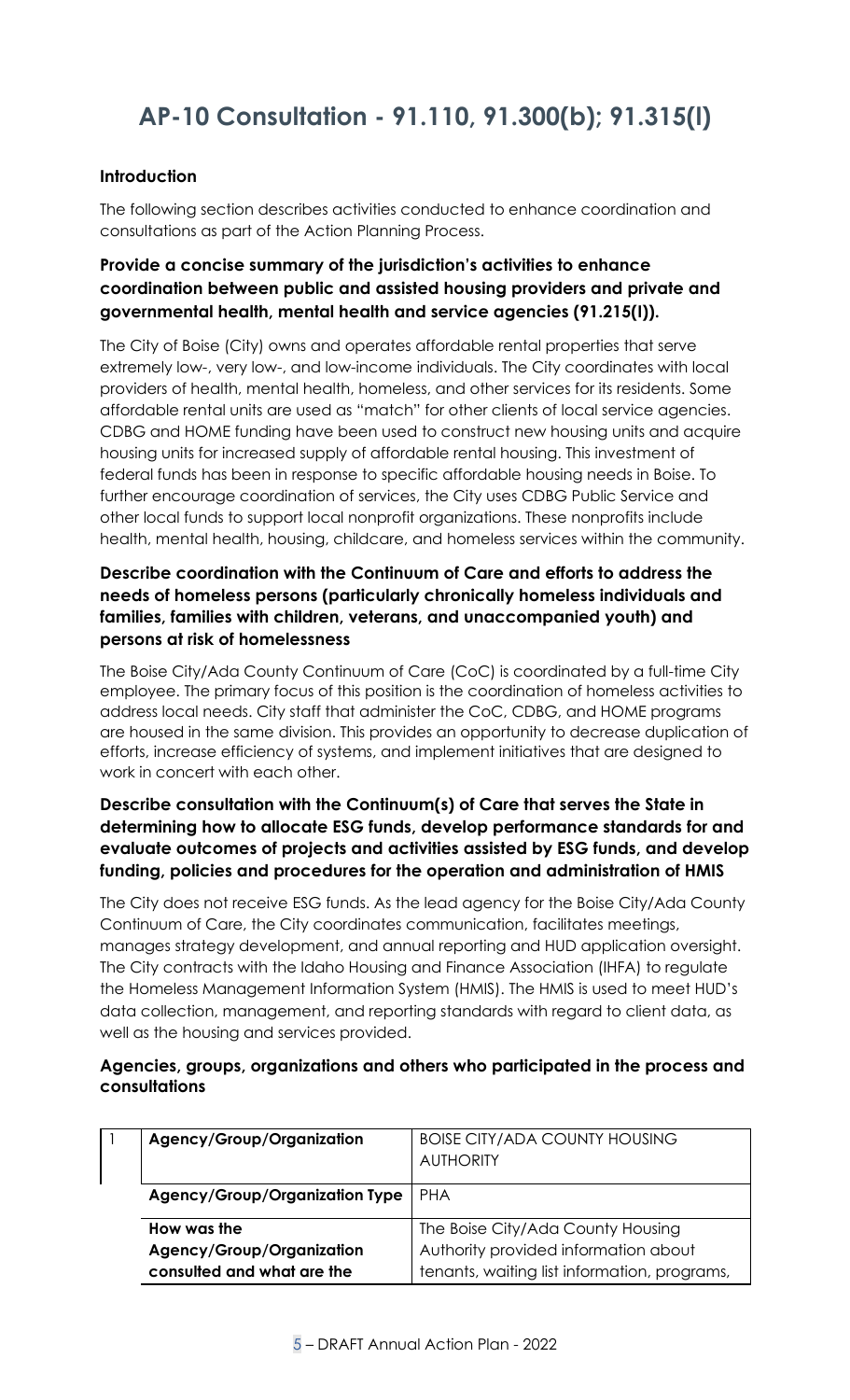|                | anticipated outcomes of the<br>consultation or areas for improved<br>coordination?                                                                                  | and plans to inform plan development.<br>The PHA works with the City to coordinate<br>affordable housing.                                                                                                                                                            |
|----------------|---------------------------------------------------------------------------------------------------------------------------------------------------------------------|----------------------------------------------------------------------------------------------------------------------------------------------------------------------------------------------------------------------------------------------------------------------|
| $\overline{2}$ | Agency/Group/Organization                                                                                                                                           | <b>CITY OF BOISE</b>                                                                                                                                                                                                                                                 |
|                | <b>Agency/Group/Organization Type</b>                                                                                                                               | Services - Broadband Internet Service<br>Providers<br>Services - Narrowing the Digital Divide<br>Agency - Managing Flood Prone Areas<br>Agency - Management of Public Land or<br><b>Water Resources</b><br>Agency - Emergency Management<br>Other government - Local |
|                | How was the<br>Agency/Group/Organization<br>consulted and what are the<br>anticipated outcomes of the<br>consultation or areas for improved<br>coordination?        | Staff from various City agencies provided<br>insights, planning documents, and other<br>information to create various sections of<br>the plan.                                                                                                                       |
| 3              | Agency/Group/Organization                                                                                                                                           | EI ADA CAP                                                                                                                                                                                                                                                           |
|                | <b>Agency/Group/Organization Type</b>                                                                                                                               | Services - Housing<br>Services-Children<br>Services-Elderly Persons<br>Services-Persons with Disabilities<br>Services-Persons with HIV/AIDS                                                                                                                          |
|                | How was the<br>Agency/Group/Organization<br>consulted and what are the<br>anticipated outcomes of the<br>consultation or areas for improved<br>coordination?        | El-Ada CAP provides a broad range of<br>services in Boise and works with other Boise<br>agencies to coordinate service delivery.                                                                                                                                     |
| 4              | Agency/Group/Organization                                                                                                                                           | <b>OUR PATH HOME</b>                                                                                                                                                                                                                                                 |
|                | <b>Agency/Group/Organization Type</b>                                                                                                                               | COC                                                                                                                                                                                                                                                                  |
|                | How was the<br><b>Agency/Group/Organization</b><br>consulted and what are the<br>anticipated outcomes of the<br>consultation or areas for improved<br>coordination? | Staff provided perspectives on the needs of<br>people experiencing homelessness and at<br>risk of homelessness.                                                                                                                                                      |
| 5              | Agency/Group/Organization                                                                                                                                           | <b>INTERMOUNTAIN FAIR HOUSING COUNCIL</b>                                                                                                                                                                                                                            |
|                | <b>Agency/Group/Organization Type</b>                                                                                                                               | Services-Legal                                                                                                                                                                                                                                                       |
|                | How was the<br>Agency/Group/Organization<br>consulted and what are the<br>anticipated outcomes of the<br>consultation or areas for improved<br>coordination?        | Intermountain Fair Housing Council<br>provided information on increase in need<br>for renter protections and rise in call<br>volume for assistance.                                                                                                                  |
| 6              | Agency/Group/Organization                                                                                                                                           | <b>INTERFAITH SANCTUARY</b>                                                                                                                                                                                                                                          |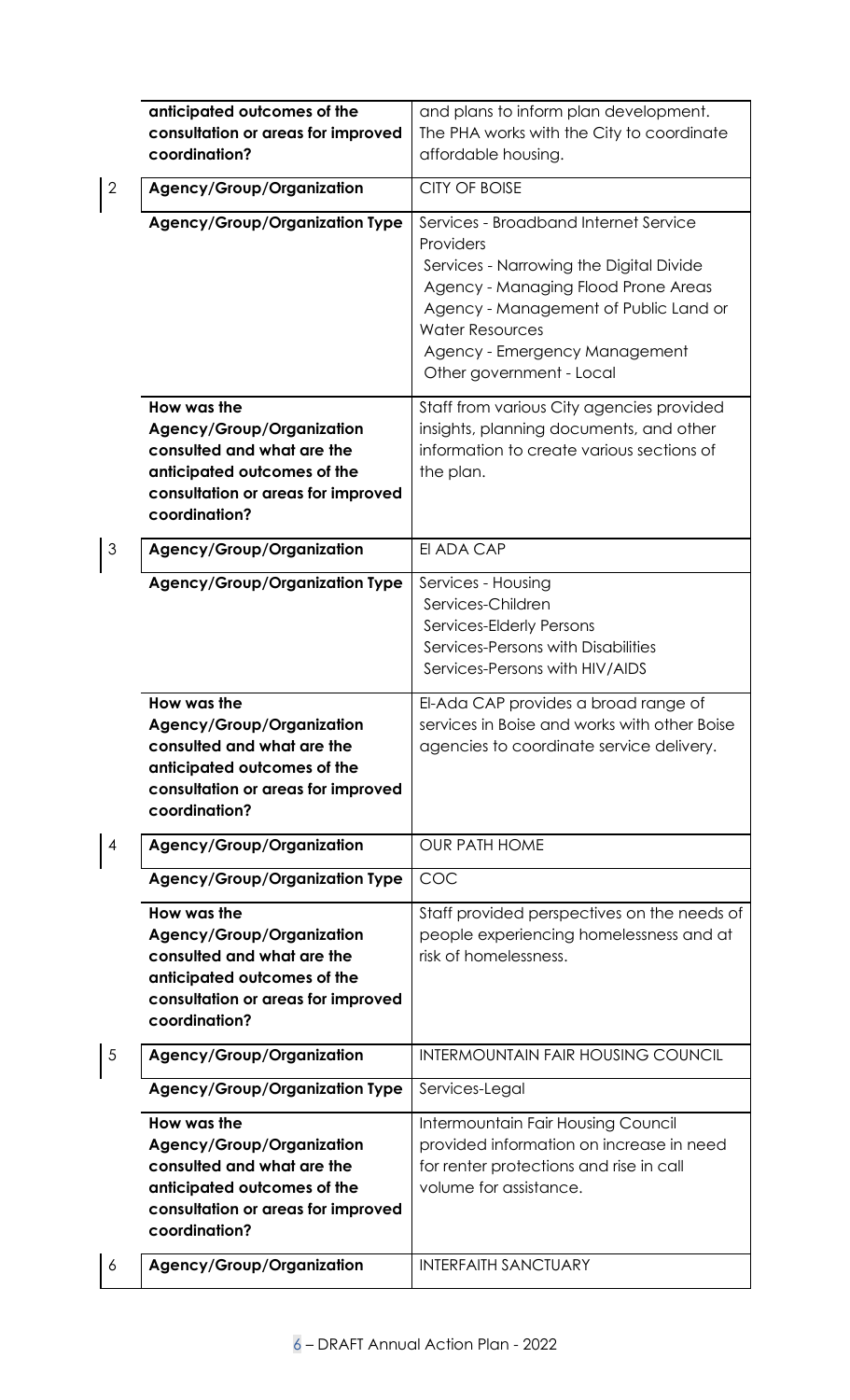|    | <b>Agency/Group/Organization Type</b>                                                                                                                        | Services-homeless                                                                                                                                                                   |
|----|--------------------------------------------------------------------------------------------------------------------------------------------------------------|-------------------------------------------------------------------------------------------------------------------------------------------------------------------------------------|
|    | How was the<br>Agency/Group/Organization<br>consulted and what are the<br>anticipated outcomes of the<br>consultation or areas for improved<br>coordination? | Interfaith agency staff participated as a<br>key informant for the homeless needs and<br>homeless programs sections of the plan.<br>The agency is part of the Continuum of<br>Care. |
| 7  | Agency/Group/Organization                                                                                                                                    | <b>SALVATION ARMY</b>                                                                                                                                                               |
|    | <b>Agency/Group/Organization Type</b>                                                                                                                        | Services-homeless                                                                                                                                                                   |
|    | How was the<br>Agency/Group/Organization<br>consulted and what are the<br>anticipated outcomes of the<br>consultation or areas for improved<br>coordination? | The agency is a member of the Continuum<br>of Care in Boise.                                                                                                                        |
| 8  | Agency/Group/Organization                                                                                                                                    | TERRY REILLY HEALTH SERVICES, INC.                                                                                                                                                  |
|    | <b>Agency/Group/Organization Type</b>                                                                                                                        | <b>Health Agency</b>                                                                                                                                                                |
|    | How was the<br>Agency/Group/Organization<br>consulted and what are the<br>anticipated outcomes of the<br>consultation or areas for improved<br>coordination? | The agency works in coordination with<br>housing and other service providers in<br>Boise.                                                                                           |
| 9  | Agency/Group/Organization                                                                                                                                    | THE IDAHO YOUTH RANCH, INC.                                                                                                                                                         |
|    | <b>Agency/Group/Organization Type</b>                                                                                                                        | Services-homeless                                                                                                                                                                   |
|    | How was the<br>Agency/Group/Organization<br>consulted and what are the<br>anticipated outcomes of the<br>consultation or areas for improved<br>coordination? | The agency works with other Continuum of<br>Care organizations to provide clients with a<br>full range of services.                                                                 |
| 10 | Agency/Group/Organization                                                                                                                                    | THE JESSE TREE OF IDAHO                                                                                                                                                             |
|    | <b>Agency/Group/Organization Type</b>                                                                                                                        | Services-homeless                                                                                                                                                                   |
|    | How was the<br>Agency/Group/Organization<br>consulted and what are the<br>anticipated outcomes of the<br>consultation or areas for improved<br>coordination? | Jesse Tree staff were key informants for<br>housing and homeless needs.                                                                                                             |
| 11 | Agency/Group/Organization                                                                                                                                    | <b>WOMEN'S AND CHILDREN'S ALLIANCE</b>                                                                                                                                              |
|    | <b>Agency/Group/Organization Type</b>                                                                                                                        | Services-Victims of Domestic Violence                                                                                                                                               |
|    | How was the<br>Agency/Group/Organization<br>consulted and what are the<br>anticipated outcomes of the                                                        | The agency works closely with the Housing<br>Authority and other homelessness agencies<br>and service providers to coordinate client<br>services.                                   |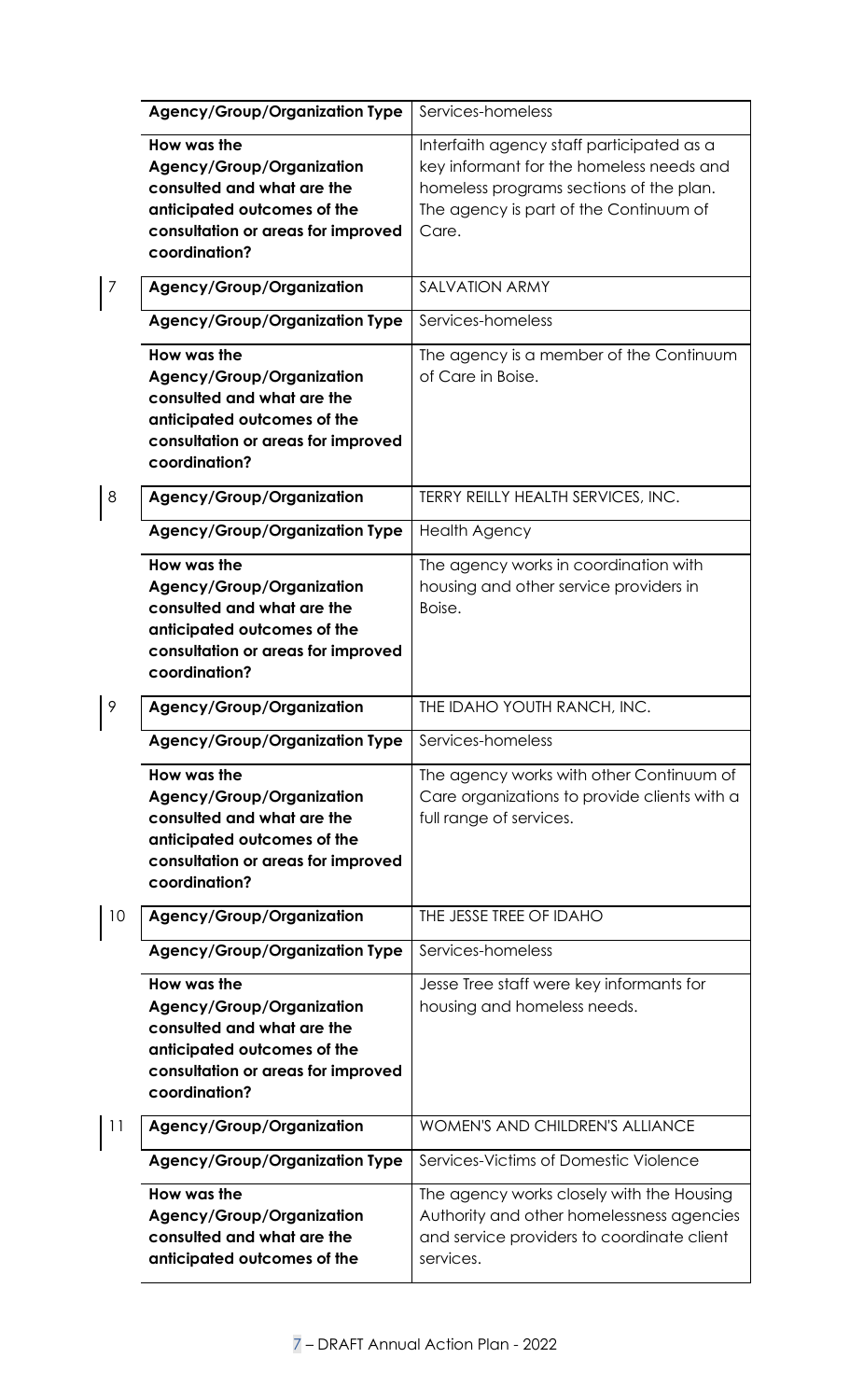|    | consultation or areas for improved<br>coordination?                                                                                                          |                                                                                                                                                                                                                                                              |
|----|--------------------------------------------------------------------------------------------------------------------------------------------------------------|--------------------------------------------------------------------------------------------------------------------------------------------------------------------------------------------------------------------------------------------------------------|
| 12 | Agency/Group/Organization                                                                                                                                    | AutumnGold Senior Services, Inc.                                                                                                                                                                                                                             |
|    | <b>Agency/Group/Organization Type</b>                                                                                                                        | Housing<br>Services-Elderly Persons                                                                                                                                                                                                                          |
|    | How was the<br>Agency/Group/Organization<br>consulted and what are the<br>anticipated outcomes of the<br>consultation or areas for improved<br>coordination? | The agency coordinates with the City of<br>Boise to provide affordable single-family<br>housing units for purchase.                                                                                                                                          |
| 13 | Agency/Group/Organization                                                                                                                                    | Idaho Office for Refugees                                                                                                                                                                                                                                    |
|    | <b>Agency/Group/Organization Type</b>                                                                                                                        | Other government - State                                                                                                                                                                                                                                     |
|    | How was the<br>Agency/Group/Organization<br>consulted and what are the<br>anticipated outcomes of the<br>consultation or areas for improved<br>coordination? | The agency coordinates with nonprofit<br>refugee providers in Boise.                                                                                                                                                                                         |
| 14 | Agency/Group/Organization                                                                                                                                    | <b>CATCH</b>                                                                                                                                                                                                                                                 |
|    | <b>Agency/Group/Organization Type</b>                                                                                                                        | Housing<br>Services - Housing                                                                                                                                                                                                                                |
|    | How was the<br>Agency/Group/Organization<br>consulted and what are the<br>anticipated outcomes of the<br>consultation or areas for improved<br>coordination? | CATCH acted as a key informant,<br>specifically in the realm of housing first,<br>rapid re-housing, and related programs<br>and strategies to keep or get citizens into<br>housing.                                                                          |
| 15 | Agency/Group/Organization                                                                                                                                    | <b>IDAHO HOUSING AND FINANCE</b><br><b>ASSOCIATION (IHFA)</b>                                                                                                                                                                                                |
|    | <b>Agency/Group/Organization Type</b>                                                                                                                        | Housing<br>Community Development Financial<br>Institution                                                                                                                                                                                                    |
|    | How was the<br>Agency/Group/Organization<br>consulted and what are the<br>anticipated outcomes of the<br>consultation or areas for improved<br>coordination? | IHFA acted as a key stakeholder to assist in<br>understanding the current lending and<br>borrowing conditions for affordable<br>housing including preservation of existing<br>housing, financial education needs, and<br>emergency housing assistance needs. |

**Table 2 – Agencies, groups, organizations who participated**

# **Identify any Agency Types not consulted and provide rationale for not consulting**

No affected agencies were intentionally left out of the planning process.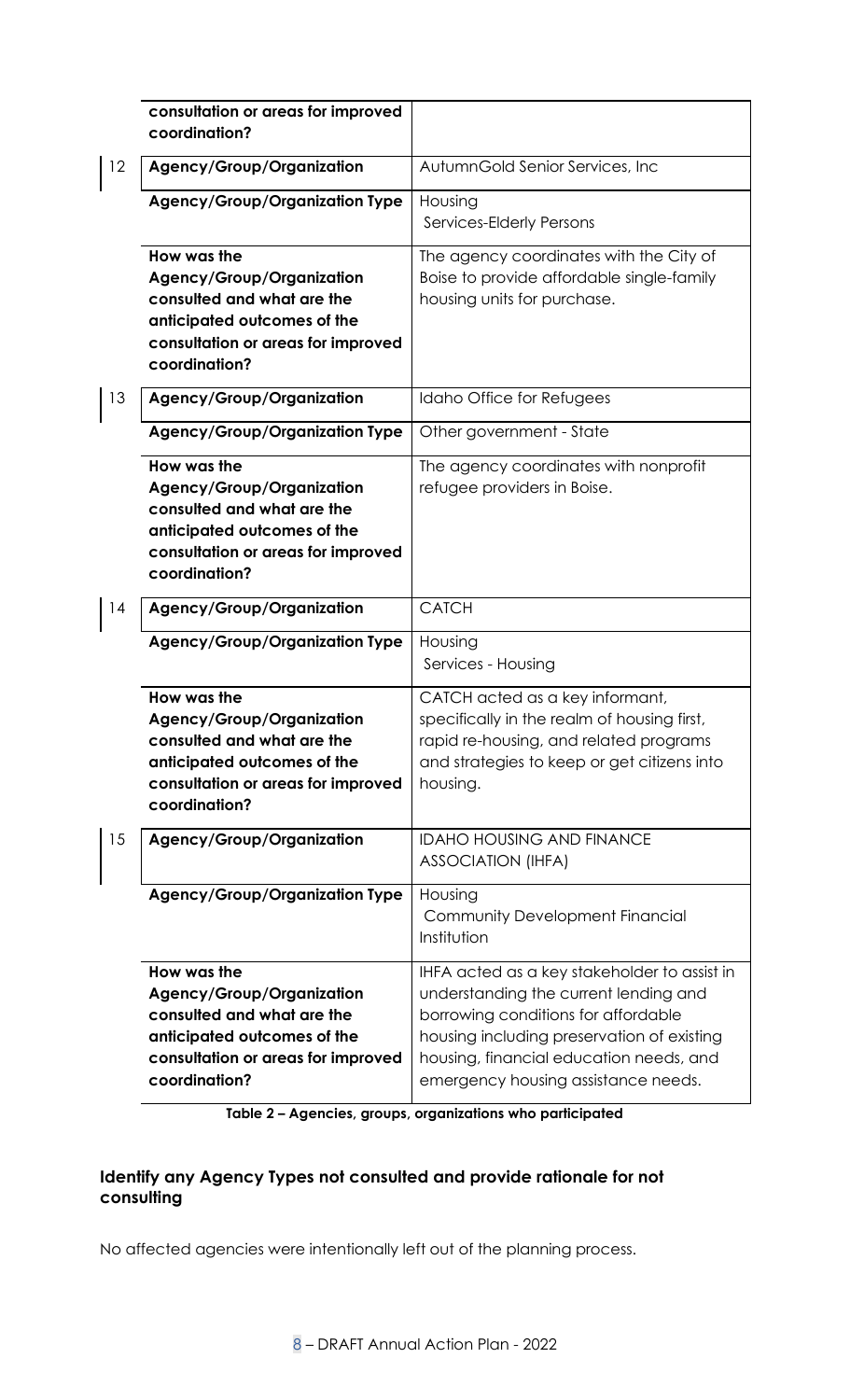### <span id="page-8-1"></span>**Citizen Participation Outreach**

| <b>Name of Plan</b> | <b>Lead Organization</b>                                    | How do the goals of your<br><b>Strategic Plan overlap with</b><br>the goals of each plan?                   |
|---------------------|-------------------------------------------------------------|-------------------------------------------------------------------------------------------------------------|
| Continuum of Care   | City of Boise Housing and<br>Community Development<br>(HCD) | The City has ensured that<br>the Consolidated Plan is<br>consistent with the goals<br>and action in the CoC |

### **Other local/regional/state/federal planning efforts considered when preparing the Plan**

**Table 3 - Other local / regional / federal planning efforts**

## **Narrative (Optional)**

# **AP-12 Participation - 91.115, 91.300(c)**

## <span id="page-8-0"></span>**Summary of citizen participation process/Efforts made to broaden citizen participation**

#### **Summarize citizen participation process and how it impacted goal setting**

Input from a broad range of citizens and advocacy groups was collected during the development of the 2022 Annual Action Plan. The public was encouraged to participate through multiple modes, including a community survey, a public hearing (1), public meetings (4), and receipt of written comments regarding the Plan. This process concluded with the final public hearing for the Mayor and City Council to adopt the plan. HCD used: legal notices, website updates, email outreach, social media, and other communication methods. These varied and wide-reaching methods provided notification of public opportunities to participate in the development process. Input from citizens was used to determine the priority needs and five-year goals to meet these needs.

Public comment was accepted June 8 through July 8, 2022.

All legal notices were posted in both English and Spanish in the newspaper and on the City of Boise website. All materials were offered to be translated into any other document upon request (that information was posted in English, Spanish, Arabic, Farsi, Bosnian, and Kiswahili). The City also advertised the availability of interpretation services available upon request for the public hearings/meetings held, as well as the availability of Idaho Relay Services (toll-free) for TTY services. All public meetings were held in an ADA-accessible location.

Information about the annual planning process, community survey, public comment periods, public hearing, and other community meetings was shared through city media channels (website & social media) as well as through partner organization networks. All partners were asked to share information with their clients and through their networks as widely as possible.

Due to the ongoing concerns about the COVID-19 pandemic, meetings were held both virtually and in person for citizens to choose the option that felt most comfortable for them. Translators and interpretation services were available upon request.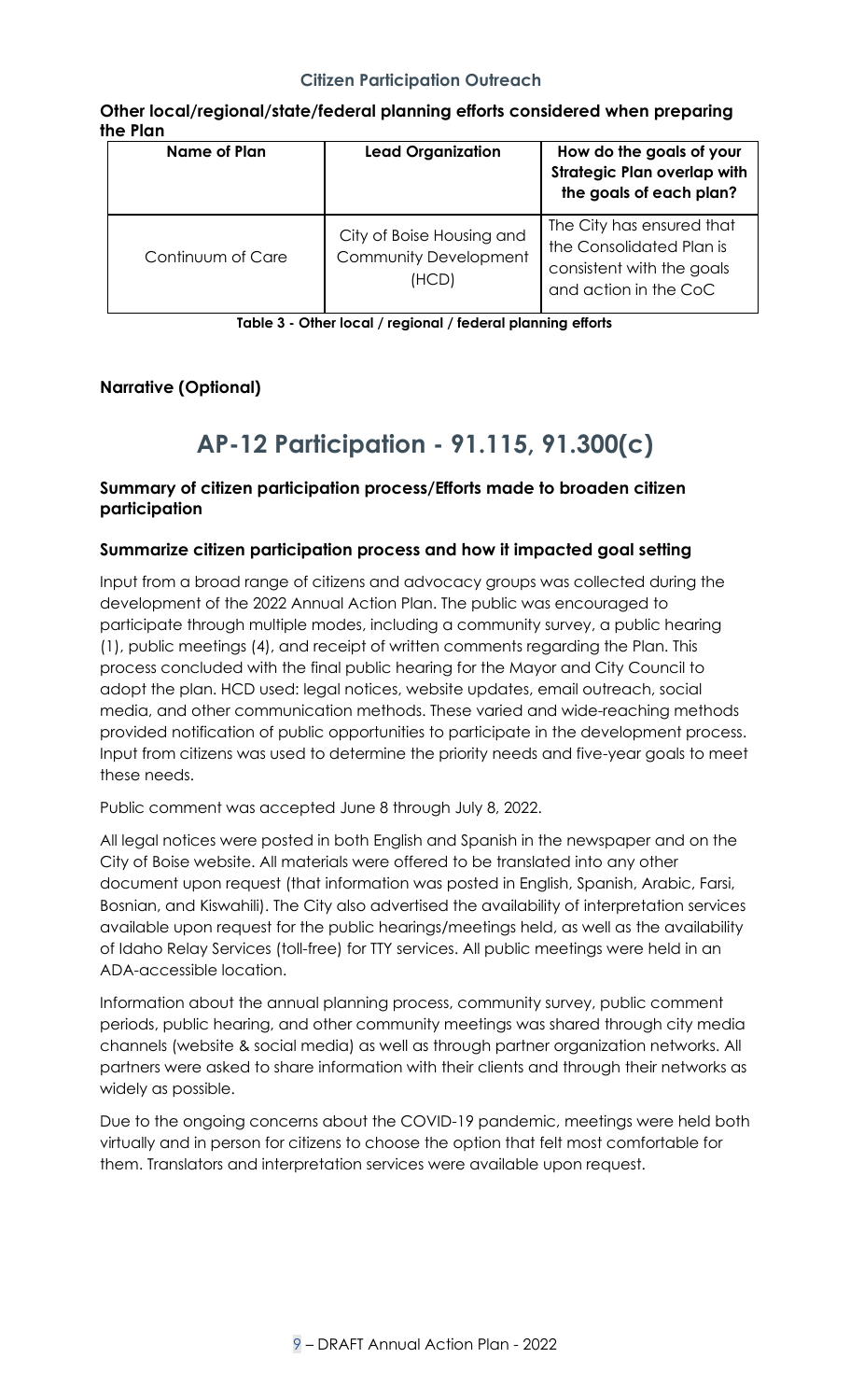| Sort                           | Mode<br>of<br>Outrea<br>ch        | <b>Target of</b><br>Outreach                                                                                                                                              | <b>Summary of</b>                                                                                                                                                                                                                                                                                                                                                                                                                                                                                                                                                                   | Summary<br>of                                                                                                                                                                                                                                                                                             | <b>Summary</b><br>of<br>comments | URL (If    |
|--------------------------------|-----------------------------------|---------------------------------------------------------------------------------------------------------------------------------------------------------------------------|-------------------------------------------------------------------------------------------------------------------------------------------------------------------------------------------------------------------------------------------------------------------------------------------------------------------------------------------------------------------------------------------------------------------------------------------------------------------------------------------------------------------------------------------------------------------------------------|-----------------------------------------------------------------------------------------------------------------------------------------------------------------------------------------------------------------------------------------------------------------------------------------------------------|----------------------------------|------------|
| Order                          |                                   |                                                                                                                                                                           | Response/<br>attendance                                                                                                                                                                                                                                                                                                                                                                                                                                                                                                                                                             | comments<br>received                                                                                                                                                                                                                                                                                      | not<br>accepted<br>and           | applicable |
|                                |                                   |                                                                                                                                                                           |                                                                                                                                                                                                                                                                                                                                                                                                                                                                                                                                                                                     |                                                                                                                                                                                                                                                                                                           | reasons                          |            |
| $\mathbf{1}$<br>$\overline{2}$ | Comm<br>unity<br>Survey<br>Public | Minorities<br>Non-English<br>Speaking -<br>Specify<br>other<br>language:<br>Spanish<br>Non-<br>targeted/b<br>road<br>community<br>low income<br>neighborho<br>ods<br>Non- | The City<br>received<br>comments<br>and<br>responses<br>from 269<br>respondents<br>. The 33<br>question<br>community<br>survey was<br>offered in<br>English and<br>Spanish.<br>Approximat<br>ely 64% of<br>respondents<br>were aged<br>50 or more,<br>18%<br>between<br>35-49, with<br>the balance<br>$<$ 35. The<br>survey had<br>strong<br>geographic<br>representati<br>on from all<br>city zip<br>codes,<br>though 32%<br>Оf<br>households<br>reported a<br>household<br>income<br>over \$100K<br>when the<br>city median<br>income is<br>closer to<br>\$70,000.<br>July 27th a | Citizens<br>suggested<br>the City<br>focus on<br>low-<br>income<br>persons,<br>housing<br>affordabilit<br>y, and<br>people<br>experiencin<br>g<br>homelessn<br>ess, and,<br>improve<br>services like<br>healthcare<br>access, K-<br>12<br>education,<br>and mental<br>health<br>counseling.<br><b>TBD</b> | None<br>None                     |            |
|                                | Hearin<br>g                       | targeted/b<br>road<br>community                                                                                                                                           | public<br>hearing was<br>held to                                                                                                                                                                                                                                                                                                                                                                                                                                                                                                                                                    |                                                                                                                                                                                                                                                                                                           |                                  |            |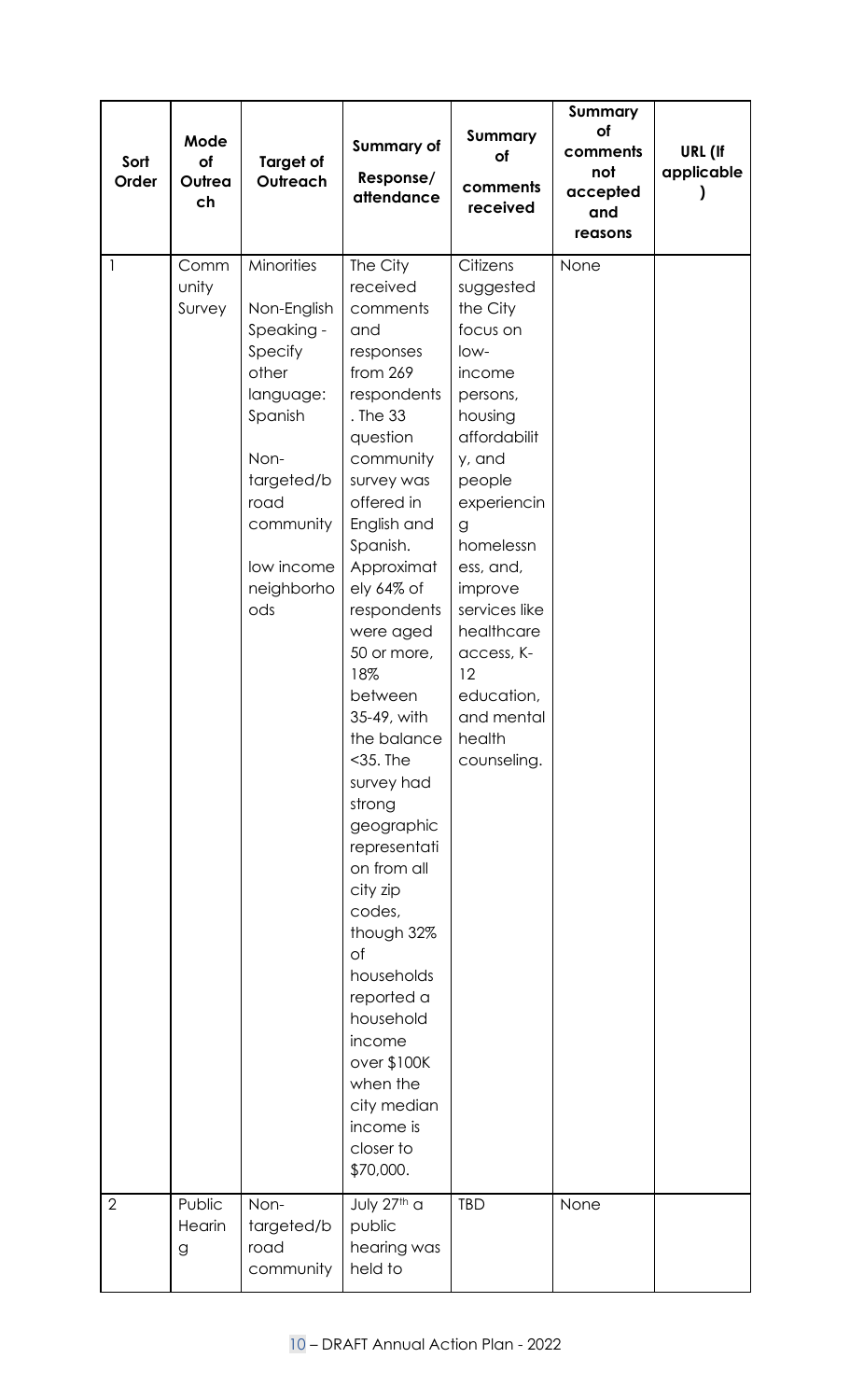|                |                                 |                                         | present<br>initial<br>findings of<br>public<br>survey<br>responses<br>and<br>preliminary<br>Annual Plan<br>objectives<br>to weigh<br>public<br>sentiment<br>and collect<br>additional<br>input.                                                                                                                            |                                                                                                                                                                                            |  |
|----------------|---------------------------------|-----------------------------------------|----------------------------------------------------------------------------------------------------------------------------------------------------------------------------------------------------------------------------------------------------------------------------------------------------------------------------|--------------------------------------------------------------------------------------------------------------------------------------------------------------------------------------------|--|
| $\mathfrak{S}$ | Public<br>Meetin<br>g           | Non-<br>targeted/b<br>road<br>community | On April 11,<br>12, 13, and<br>14 public<br>meetings<br>were held<br>to gather<br>input on the<br>Annual<br>Action Plan.<br>These<br>meetings<br>were a mix<br>of virtual<br>and in<br>person<br>opportunitie<br>s to<br>accommod<br>ate those<br>with varying<br>levels of<br>comfort<br>with in<br>person<br>gatherings. | <b>The</b><br>participant<br>s either had<br>questions<br>or<br>comments<br>about<br>housing<br>affordabilit<br>y,<br>homelessn<br>ess, and<br>services<br>delivery<br>within the<br>City. |  |
| $\overline{4}$ | Public<br>Comm<br>ent<br>Period | Non-<br>targeted/b<br>road<br>community | A public<br>comment<br>period was<br>held<br>between<br>June 8 and<br>July 8 to<br>request<br>feedback<br>on the draft<br>of the                                                                                                                                                                                           | <b>TBD</b>                                                                                                                                                                                 |  |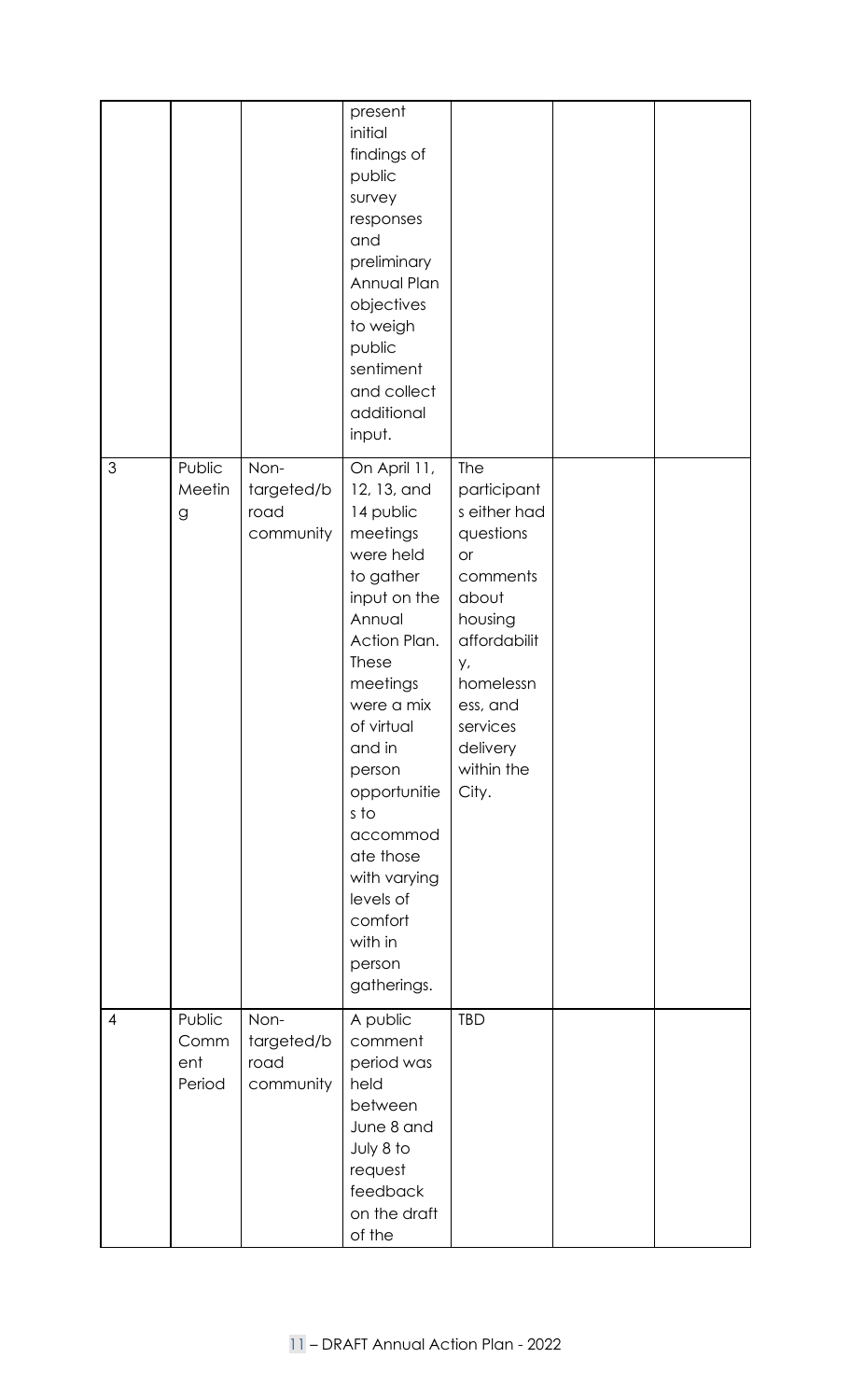|   |                                          |                               | Annual<br>Action Plan.                                                                                                                                                                           |                                                                                                                                                                                              |       |  |
|---|------------------------------------------|-------------------------------|--------------------------------------------------------------------------------------------------------------------------------------------------------------------------------------------------|----------------------------------------------------------------------------------------------------------------------------------------------------------------------------------------------|-------|--|
| 5 | Stakeh<br>older<br>Intervie<br><b>WS</b> | Targeted<br>stakeholder<br>S. | Select<br>community<br>stakeholders<br>were<br>interviewed<br>to collect<br>expert<br>perspective<br>s on<br>community<br>needs and<br>thoughts on<br>solutions for<br>overcoming<br>challenges. | Stakeholde<br>rs provided<br>perspectiv<br>es on issues<br>of housing<br>affordabilit<br>у,<br>homelessn<br>ess,<br>domestic<br>violence,<br>child<br>welfare, fair<br>housing,<br>and more. | None. |  |

**Table 4 – Citizen Participation Outreach**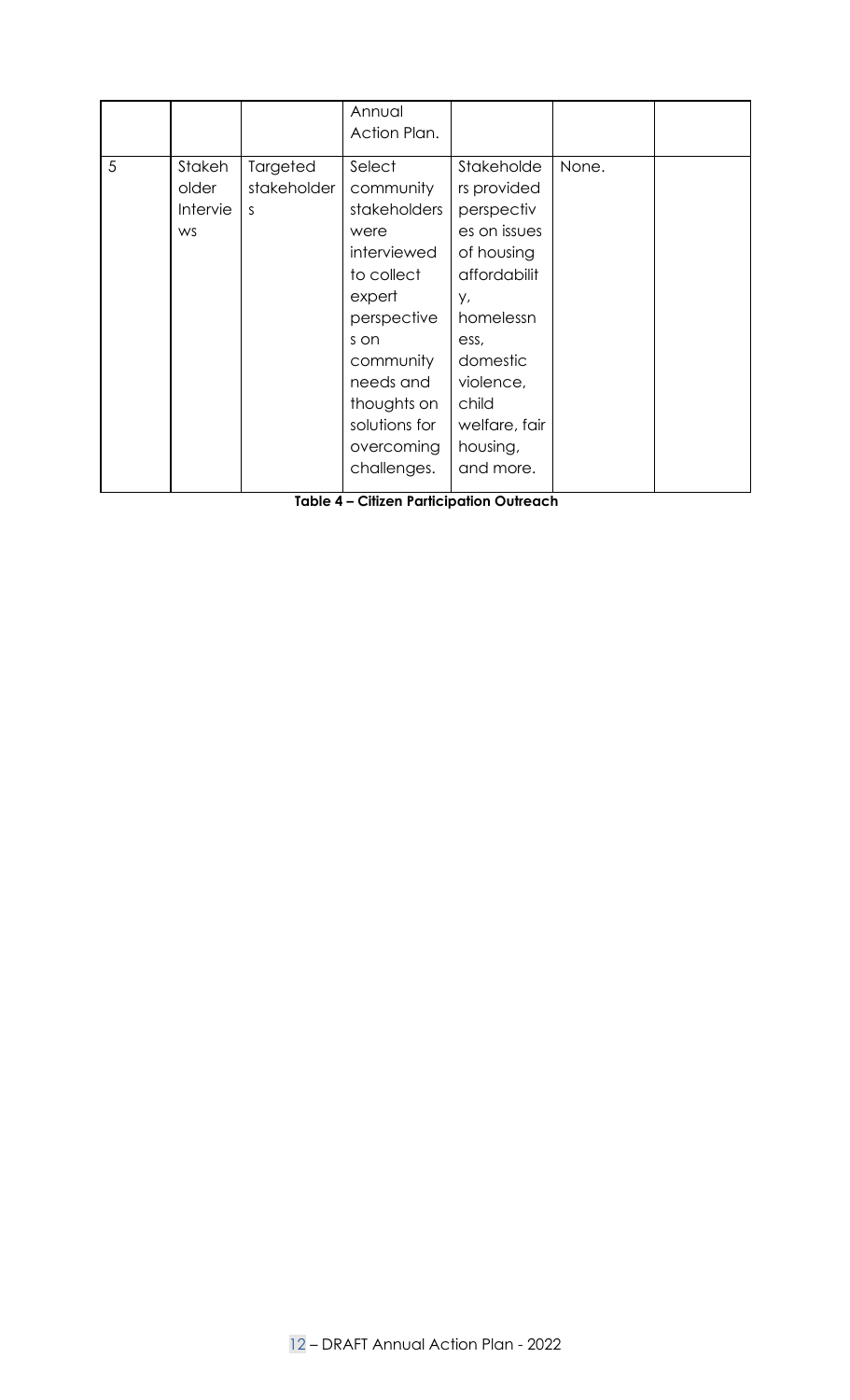# <span id="page-12-1"></span>**AP-15 Expected Resources**

<span id="page-12-0"></span>The City of Boise receives federal assistance from the U.S. Department of Housing and Urban Development (HUD) under its primary allocation programs, CDBG and HOME. The City also anticipates receiving funding to administer the Continuum of Care for Ada County. The City anticipates allocating approximately \$22,914,280 through these programs over its five-year Consolidated Plan period beginning in 2021 and ending in 2025. This Annual Action Plan is the second year of the five-year Consolidated Plan. Amounts anticipated over the Consolidated Plan period include:

- Community Development Block Grant Program: \$11,172,435
- The HOME Investment Partnership Program: \$11,574,640
- Continuum of Care: \$167,205

These resources include the anticipated entitlement grants combined with unspent funds from previous years, and the program income expected to be generated over this time period from the CDBG and HOME programs.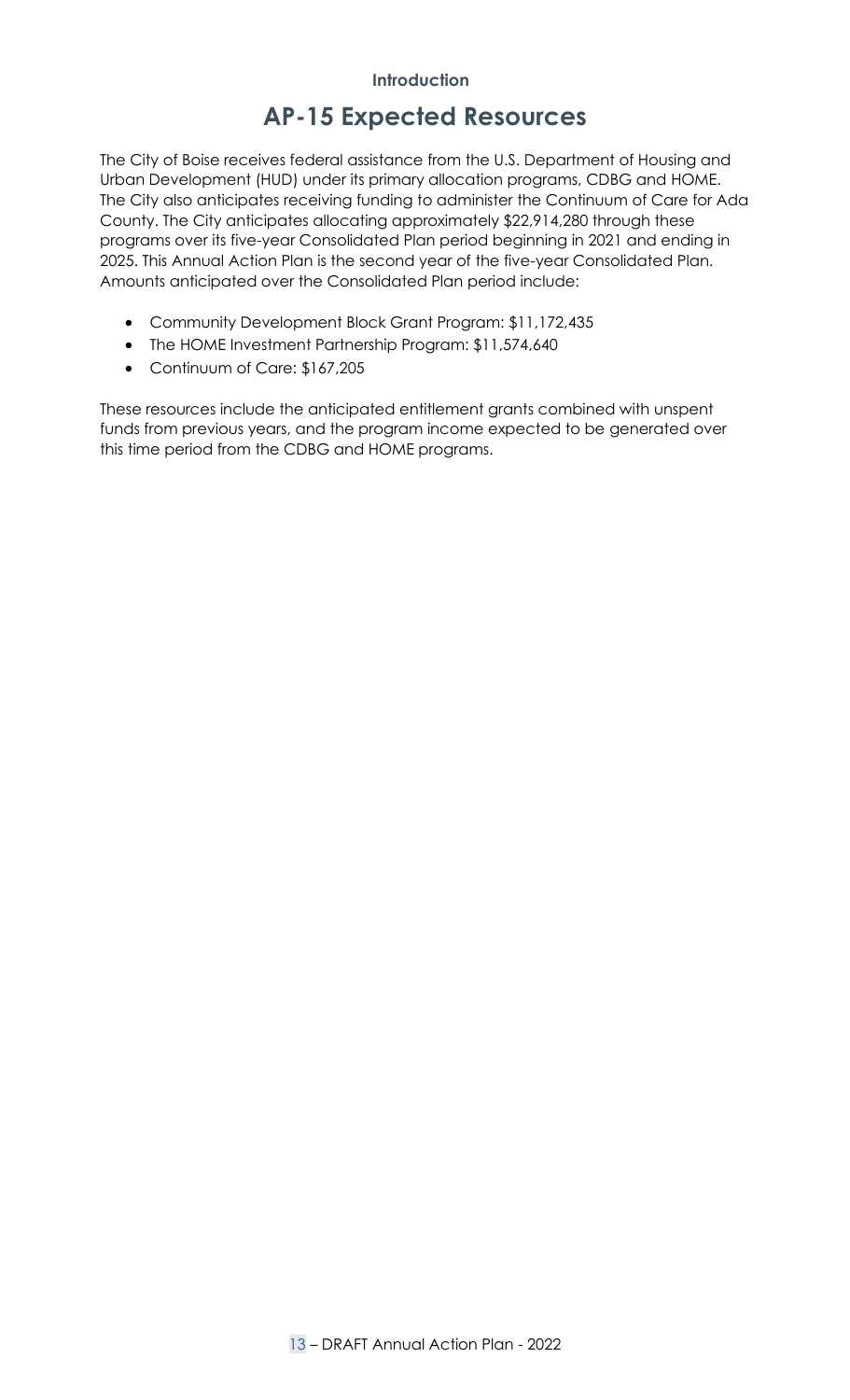|           | <b>Anticipated Resources</b> |                           |                                         |                             |                                                |                                                                                                        |                                                            |  |  |
|-----------|------------------------------|---------------------------|-----------------------------------------|-----------------------------|------------------------------------------------|--------------------------------------------------------------------------------------------------------|------------------------------------------------------------|--|--|
| Table 1 - | Program                      | Source of<br><b>Funds</b> | <b>Uses of Funds</b>                    |                             | <b>Expected Amount Available Year 2 (2022)</b> | <b>Expected</b><br>Amount<br><b>Available</b><br><b>Remainder of</b><br><b>ConPlan (2023-</b><br>2025) | <b>Narrative Description</b>                               |  |  |
|           |                              |                           | Acquisition,                            | Source                      | Amount                                         |                                                                                                        | This funding will be invested in                           |  |  |
|           |                              |                           | Admin and<br>Planning.                  | Annual Allocation           | \$1,483,035                                    |                                                                                                        | preservation of affordable<br>housing units, neighborhood  |  |  |
|           | <b>CDBG</b>                  | public -<br>federal       | Homebuyer<br>assistance,                | Revolving Loan Fund         | \$533,447                                      | \$5,914,888                                                                                            | facilities, and public services.                           |  |  |
|           |                              |                           | Public                                  | <b>Prior Year Resources</b> | \$267,111                                      |                                                                                                        |                                                            |  |  |
|           |                              |                           | Improvements,<br><b>Public Services</b> | <b>TOTAL</b>                | \$2,283,592                                    |                                                                                                        |                                                            |  |  |
|           |                              |                           | Acquisition                             | Source                      | Amount                                         |                                                                                                        |                                                            |  |  |
|           |                              |                           | Multifamily rental<br>new construction  | <b>Annual Allocation</b>    | \$886,915                                      |                                                                                                        |                                                            |  |  |
|           | <b>HOME</b>                  | public -<br>federal       |                                         | Program Income              | \$56,635                                       |                                                                                                        | This funding will be invested in<br>the development and/or |  |  |
|           |                              |                           |                                         | <b>Prior Year Resources</b> | \$2,186,677                                    | \$2,853,474                                                                                            | rehabilitation of multi-family<br>rental housing           |  |  |
|           |                              |                           |                                         |                             | \$552,732                                      |                                                                                                        |                                                            |  |  |
|           |                              |                           |                                         | <b>TOTAL</b>                | \$3,682,958                                    |                                                                                                        |                                                            |  |  |
|           |                              |                           |                                         | Source                      | Amount                                         |                                                                                                        | This funding supports the staff                            |  |  |
|           | Continuum of<br>Care         | public -<br>federal       | Other 33,441                            | <b>Annual Allocation</b>    | \$37,648                                       | 133,764                                                                                                | salaries of those administering<br>the Continuum of Care.  |  |  |
|           |                              |                           |                                         | <b>TOTAL</b>                | \$37,648                                       |                                                                                                        |                                                            |  |  |

<span id="page-13-0"></span>**Expected Resources – Priority Table**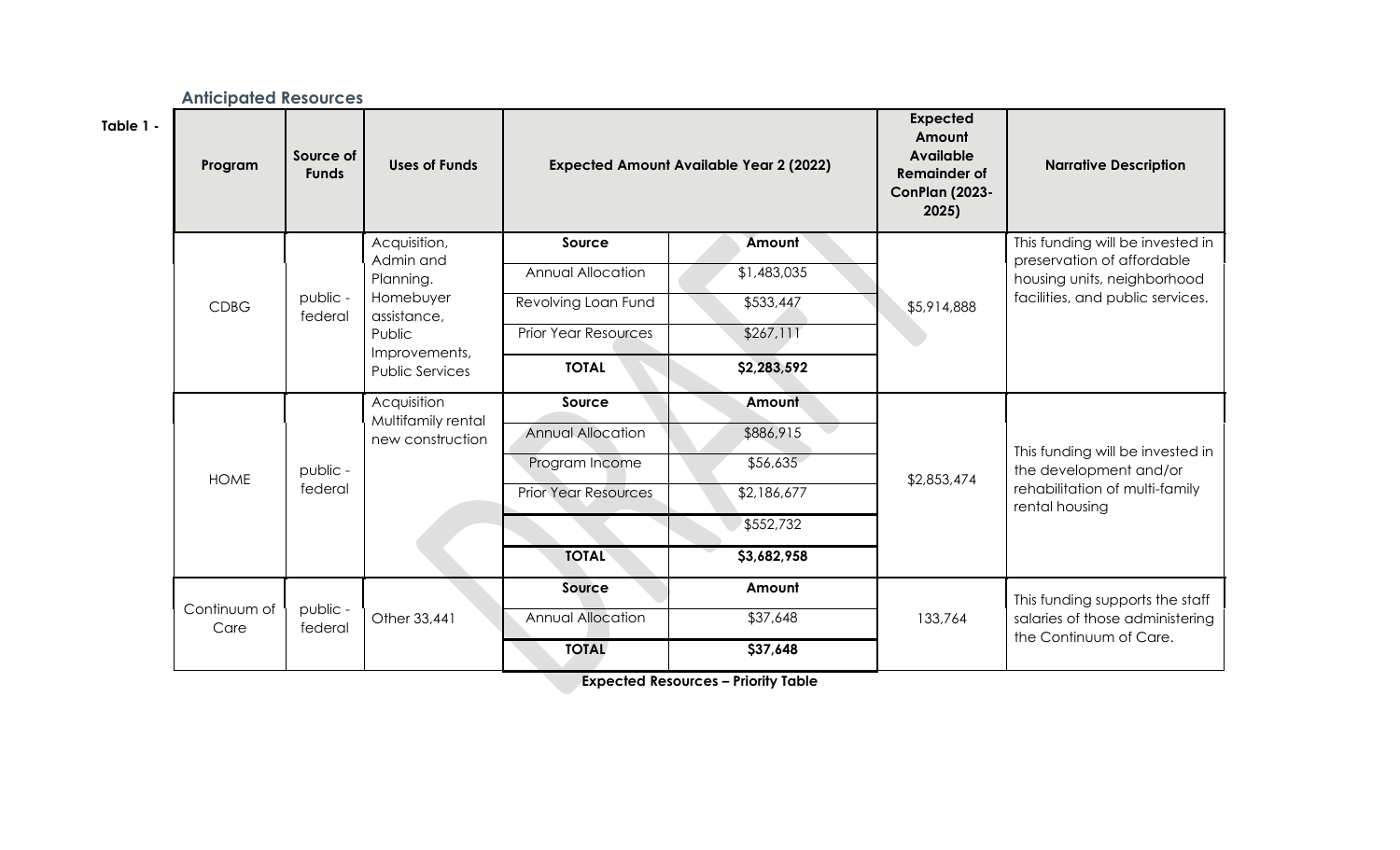### **Explain how federal funds will leverage those additional resources (private, state and local funds), including a description of how matching requirements will be satisfied.**

**HOME and CDBG funds** are leveraged with City general funds and other local financial resources. Agencies that receive CDBG and HOME funds must provide leverage with other local, state, and federal sources. Other sources of leverage include: Low-income Housing Tax Credits, ARPA. State HOME and CDBG funds, Federal Housing Trust Fund, State Workforce Housing Fund, Federal Home Loan Bank Board funding (FHLBB) grants, Public Health Services Funding (federal), Substance Abuse and Mental Health Services Administration (federal), private foundations and donation funding. On average over the last program year, each HUD dollar leveraged approximately \$8.60 in other federal, state, local, and private funds. **City General Funds:** The City has budgeted \$17,000,000 in general funds for its upcoming fiscal year (October 1, 2022 – September 30, 2023) to support the creation and preservation of affordable housing, focusing on households earning 60% and below of area median income. Additionally, the City invests general funds to support the Continuum of Care and systemwide needs including staff, the coordinated entry system, housing crisis hotline, homeless prevention and the CoC's Homeless Management Information System (HMIS) and other housing programs and initiatives, including the land trust.

**HOME Match:** The HOME Program requires participating jurisdictions to provide a 25 percent match on most HOME entitlement funds expended each program year. Match is a permanent contribution to affordable housing of non-federal funds. Applicants for HOME-CHDO set-aside funds are encouraged to demonstrate matching funds. Matching funds are reported and approved by the City's Housing and Community Development Division annually. In the event a HOME-CHDO is unable to contribute the match requirement, the City will fulfill the match commitment. HOME-funded projects and match resources are reported in the Consolidated Annual Performance and Evaluation Report (CAPER).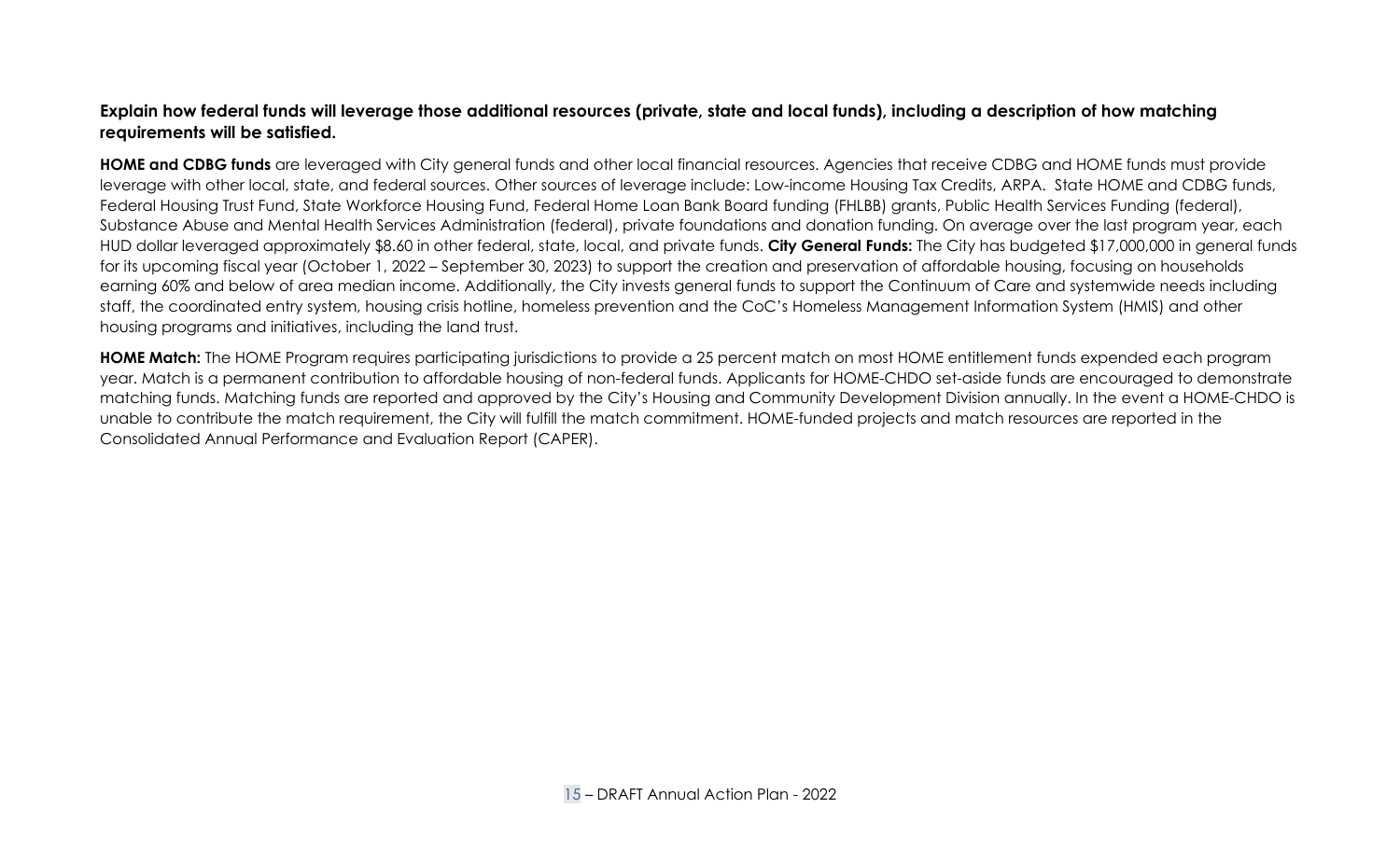# **If appropriate, describe publicly owned land or property located within the jurisdiction that may be used to address the needs identified in the plan**

The City continues to identify land ideal for purchase through the established land trust. The land trust supports the development of a variety of housing types, allowing for homeownership and rental opportunities for income-restricted households. The City actively pursues opportunities when they are presented, and the number of properties fluctuates. While the City does own a number of properties, not all are suitable for housing projects. As part of the CDA, multiple properties were identified as suitable and ideal to address housing needs, especially in Census tracts where residents may be experiencing multiple socio-economic challenges.

### **Discussion**

The City will continue to use HUD and local funding sources to support a variety of eligible projects to meet high priority needs and goals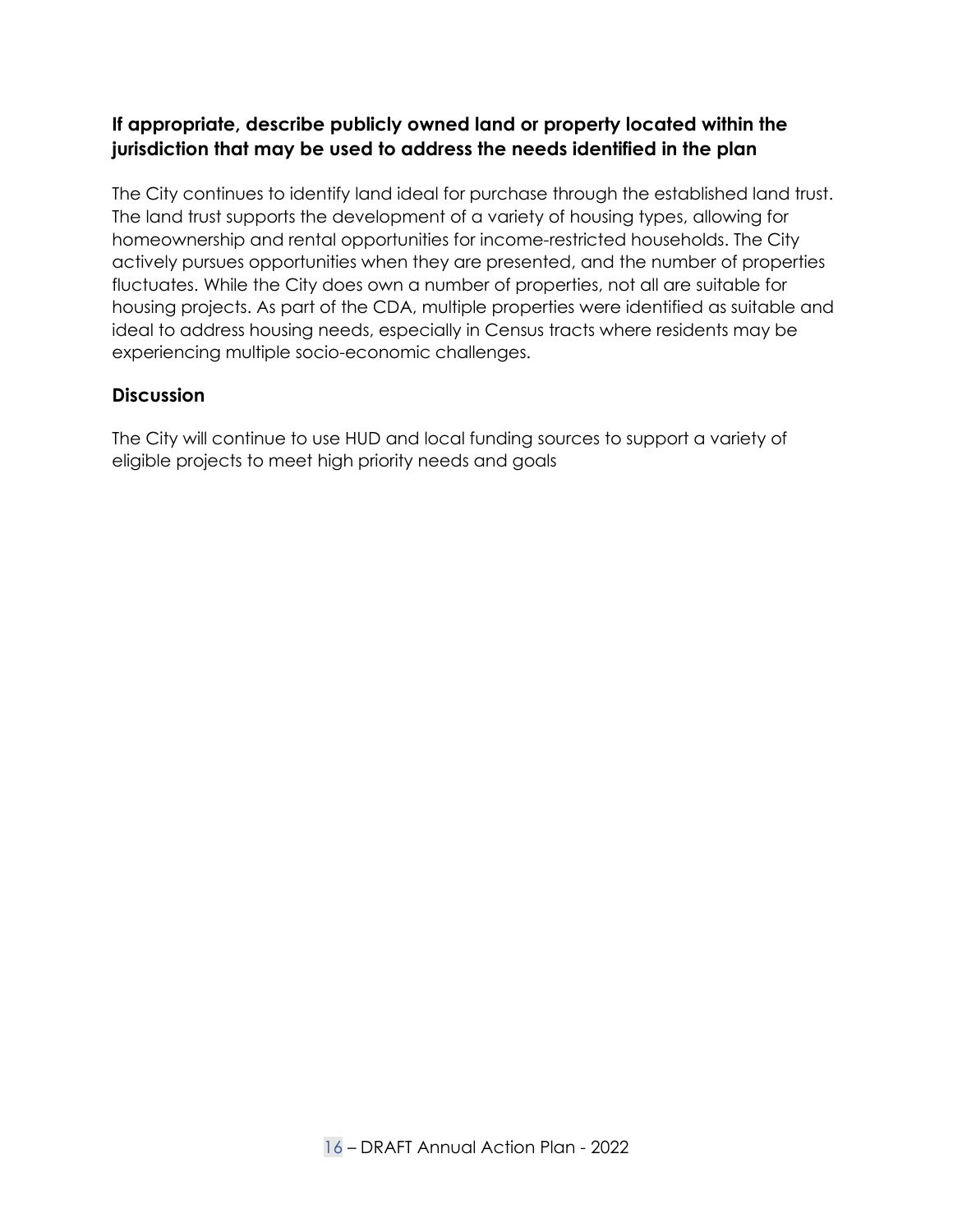## **Goals Summary Information**

# **AP-20 Annual Goals and Objectives**

|   | <b>Goal Name</b>                                             | <b>Start</b><br>Year | <b>End</b><br>Year | Category                                                       | Geographic<br>Area | <b>Needs</b><br><b>Addressed</b>                           | <b>Funding</b>                             | <b>Goal Outcome Indicator</b>                                                                                                                                                                                        |
|---|--------------------------------------------------------------|----------------------|--------------------|----------------------------------------------------------------|--------------------|------------------------------------------------------------|--------------------------------------------|----------------------------------------------------------------------------------------------------------------------------------------------------------------------------------------------------------------------|
|   | Increase<br>access/<br>inventory of<br>affordable<br>housing | 2021                 | 2025               | Affordable<br>Housing                                          | City-wide          | Access/inventory<br>of affordable<br>housing               | HOME:<br>\$3,682,959<br>CDBG:<br>\$300,000 | Rental units constructed:<br>100 Household Housing<br>Units, Direct Financial<br>Assistance to Homebuyers:<br>3 Households Assisted                                                                                  |
|   | Provide<br>support<br>services                               | 2021                 | 2025               | Homeless<br>Non-<br><b>Homeless</b><br>Special<br><b>Needs</b> | City-wide          | Support services                                           | CDBG:<br>\$255,662                         | Public service activities<br>other than Low/Moderate<br>Income Housing Benefit:<br>150 Persons Assisted<br>Public service activities for<br>Low/Moderate Income<br>Housing Benefit: 30<br><b>Households Assisted</b> |
| 5 | Preserve<br>affordable<br>housing units                      | 2021                 | 2025               | Affordable<br>Housing                                          | City-wide          | Preservation of<br>existing<br>affordable<br>housing units | CDBG:<br>\$2,027,930                       | Homeowner Housing<br>Rehabilitated: 10<br>Household Housing Unit.<br>Public facility or<br>infrastructure activities for<br>low-/moderate-income<br>housing benefit: 20<br>households assisted                       |

<span id="page-16-1"></span><span id="page-16-0"></span>**Table 2 – Goals Summary**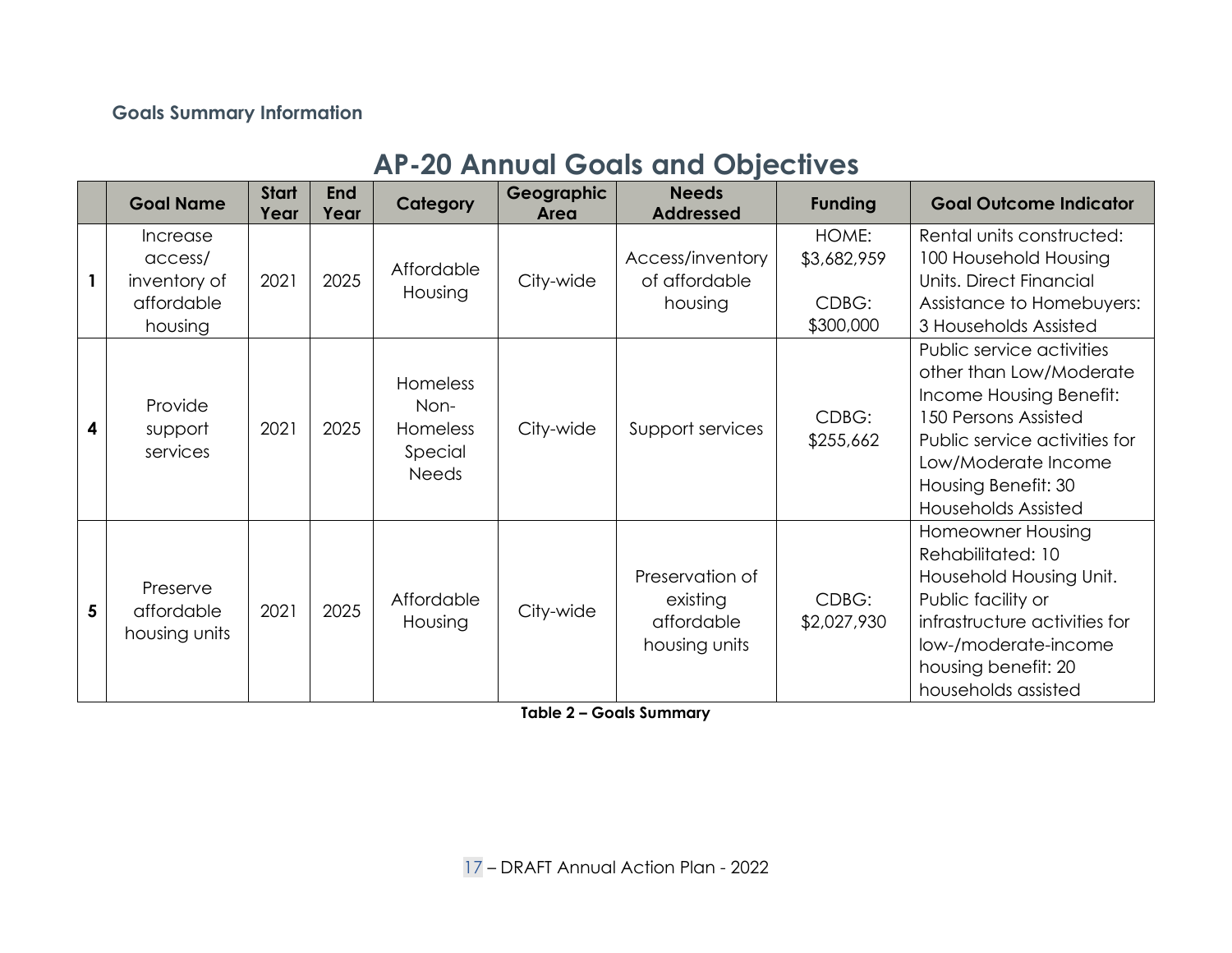# **Goal Descriptions**

┓

<span id="page-17-0"></span>

| <b>Goal Name</b>           | Increase access/inventory of affordable housing                                                                                                                                                                                                                                                                                                                                                                                                                                                                                                                                                                                                                                                                                                                                                                                                                                                                                                                                                                                                                                         |  |  |
|----------------------------|-----------------------------------------------------------------------------------------------------------------------------------------------------------------------------------------------------------------------------------------------------------------------------------------------------------------------------------------------------------------------------------------------------------------------------------------------------------------------------------------------------------------------------------------------------------------------------------------------------------------------------------------------------------------------------------------------------------------------------------------------------------------------------------------------------------------------------------------------------------------------------------------------------------------------------------------------------------------------------------------------------------------------------------------------------------------------------------------|--|--|
| Goal<br><b>Description</b> | Increase availability of affordable housing for lower-income households with a special emphasis on those<br>residents that have specific vulnerabilities such as those experiencing homelessness, seniors, or those with a<br>disability                                                                                                                                                                                                                                                                                                                                                                                                                                                                                                                                                                                                                                                                                                                                                                                                                                                |  |  |
| <b>Goal Name</b>           | <b>Provide support services</b>                                                                                                                                                                                                                                                                                                                                                                                                                                                                                                                                                                                                                                                                                                                                                                                                                                                                                                                                                                                                                                                         |  |  |
| Goal<br><b>Description</b> | Through each part of the Consolidated Plan development, an increased demand for mental health services was<br>identified across many input sectors. During local stakeholder interviews and housing expert interviews, the public<br>survey, and through the data collection efforts, access to and increased need of mental health services were a<br>notable priority. Although the City does not directly operate such services, increasing opportunities for residents<br>through community partnerships, transportation needs, working with schools, and collaboration to create on-site<br>services in city-affiliated properties, are some ways people can gain increased access to these support services.<br>Support services in the form of programs for domestic and child abuse services are much needed by and<br>important to residents. Stresses on Boise residents have grown as a result of the global pandemic and challenging<br>health and economic conditions. Domestic violence and child abuse cases have increased, as have rates of<br>alcohol and drug abuse. |  |  |
| <b>Goal Name</b>           | Preserve affordable housing units                                                                                                                                                                                                                                                                                                                                                                                                                                                                                                                                                                                                                                                                                                                                                                                                                                                                                                                                                                                                                                                       |  |  |
| Goal<br><b>Description</b> | Rehabilitate and/or acquire existing units. Include emergency repairs, accessibility upgrade, and energy efficient<br>modifications. Prevent conversion of such units to market rate. Preserve various types of housing, such as mobile<br>homes.                                                                                                                                                                                                                                                                                                                                                                                                                                                                                                                                                                                                                                                                                                                                                                                                                                       |  |  |

п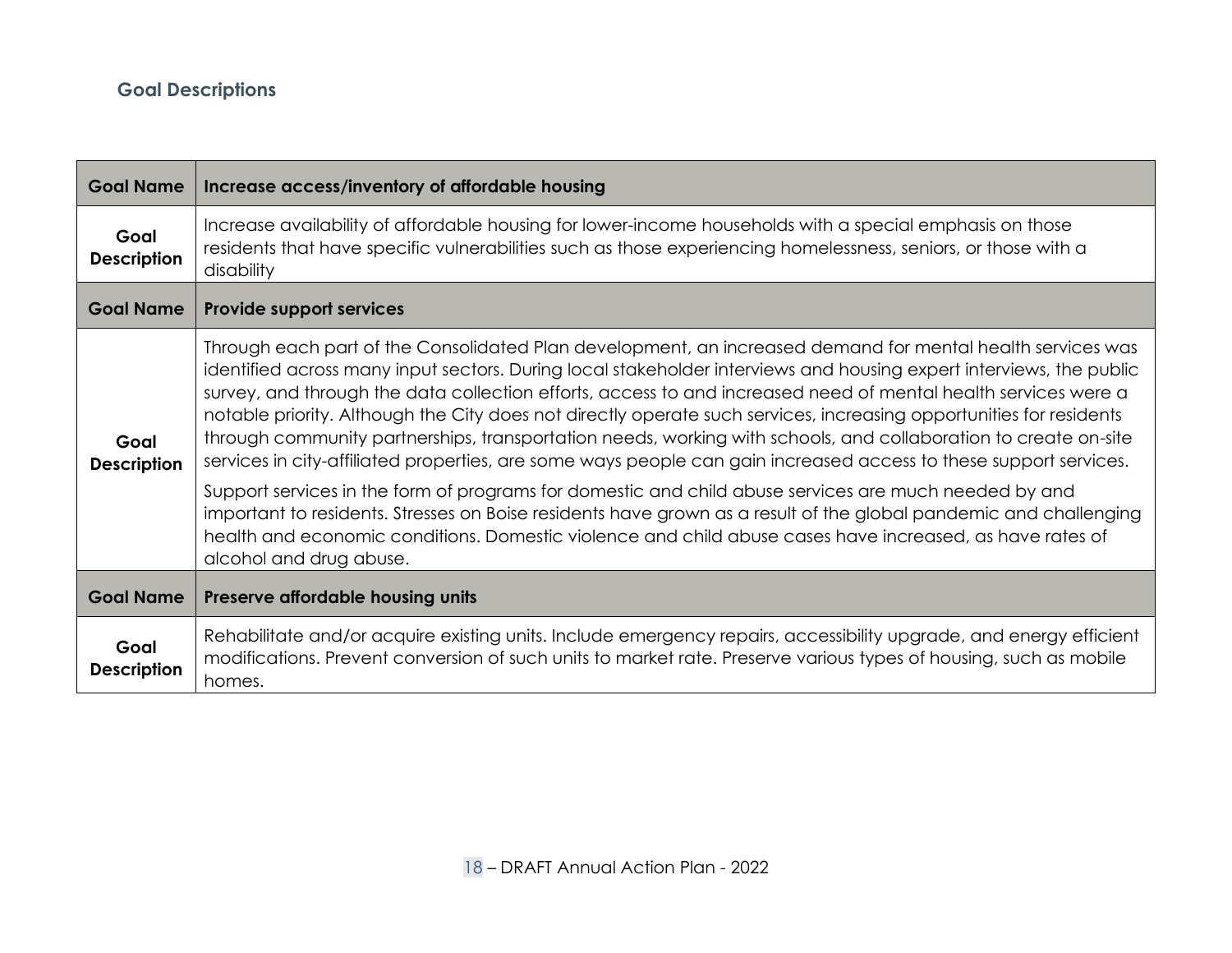# **AP-35 Projects**

#### **Introduction**

Based on data collected through the development of the 2021-2025 Consolidated Plan, projects have been selected that meet community needs. These projects will bring additional affordable rental and homeownership housing options to the City of Boise, increase the capacity of service providers, and support community organizations in meeting community needs.

<span id="page-18-1"></span><span id="page-18-0"></span>All new construction projects and all public service projects will be solicited via competitive application process. Opportunities to apply for both CDBG and HOME funds will be advertised via the City's website (cityofboise.org/hcd), posting in local newspapers, sharing through partner networks, and via social media. Applications will be reviewed for alignment with Consolidated Plan Goals, internal city housing-related strategies, capacity of the applicant, financial strength, feasibility, and other qualifications before funds are awarded.

|                | <b>Project Name</b>              |
|----------------|----------------------------------|
|                | <b>CDBG</b> Services             |
| $\overline{2}$ | <b>HOME Housing</b>              |
| 3              | <b>CDBG Housing</b>              |
| 4              | <b>CDBG Homeowner Activities</b> |
| .5             | Administration                   |

#### **Table 3 - Project Information**

#### **Describe the reasons for allocation priorities and any obstacles to addressing underserved needs**

Priorities were based on the continued, intense need for increased rental housing, specifically targeted at households earning less than 80% AMI, public services that continue to provide needed access to vulnerable households, and ongoing collaboration to provide services and support for those who are housing insecure or experiencing homelessness.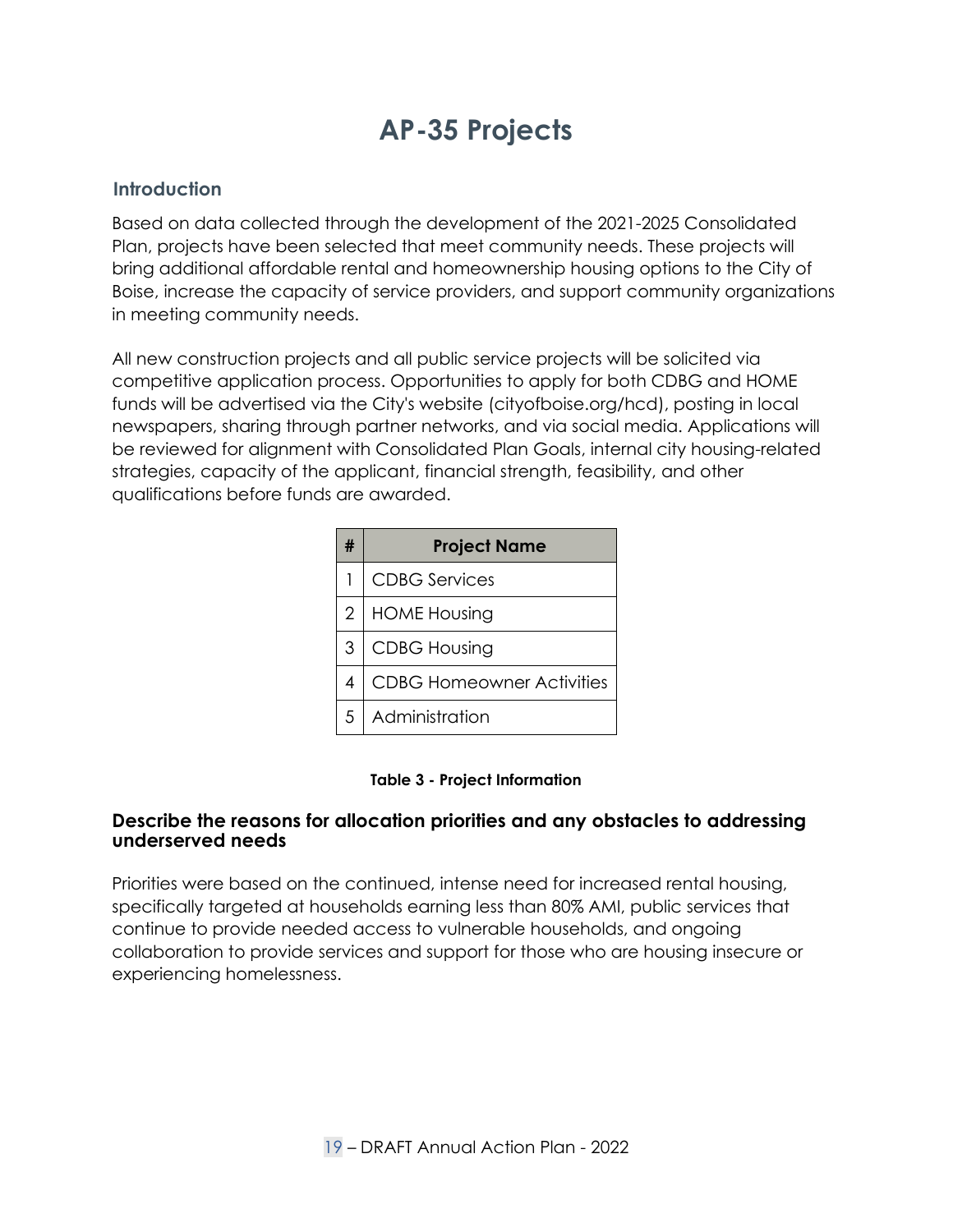# **AP-38 Project Summary**

<span id="page-19-0"></span>

|                         | <b>Project Name</b>                                                                                           | <b>CDBG Services</b>                                                                                                                                                                                                                                                                                                                                                                             |  |  |
|-------------------------|---------------------------------------------------------------------------------------------------------------|--------------------------------------------------------------------------------------------------------------------------------------------------------------------------------------------------------------------------------------------------------------------------------------------------------------------------------------------------------------------------------------------------|--|--|
|                         | <b>Target Area</b>                                                                                            | City-wide                                                                                                                                                                                                                                                                                                                                                                                        |  |  |
|                         | <b>Goals Supported</b>                                                                                        | Provide support services                                                                                                                                                                                                                                                                                                                                                                         |  |  |
|                         | <b>Needs</b><br><b>Addressed</b>                                                                              | Support services                                                                                                                                                                                                                                                                                                                                                                                 |  |  |
|                         | <b>Funding</b>                                                                                                | CDBG: \$222,455                                                                                                                                                                                                                                                                                                                                                                                  |  |  |
| $\mathbf{1}$            | <b>Description</b>                                                                                            | This program supports public services provided to low- to moderate<br>income individuals or households and assists with activities designed to<br>improve livability and access to basic needs. Examples of services<br>include emergency shelter assistance, self-sufficiency services, and<br>medical treatment services, etc. CDBG is utilized to maintain access to<br>these vital services. |  |  |
|                         | <b>Target Date</b>                                                                                            | 9/30/2023                                                                                                                                                                                                                                                                                                                                                                                        |  |  |
|                         | <b>Estimate the</b><br>number and type<br>of families that<br>will benefit from<br>the proposed<br>activities | Approximately 180 extremely low, low, and low-to-moderate income<br>individuals in Boise will be served in PY22.                                                                                                                                                                                                                                                                                 |  |  |
|                         | Location<br><b>Description</b>                                                                                | City of Boise                                                                                                                                                                                                                                                                                                                                                                                    |  |  |
|                         | <b>Planned</b><br><b>Activities</b>                                                                           | Services include staffing for the housing crisis hotline, housing residents<br>experiencing homelessness, providing services for victims of domestic<br>violence and sexual assault, and providing medical, dental, behavioral<br>health, trauma counseling, and substance abuse detoxification<br>services.                                                                                     |  |  |
|                         | <b>Project Name</b>                                                                                           | <b>HOME Housing</b>                                                                                                                                                                                                                                                                                                                                                                              |  |  |
|                         | <b>Target Area</b>                                                                                            | City-wide                                                                                                                                                                                                                                                                                                                                                                                        |  |  |
| $\overline{\mathbf{2}}$ | <b>Goals Supported</b>                                                                                        | Increase access/inventory of affordable housing                                                                                                                                                                                                                                                                                                                                                  |  |  |
|                         | <b>Needs</b><br><b>Addressed</b>                                                                              | Access/inventory of affordable housing                                                                                                                                                                                                                                                                                                                                                           |  |  |
|                         | <b>Funding</b>                                                                                                | HOME: \$3,594,267                                                                                                                                                                                                                                                                                                                                                                                |  |  |
|                         | <b>Description</b>                                                                                            | construction of new units.                                                                                                                                                                                                                                                                                                                                                                       |  |  |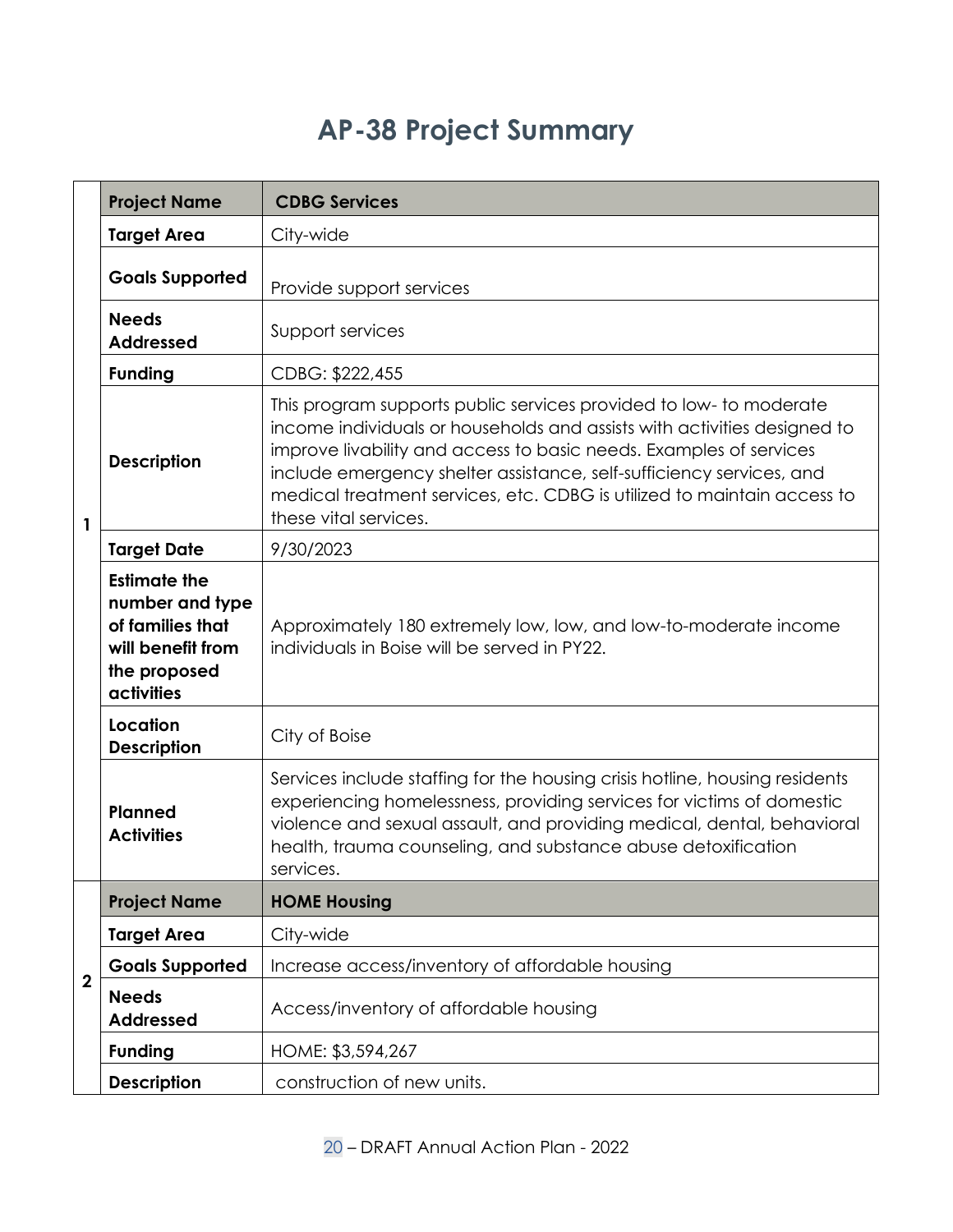|              | <b>Target Date</b>                                                                                            | 9/30/2023                                                                                                      |  |
|--------------|---------------------------------------------------------------------------------------------------------------|----------------------------------------------------------------------------------------------------------------|--|
|              | <b>Estimate the</b><br>number and type<br>of families that<br>will benefit from<br>the proposed<br>activities | Approximately 100 households will benefit. All households will be at or<br>below 80% AMI.                      |  |
|              | Location<br><b>Description</b>                                                                                | City of Boise                                                                                                  |  |
|              | <b>Planned</b><br><b>Activities</b>                                                                           | Through this project, new multi-family rental units will be constructed.                                       |  |
|              | <b>Project Name</b>                                                                                           | <b>CDBG Housing</b>                                                                                            |  |
|              |                                                                                                               | City-wide                                                                                                      |  |
|              | <b>Goals Supported</b>                                                                                        | Preserve affordable housing units                                                                              |  |
|              | <b>Needs</b><br><b>Addressed</b>                                                                              | Access/inventory of affordable housing                                                                         |  |
|              | <b>Funding</b>                                                                                                | CDBG \$1,031,083                                                                                               |  |
|              | <b>Description</b>                                                                                            | Preservation of existing naturally occurring affordable housing                                                |  |
| $\mathbf{3}$ | <b>Target Date</b>                                                                                            | 9/30/2023                                                                                                      |  |
|              | <b>Estimate the</b><br>number and type<br>of families that<br>will benefit from<br>the proposed<br>activities | 20 households                                                                                                  |  |
|              | Location<br><b>Description</b>                                                                                | City of Boise                                                                                                  |  |
|              | Planned<br><b>Activities</b>                                                                                  | Purchase of existing multi-family housing properties and/or rehabilitation<br>of units to retain affordability |  |
|              | <b>Project Name</b>                                                                                           | <b>CDBG Homeowner Activities</b>                                                                               |  |
|              | <b>Target Area</b>                                                                                            | City-wide                                                                                                      |  |
| 4            | <b>Goals Supported</b>                                                                                        | Preserve, affordable housing units & Increase access/inventory of<br>affordable housing                        |  |
|              | <b>Needs</b><br><b>Addressed</b>                                                                              | Preservation of existing affordable housing units & Increase access for<br>affordable housing                  |  |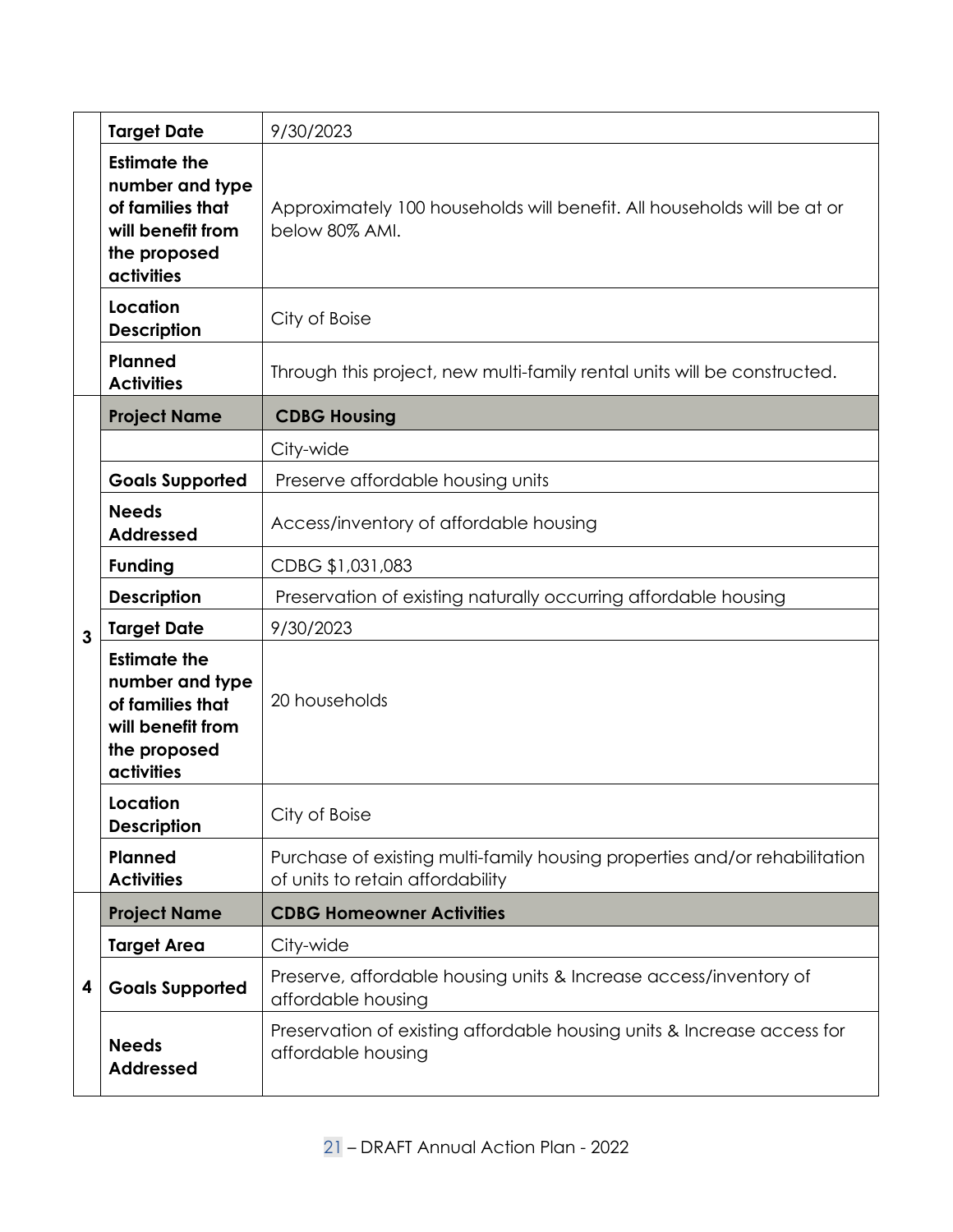|   | <b>Funding</b>                                                                                                | CDBG: \$733,447                                                                                                                                                                                                                                                                                                                                      |
|---|---------------------------------------------------------------------------------------------------------------|------------------------------------------------------------------------------------------------------------------------------------------------------------------------------------------------------------------------------------------------------------------------------------------------------------------------------------------------------|
|   | <b>Description</b>                                                                                            | Home improvements (rehabilitation) for income eligible households.<br>National Objective LMH. CDBG Activity Code 14. And direct financial<br>assistance to home buyers.                                                                                                                                                                              |
|   | <b>Target Date</b>                                                                                            | 9/30/2023                                                                                                                                                                                                                                                                                                                                            |
|   | <b>Estimate the</b><br>number and type<br>of families that<br>will benefit from<br>the proposed<br>activities | Approximately 10 income eligible single-family homes and will be<br>rehabilitated and 3 households will be assisted with direct financial<br>assistance for down payments.                                                                                                                                                                           |
|   | Location<br><b>Description</b>                                                                                | City of Boise                                                                                                                                                                                                                                                                                                                                        |
|   | <b>Planned</b><br><b>Activities</b>                                                                           | Home improvements, including bringing homes up to code, safety and<br>accessibility improvements, and renovations necessary to preserve<br>existing housing that is serving households under 80% AMI. Assist income<br>eligible households (under 80% AMI) with financial assistance to<br>purchase a home within the municipal boundaries of Boise. |
| 5 | <b>Project Name</b>                                                                                           | <b>Administration</b>                                                                                                                                                                                                                                                                                                                                |
|   | <b>Target Area</b>                                                                                            | City-wide                                                                                                                                                                                                                                                                                                                                            |
|   | <b>Goals Supported</b>                                                                                        | Increase access/inventory of affordable housing<br>Provide support services<br>Preserve affordable housing units                                                                                                                                                                                                                                     |
|   | <b>Needs</b><br><b>Addressed</b>                                                                              | Access/inventory of affordable housing<br>Support services<br>Preservation of existing affordable housing units                                                                                                                                                                                                                                      |
|   | <b>Funding</b>                                                                                                | CDBG: \$296,607<br>HOME: \$88,691<br>Continuum of Care: \$37,648                                                                                                                                                                                                                                                                                     |
|   |                                                                                                               |                                                                                                                                                                                                                                                                                                                                                      |
|   | <b>Description</b>                                                                                            | Boise City will use 10% of HOME Entitlement funds (\$80,910) and 20% of<br>CDBG Entitlement funds (\$290,924) for administration of these programs<br>and projects in Program Year 2021.                                                                                                                                                             |
|   | <b>Target Date</b>                                                                                            | 9/30/2023                                                                                                                                                                                                                                                                                                                                            |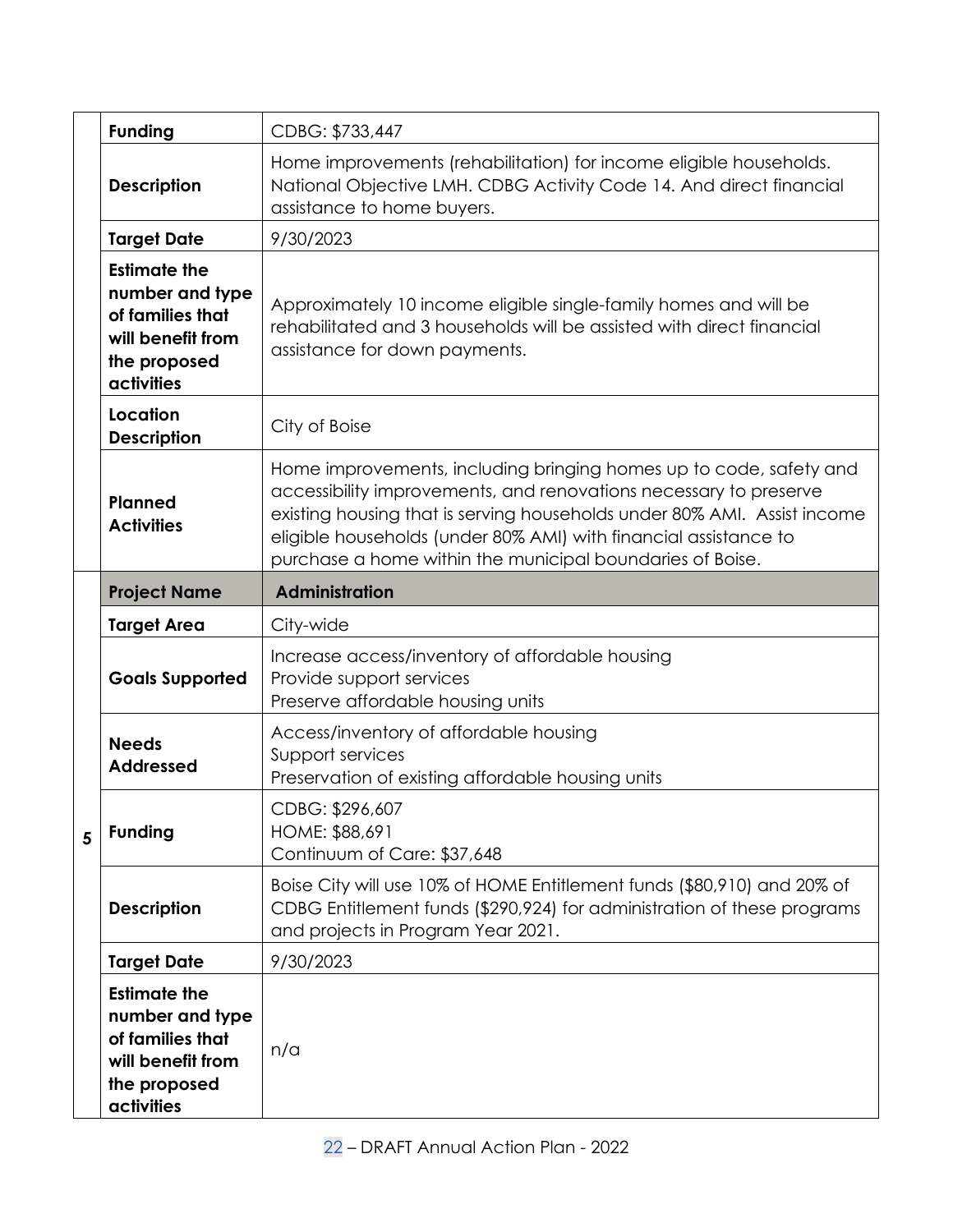| Location<br><b>Description</b>      | 150 N. Capitol Blvd.                                                                                                                                                                                                                                                                                                                                                                                                                                                                                                                                                                              |
|-------------------------------------|---------------------------------------------------------------------------------------------------------------------------------------------------------------------------------------------------------------------------------------------------------------------------------------------------------------------------------------------------------------------------------------------------------------------------------------------------------------------------------------------------------------------------------------------------------------------------------------------------|
| <b>Planned</b><br><b>Activities</b> | Activities include preparing required reports and planning documents,<br>contract administration, grant management, citizen participation,<br>subrecipient monitoring, fair housing education and outreach, analysis<br>of impediments, Section 504 Assessment and Transition Plan, lead<br>education, environmental reviews, and the identification and<br>development of programs to meet the needs of the community's lower<br>income residents and household experiencing homelessness. HCD will<br>budget for the allowable administration funding under both the CDBG<br>and HOME Programs. |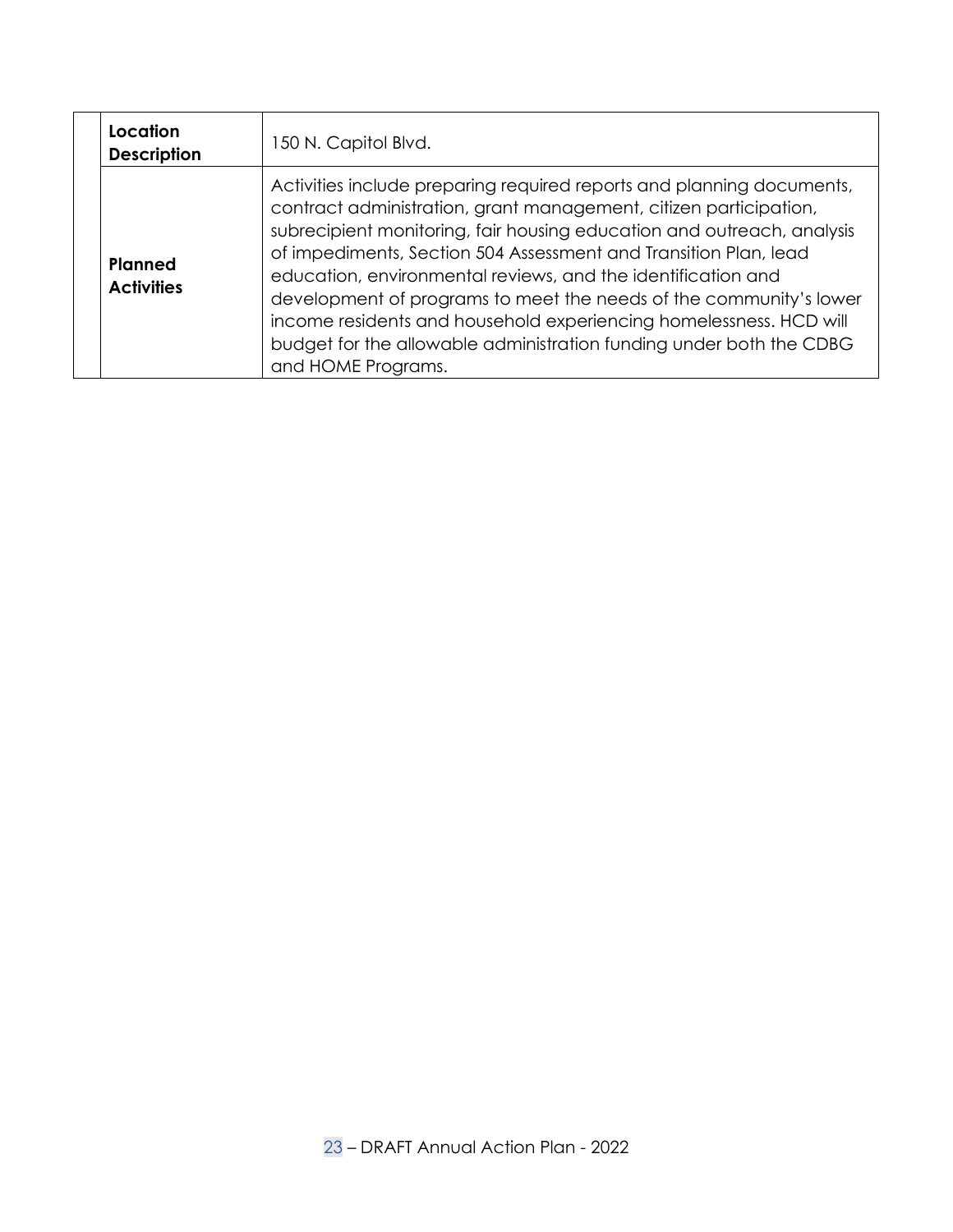# **AP-50 Geographic Distribution**

#### **Introduction**

# **Description of the geographic areas of the entitlement (including areas of low-income and minority concentration) where assistance will be directed**

The City of Boise does not specifically target the goals and associated strategies in this Plan by geography. Allocated funds are distributed based on identified needs and the agreed upon priorities and goals set forth in the Consolidated 5 Year Action Plan.

|                                   | Target Area   Percentage of Funds |  |
|-----------------------------------|-----------------------------------|--|
| City-wide                         | 100                               |  |
| Table A - Ceographic Distribution |                                   |  |

**Table 4 - Geographic Distribution**

#### <span id="page-23-0"></span>**Rationale for the priorities for allocating investments geographically**

<span id="page-23-1"></span>The needs of Boise residents identified in this planning effort are better prioritized by income levels than geography. CDBG and HOME funds are to be distributed and allocated to households and individuals in the very low, low, and moderate-income categories.

The Community Development Analysis (CDA) identified numerous opportunities and potential projects within higher priority Census tracts. That assessment is being used in numerous ways to inform housing and many other city services. However, themes such as access and inventory to affordable housing, homelessness prevention, rapid re-housing, neighborhood equity, and preservation of existing affordable housing stock are universal throughout the community. While numerous City-led programs and partnerships have addressed many of these issues since the previous Consolidated Plan, the demand for services and housing projects has only grown stronger as housing costs have increased. The need for investment and housing and service interventions is particularly acute in light of the COVID-19 pandemic. The pandemic has exacerbated already challenging affordable housing issues and affected households earning 100% AMI and lower.

The City is proactively addressing affordable housing needs by continuing to bolster the land trust, working to purchase properties so that the private and non-profit sectors can build housing at reduced costs, actively work on homelessness prevention strategies, and steadily increasing its rapid re-housing initiatives and partnerships under the Continuum of Care.

Beyond an active role, the City is also addressing housing, particularly affordable housing, through zoning changes. The recent changes made to the zoning ordinance will permit multifamily and denser housing projects to be constructed more easily, increasing housing supply. The zoning ordinance changes also foster an environment ripe for density bonuses which may translate into below market rate units. Changes to the zoning ordinance making accessory dwelling units easier to construct have also been made. This change allows homeowners to

24 – DRAFT Annual Action Plan - 2022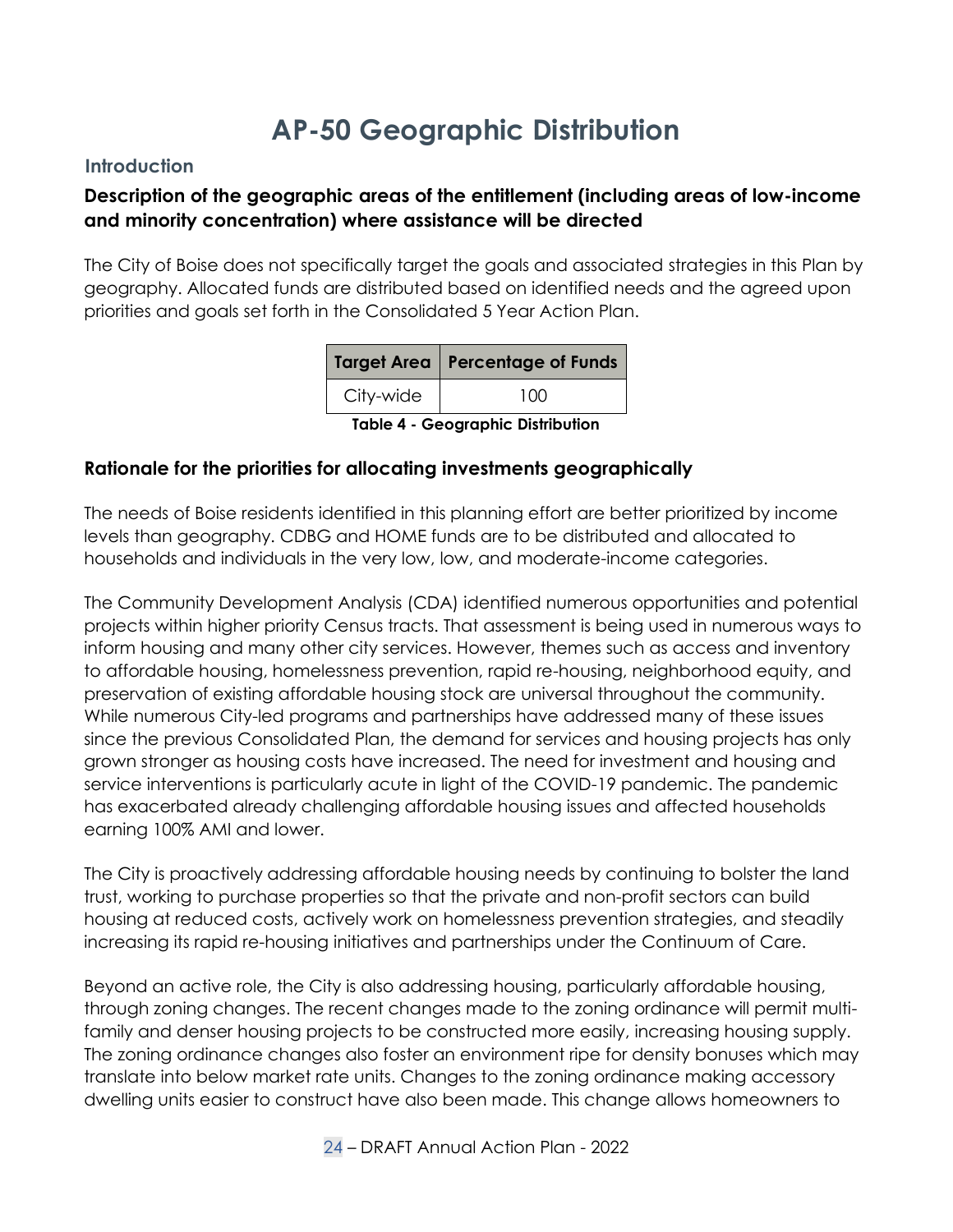either convert existing structures, or to erect new structures, in existing neighborhoods, also adding to housing supply.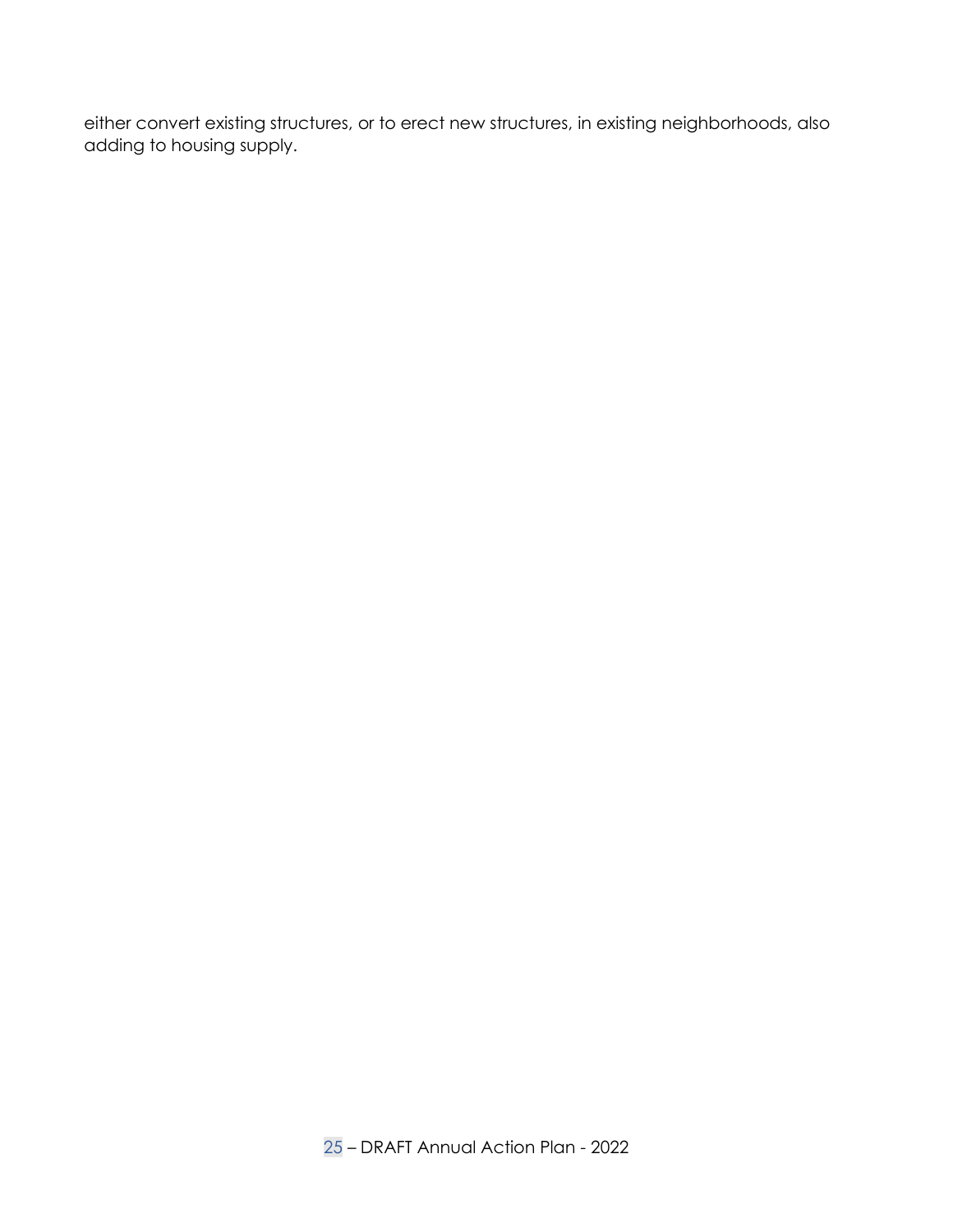# **AP-55 Affordable Housing**

Increasing and preserving affordable housing in Boise is a priority of the City and both CDBG and HOME funds will be used to address the issue.

| <b>One Year Goals for the Number of</b><br><b>Households to be Supported</b> |    |  |
|------------------------------------------------------------------------------|----|--|
| Homeless                                                                     | 10 |  |
| Non-Homeless                                                                 | 30 |  |
| Special-Needs                                                                |    |  |
| Total                                                                        | 76 |  |

<span id="page-25-0"></span>

|  |  | Table 5 - One Year Goals for Affordable Housing by Support Requirement |  |  |
|--|--|------------------------------------------------------------------------|--|--|
|--|--|------------------------------------------------------------------------|--|--|

| One Year Goals for the Number of Households<br><b>Supported Through</b> |     |  |
|-------------------------------------------------------------------------|-----|--|
| Rental Assistance                                                       |     |  |
| The Production of New Units                                             | 100 |  |
| Rehab of Existing Units                                                 | 10  |  |
| Acquisition of Existing Units                                           | 20  |  |
| Total                                                                   |     |  |

**Table 6 - One Year Goals for Affordable Housing by Support Type**

#### **Discussion**

The City will continue to invest in the development of new affordable rental housing and preservation of existing housing units. Preservation may include the rehabilitation of older units or down payment assistance for the purchase of a single-family home. This helps to meet the housing needs of low-income households who wish to have housing options in Boise. In recent years, the City has worked with partners to deliver multiple housing projects addressing the needs of affordable rental units. This need has grown, and the City will take appropriate actions to further expand such opportunities.

Preservation efforts will continue to be a priority focus area for CDBG funds. The preservation of existing affordable ownership units will include acquisition of naturally occurring affordable housing and rehabilitation of existing affordable housing for low- and moderate-income homeowners. Naturally occurring affordable housing refers to residential rental properties that are affordable but are unsubsidized by any federal program. Their rents are relatively low compared to the regional housing market. Rehabilitation of existing affordable housing may include targeting needed repairs to roofs, heating and cooling systems, weatherization, energy efficiency, lead-paint abatement, accessibility upgrades and other repairs necessary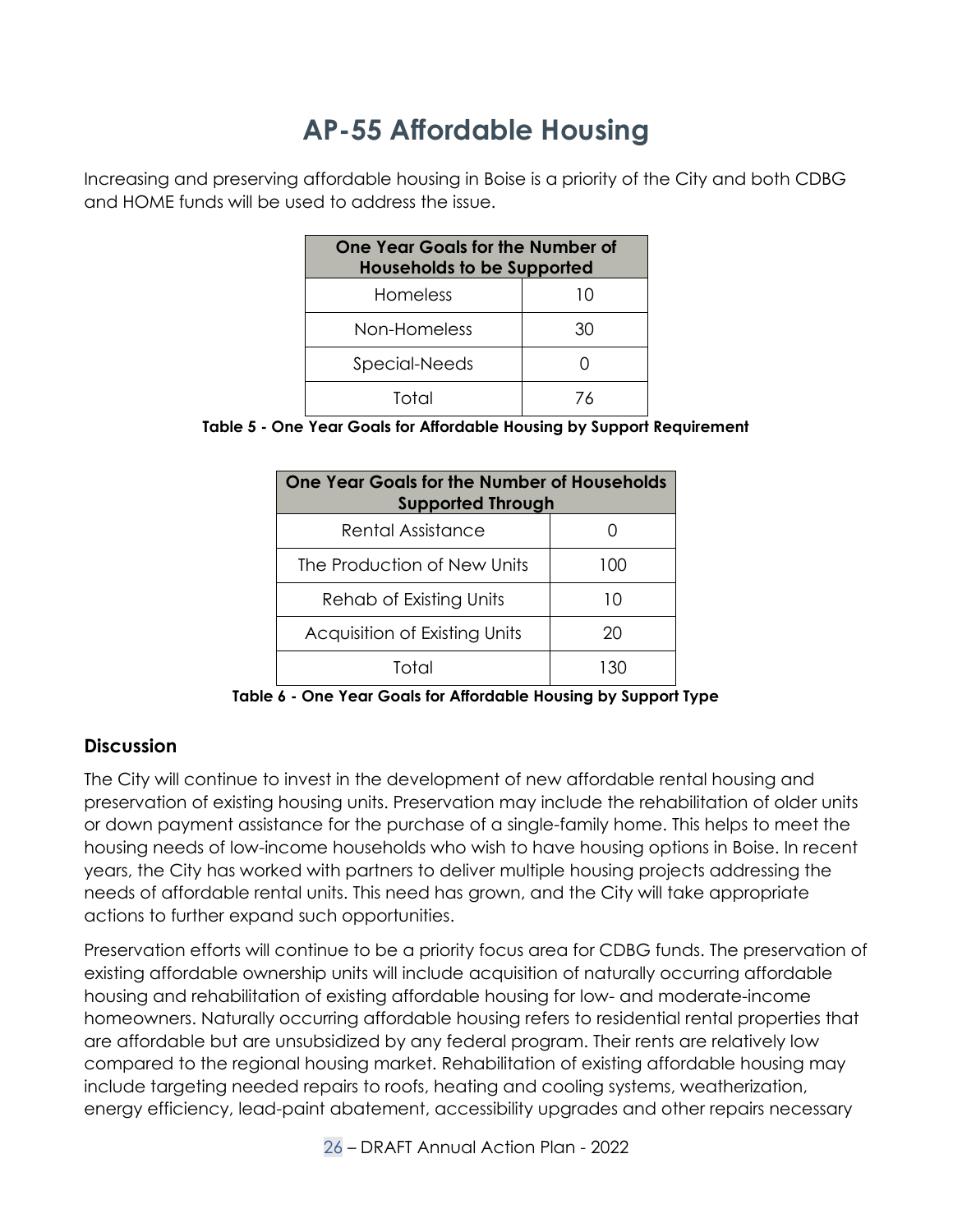to ensure that homes are safe, decent, and sanitary. These actions will reduce the inventory of homes experiencing identified housing problems and potentially prevent their demolition in favor of new and possibly higher priced homes in their place.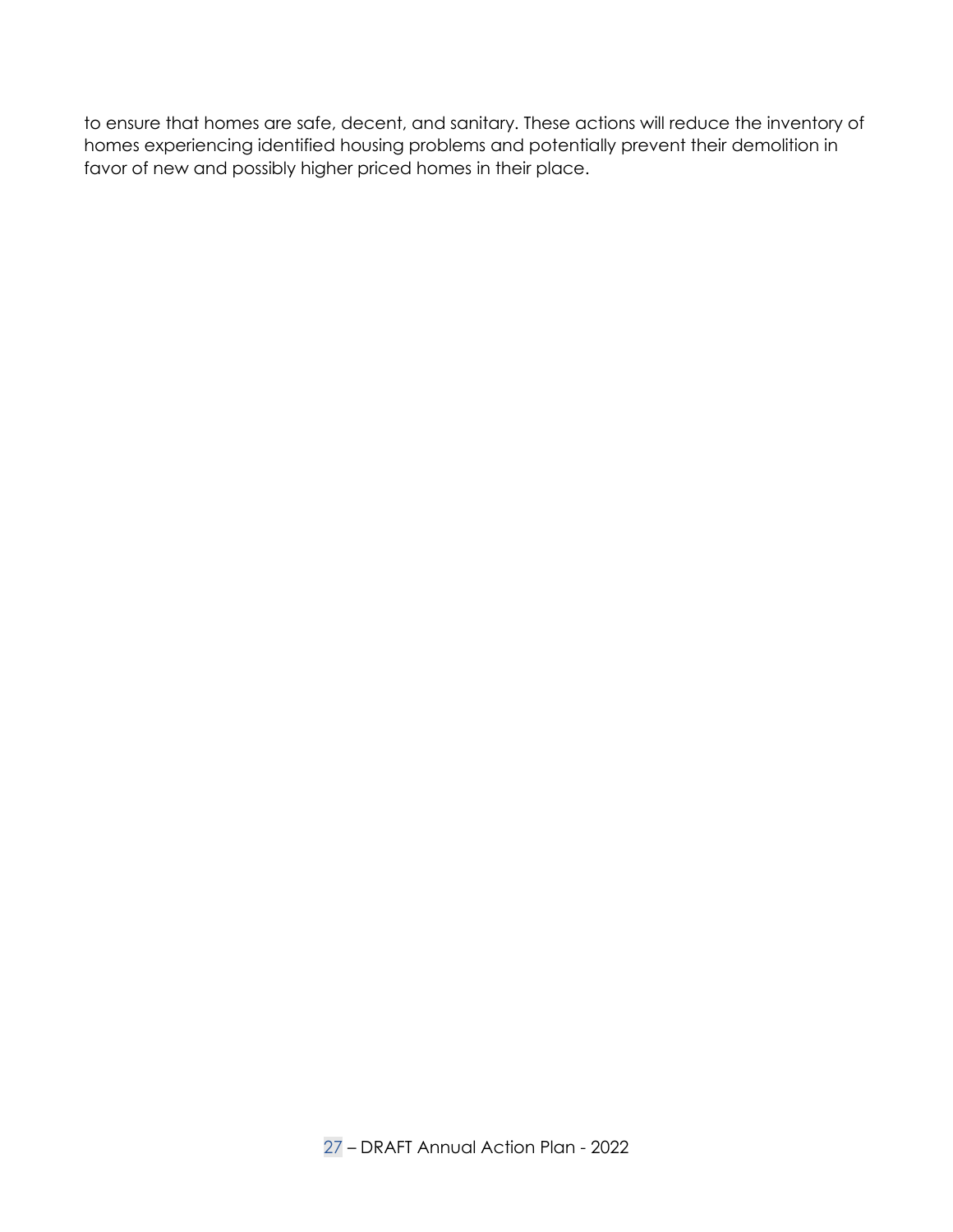# **AP-60 Public Housing**

#### **Introduction**

The Boise City Housing Authority (BCHA) is currently operating under its 2020-2024 Five Year Strategic Plan. The strategic plan, in combination with BCHA's 2020 Annual PHA Plan, was used to create the following Annual Action Plan for Public Housing.

BCHA continues to operate 160 units of Public Housing and 1393 Housing Choice Vouchers. The number of vouchers increased from 1379 in October 2020.

BCHA continues to provide quality housing that is affordable to the low, very low, and extremely low-income households. Strategies pursued by the PHA as outlined in the 5-year PHA plan continue to be successful and allows the authority to meet their mission to promote adequate and affordable housing, economic opportunities, and a suitable living environment free from discrimination.

<span id="page-27-1"></span><span id="page-27-0"></span>The organization's strategic goals are:

- 1. Expand the Supply of Assisted Housing
- 2. Improve the Quality of Assisted Housing
- 3. Operate at a High Level of Efficiency
- 4. Promote Self-Sufficiency and Asset Development of Assisted Households
- 5. Promote Homeownership Opportunities
- 6. Ensure Equal Opportunity and Affirmatively Further Fair Housing

BCHA encouraged public housing residents to become more involved in management by conducting its Resident Advisory Board Meeting.

BCHA encourages public housing resident to participate in homeownership by:

- BCHA actively promoted the Homeownership program to all existing voucher holders through quarterly newsletters and by attending weekly voucher briefings meetings for new households.
- BCHA referred 10 families who were interested in homeownership to first-time homebuyer workshops covering the following topics: benefits of and preparation for homeownership, credit analysis, FICO scoring methodology, mortgage types and requirements, private mortgage insurance, loan to value ratio, down payment assistance programs, escrow and title process, property taxes, home maintenance and homeowner responsibilities.
- BCHA's Homeownership Coordinator facilitated a homeownership workshop and provided one-on-one meetings with current FSS participants to determine short- and long-term goals in obtaining homeownership, and to make a plan to reduce any barriers that need to be addressed.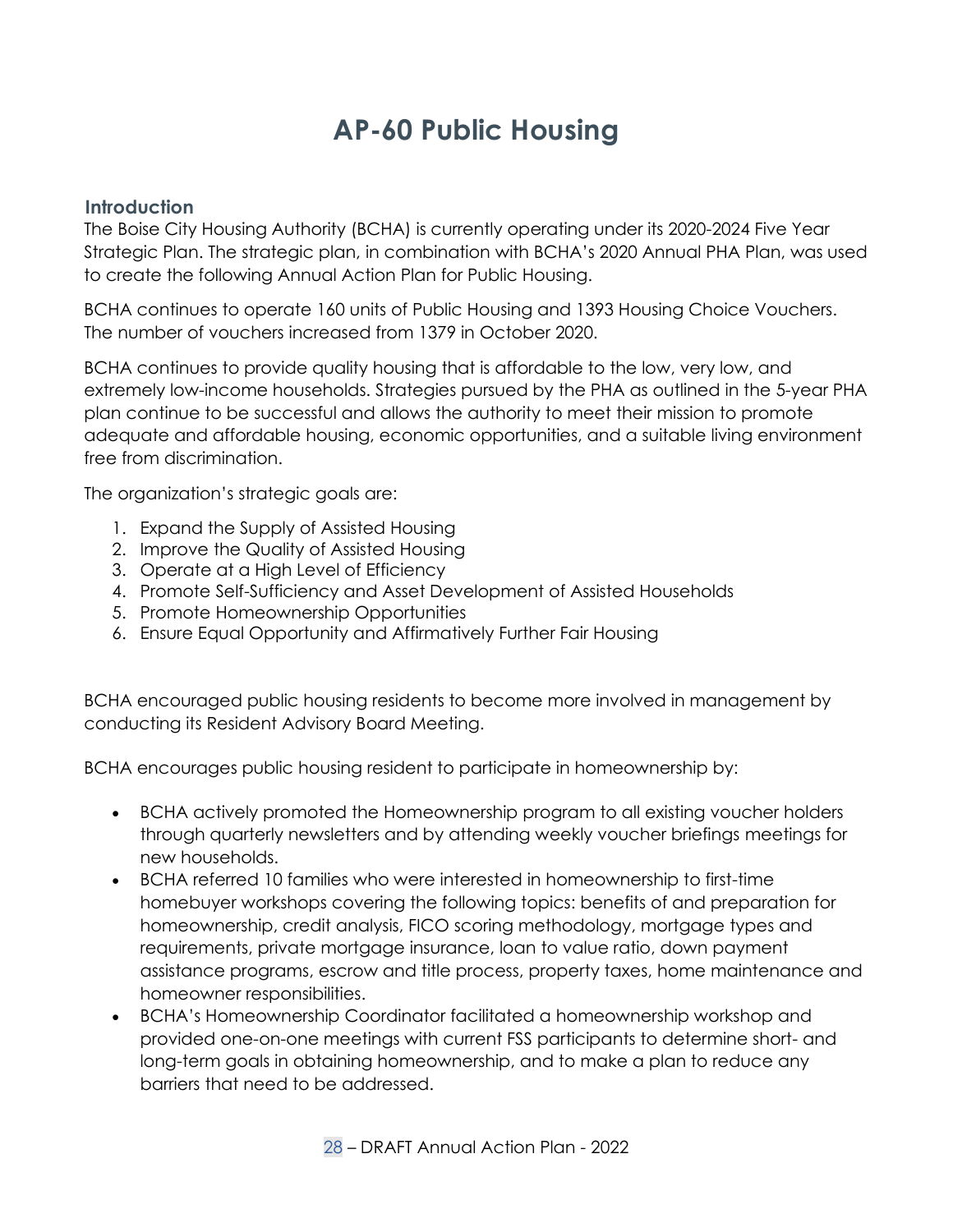### **If the PHA is designated as troubled, describe the manner in which financial assistance will be provided or other assistance**

• BCHA was able to collaborate with the following local agencies to provide services that will prepare interested participants for future homeownership: NeighborWorks Boise, Washington Trust Bank, Debt Reduction Services, Vocational Rehabilitation, Finally Home, IHFA, Love Inc, Dress for Success, Idaho Department of Labor, TRIO, and Idaho Department of Health and Welfare.

N/A – not a troubled PHA.

### **Discussion**

<span id="page-28-0"></span>BCHA has been an invaluable partner by making available project-based vouchers for two permanent supportive housing projects. Both projects would not be financially viable without this resource.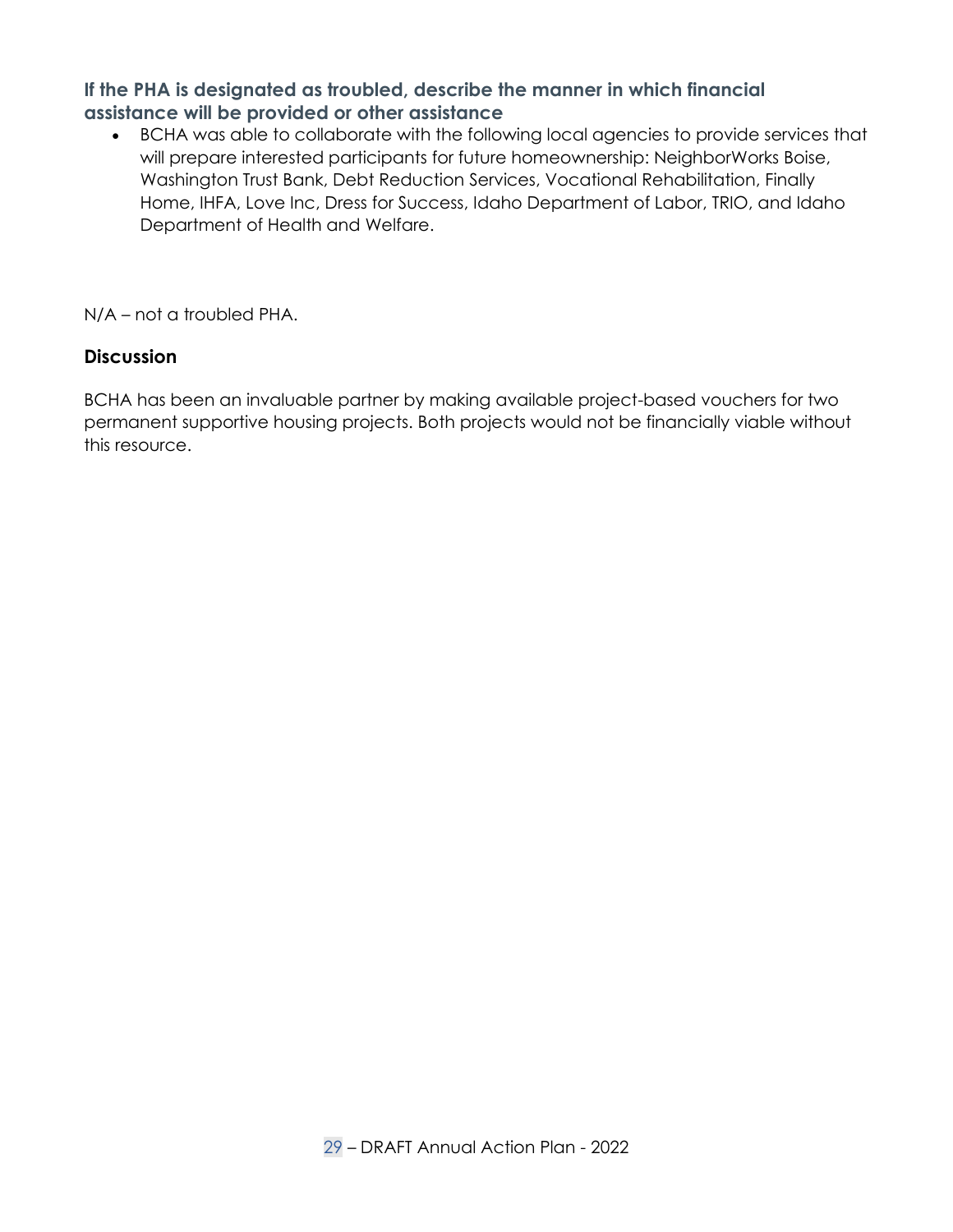# **AP-65 Homeless and Other Special Needs Activities**

#### **Introduction**

## **Describe the jurisdictions one-year goals and actions for reducing and ending homelessness including:**

The City of Boise's Housing and Community Development (HCD) Division coordinates the local Continuum of Care (CoC). The CoC is a public-private partnership working to prevent and end homelessness in Boise City/Ada County with the expressed goal of managing a collaborative community approach to ending homelessness and, when homelessness does occur, ensuring the experience is rare, brief and only happens one time. The CoC approaches its work through four primary lenses: the lived experience of clients, partnership, data and equity.

- <span id="page-29-1"></span><span id="page-29-0"></span>• **The City of Boise** – As the lead agency and collaborative applicant for the Boise City/Ada County Continuum of Care, the City of Boise's responsibilities include administration, planning, monitoring, reporting and systems coordination. The City also serves as the collaborative applicant for CoC Program funds and contracts with the Institute for Community Alliances (ICA) to manage the Homeless Management Information System (HMIS) used to guide local, data-driven decision-making.
- <span id="page-29-2"></span>• **The Executive Committee** – As the governing authority of the CoC, the Executive Committee is responsible for ensuring the CoC meets the standards set forth in 24 CFR Part 578 and provides the overall strategic direction for the CoC, including establishing priorities and goals. The Executive Committee is supported in its work by the City of Boise and several standing committees, advisory committees and work groups.
- **Standing Committees** Sub-entities of the CoC, which support planning and implementation of system service work include CONNECT, ENGAGE, FUND, HOUSE, and the Campaign to End Family Homelessness. Each of the standing committees form subcommittees and work groups as needed to fulfill their duties.

### **Reaching out to homeless persons (especially unsheltered persons) and assessing their individual needs**

The CoC's one-year goals include advancing its Campaign to End Family Homelessness, seeking a development partner for the first project in its Permanent Supportive Housing pipeline, and augmenting its day services (including in-reach and outreach). Within each of these major initiatives are specific action steps aimed at housing people experiencing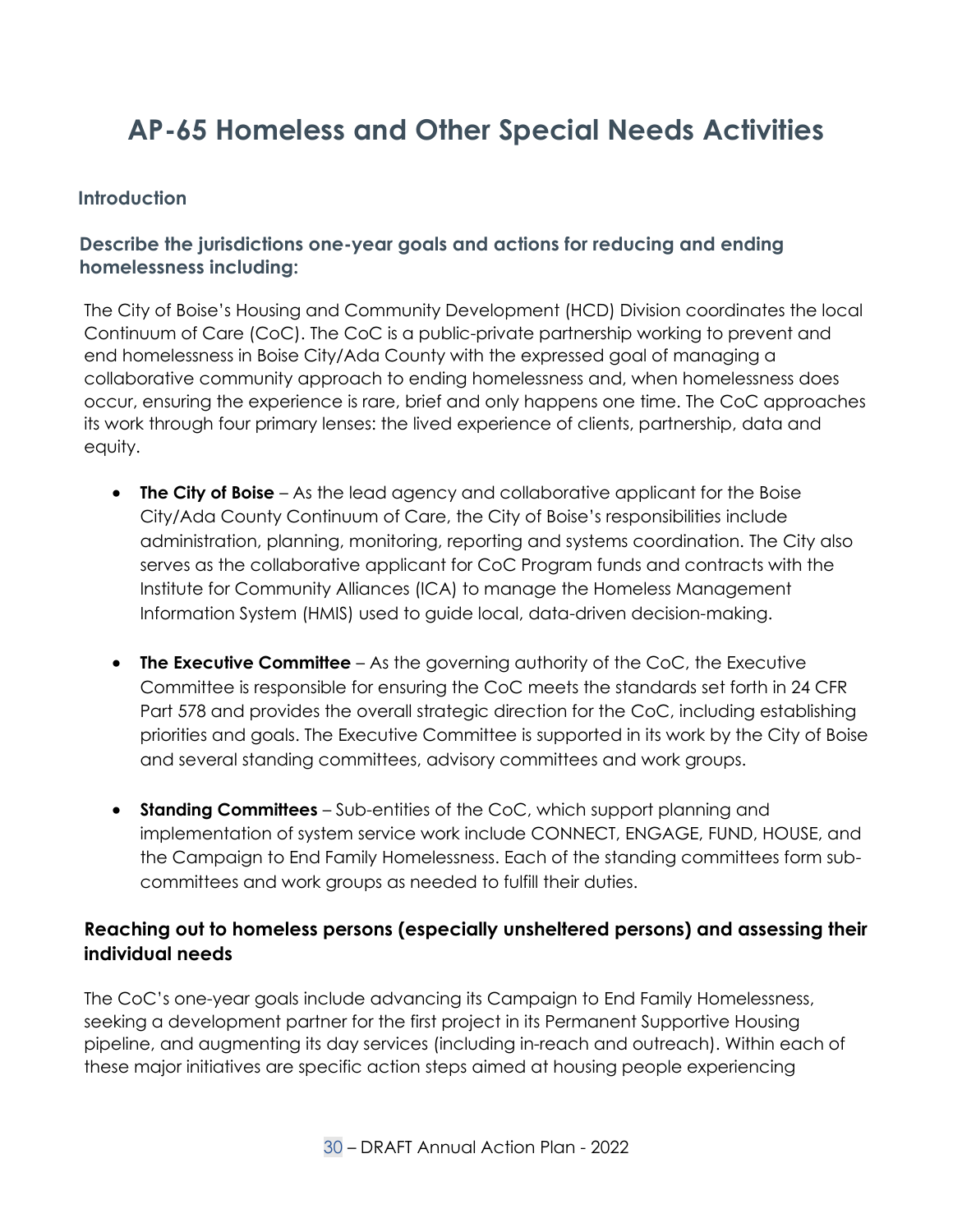homelessness and connecting them with the services needed to secure and maintain stable housing.

The City has also budgeted new funds for its upcoming fiscal year to support key outreach and assessment needs of people experiencing homelessness including funds for the CoC's coordinated entry system, the housing crisis hotline that makes referrals to appropriate community resources including the access point, and maintaining the CoC's street outreach team to connect unsheltered individuals and households to mental health or substance uses services, emergency shelter and permanent housing. The City will also continue to provide funds for the outreach team to use for rapid re-housing efforts.

### **Addressing the emergency shelter and transitional housing needs of homeless persons**

Housing programs and service agencies in Boise City/Ada County are designed to meet the specific needs of persons experiencing homelessness. This is met through a coordinated network of emergency shelters, transitional housing (particularly for victims of domestic violence) providers, and permanent housing and service providers.

Through the CoC's response to COVID-19, innovative ways to meeting the needs of those in emergency shelter have been implemented by the CoC. The CoC is in the process of implementing mid-to-long term range plans to create a new, trauma-informed and low-barrier shelter and a new day services resource center that will enhance the services Boise City/Ada County is extremely challenged by a tight rental market (recently named the least affordable in the country) and limited affordable housing inventory, especially for households with barriers to housing such as criminal records.

The CoC is beginning to implement its Permanent Supportive Housing (PSH) pipeline to bring 250 new units of PSH online and has also launched a Dedicated Units Program to secure 500 units of existing rental inventory reserved for households exiting homelessness.

**Helping homeless persons (especially chronically homeless individuals and families, families with children, veterans and their families, and unaccompanied youth) make the transition to permanent housing and independent living, including shortening the period of time that individuals and families experience homelessness, facilitating access for homeless individuals and families to affordable housing units, and preventing individuals and families who were recently homeless from becoming homeless again**

The degree to which coordinated entry is integrated with the CoC's street outreach team and the emergency shelters helps the CoC to expediently serve the most vulnerable, especially those experiencing chronic homelessness. The single biggest barrier to shortening the time between transitioning households out of homelessness and into permanent housing is the lack of affordable housing in the City of Boise and surrounding area, compounded by City seeing the highest increase in rental rates in the nation. The CoC, through federal relief funds, has more rental assistance available than it ever has but is struggling to lease up households. To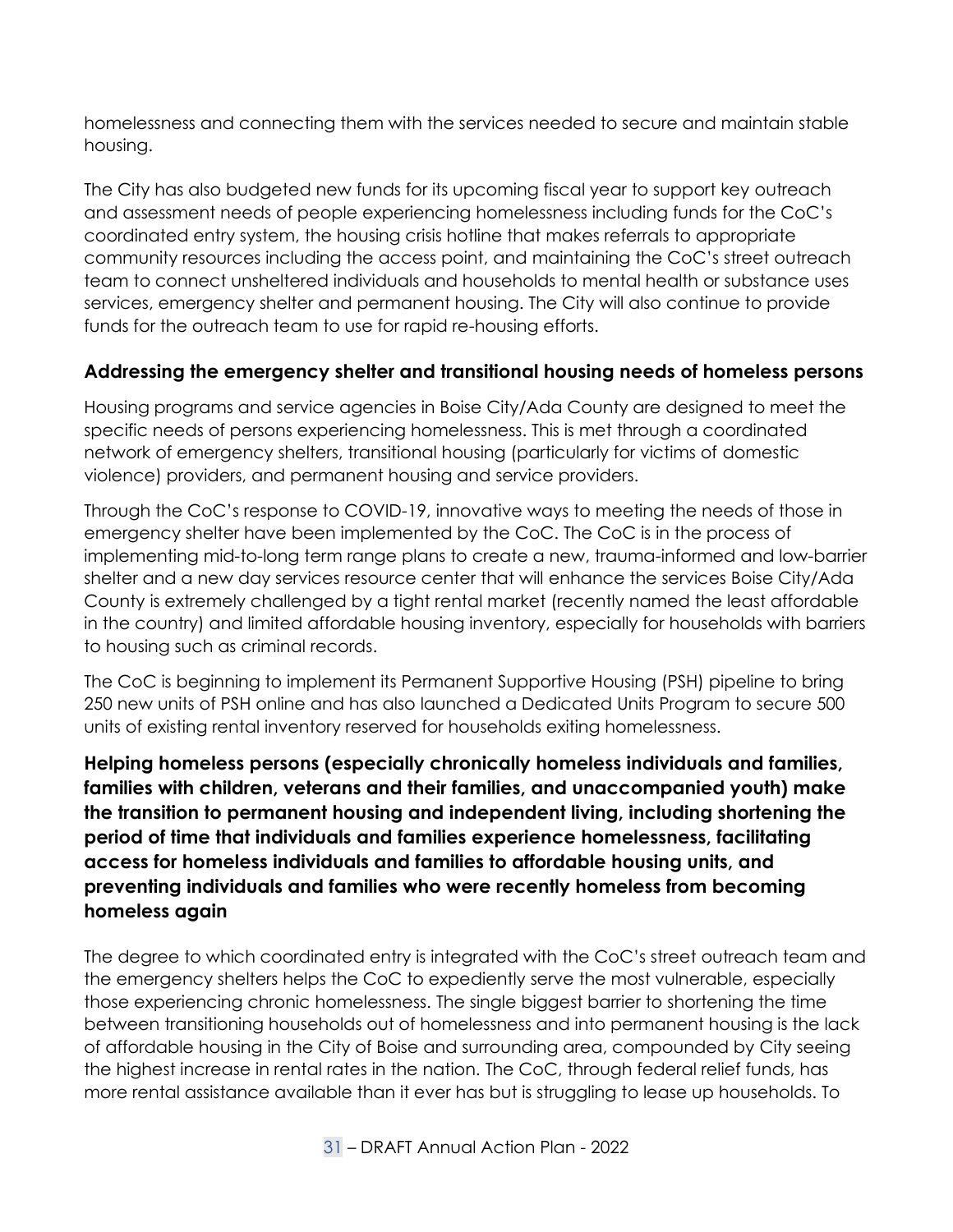that end, the CoC has set needs-based goals to create new Permanent Supportive Housing (PSH) via a pipeline of five new PSH projects and to recruit 500 units of supportive housing in units already existing on the market by partnering with property owners across the valley.

In partnership with the CoC, the City is singularly focused on affordable housing and three goals to create new affordable housing, create new PSH, and preserve naturally occurring affordable housing. Additionally, the City of Boise owns and operates approximately 300 units of affordable housing for very low- and extremely low-income persons. Currently, 20% of these tenants were experiencing homelessness upon entry and the City prioritizes serving this population.

**Helping low-income individuals and families avoid becoming homeless, especially extremely low-income individuals and families and those who are: being discharged from publicly funded institutions and systems of care (such as health care facilities, mental health facilities, foster care and other youth facilities, and corrections programs and institutions); or, receiving assistance from public or private agencies that address housing, health, social services, employment, education, or youth needs.**

Homeless prevention efforts are part of the CoC and reducing first-time homelessness is one of the focus areas of the CoC's HOUSE standing committee. Service providers such as the Jesse Tree of Idaho, the Boise School District, and El-Ada Community Action Partnership provide homelessness prevention services for individuals and families who are at risk of homelessness. The City provides local funding to Jesse Tree for homeless prevention with a specific fund source for eviction prevention. Jesse Tree and the Boise City/Ada County Housing Authorities (BCACHA) are providing rental assistance through increased funding from the Emergency Rental Assistance Program and Emergency Solutions Grant fund that have exponentially grown the prevention dollars being targeted at households experiencing housing instability as a result of COVID-19.

The CoC has redesigned its homeless prevention partnerships to better leverage the relationships between providers delivering universal prevention services with providers that specifically target certain, high-risk sub-populations such as those with an eviction notice, those that are doubled up, non-lease holders, those with non-sustainable income or budgets, and those being discharged from a hospital, jail/prison, or aging out of foster care. Further, the CoC launched a countywide Housing Crisis Hotline – a one-stop shop (virtual and physical) for anyone experiencing a housing crisis or housing insecurity to centralize all referrals to mainstream and community resources. This helps ensure the CoC can help keep people housed and/or provide safe diversion options from the homeless services system.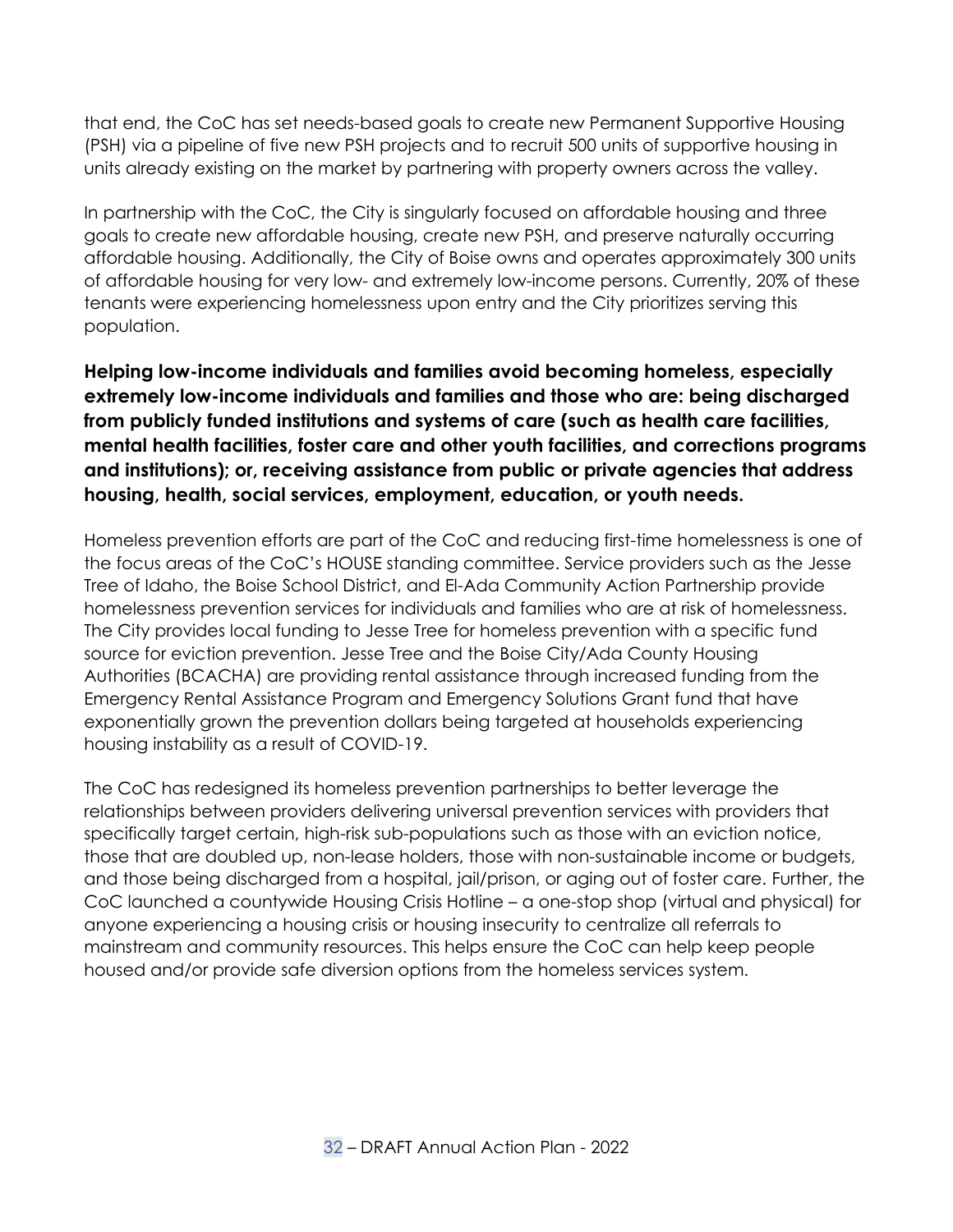# **AP-75 Barriers to affordable housing**

#### **Introduction:**

The following barriers were identified as potentially having negative effects on affordable units and residential investment:

- <span id="page-32-0"></span>1. Worsening Housing Affordability- According to information released by Oxford Economics in 2022, Boise home prices are about 70% higher than what the median household income of City residents suggests they can afford indicating that the affordability gap is among the worst in the nation. Typical home prices in the Boise metro area have climbed more than 76% above their long-term trendline, also the biggest such divergence in the nation, according to another model by researchers at Florida Atlantic University and Florida International University. As housing becomes less affordable, the number of residents at risk of housing instability and homelessness rises. In its 2021 Housing Needs Analysis, the City identified that it needs 2,773 homes each year for the next 10 years and 78% percent of that need is for housing affordable to households earning 80% AMI or below. To address these affordability concerns, the City has adopted a Housing Investment Strategy for 2022- 2026 that is described in more detail below.
- <span id="page-32-1"></span>2. Zoning code and land use map provide limited acreage by right for multi-family units-Recently, the City has embarked in re-writing the zoning ordinance. The changes will allow increased densities than historically allowed and in more locations. For the past several decades, the limited number of parcels allowed for more affordable units derived from increased number of units and reduced material costs, have been limited. Any developer proposing to build such housing likely needed a conditional use permit or rezoning to accommodate their project, which brings a set of additional obstacles not experienced with conventional single family market rate housing. Additionally, the zoning code often makes impossible the ability to develop lower-cost housing types, such as accessory dwelling units, missing middle housing (duplexes to fourplexes), and multifamily housing. Revisions to the zoning code can remove barriers that often limit housing supply and/or increase the cost to build a variety of housing types at all price points.
- 3. Unfunded state land trust Though the state of Idaho has had a long-established housing land trust intended to promote affordable housing projects, the state has not funded the trust, making it an irrelevant tool. The City's A Home for Everyone Action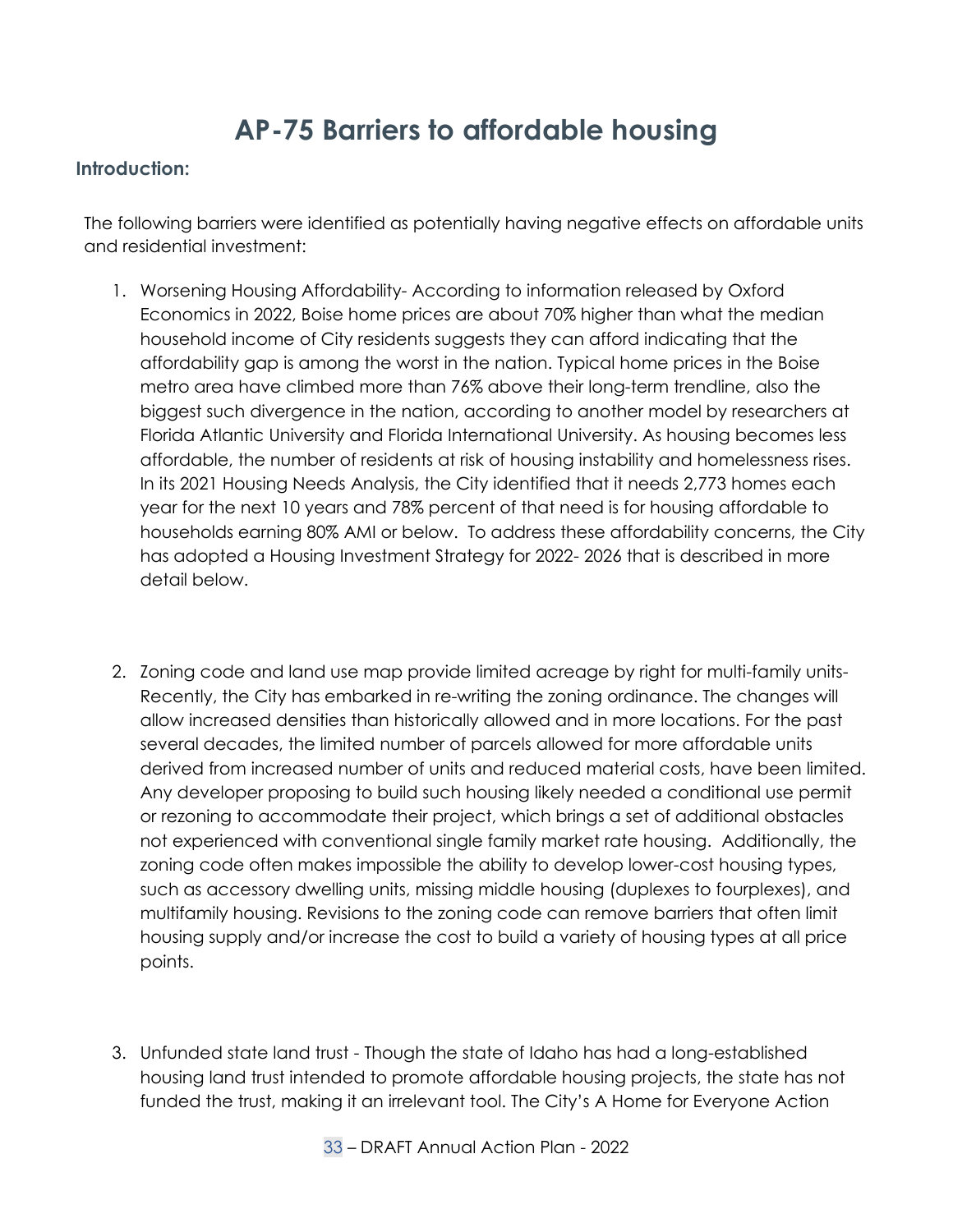Plan 2022-2026 includes implementation actions across several goals. One implementation step toward investing in housing projects that produce deeply affordable multifamily units is to identify land to add to the City's Housing Land Trust – either City-owned or through acquisition, including through opportunities identified by pre-qualified developers.

- 4. Parking standards- Requiring land in any parcel intended for anything other than residential units means less buildable space for housing and a reduction in units. Parking minimums are one of the requirements that reduce acreage for units and the potential for more affordable housing. In cities around the county, parking minimums are being eliminated and decisions for parking entrusted to the developers.
- 5. Lack of Inclusionary Zoning- The Idaho legislature has not required inclusionary zoning as per the states planning laws. Consequently, the City is not permitted to require below market rate housing, leaving the construction of such housing to the private sector, non-profit organizations, or through public/private partnerships and investments.
- 6. Limited value of housing vouchers- Rising rents continue to diminish the value and acceptance of housing vouchers. Without increasing the value of housing vouchers, users of such vouchers continue to struggle to find housing and landlords willing to accept the vouchers.
- 7. Impact fees- Assessed fees required of developers for new or reconstructed residential properties are used to pay for public services the development is anticipated to need. Repeated calls from the development community claim some of the fees are excessive and, in some cases, prohibitive to a project. Single-family homes are assessed lower fees compared with more compact and higher density projects that help increase housing supply and access to more units These fees are most likely passed on to buyers or renters and increase the cost of the product.
- 8. Competitive tax credit market- The 9% Low Income Housing Tax Credit (LIHTC) application is highly competitive in Ada County. While developers may want to access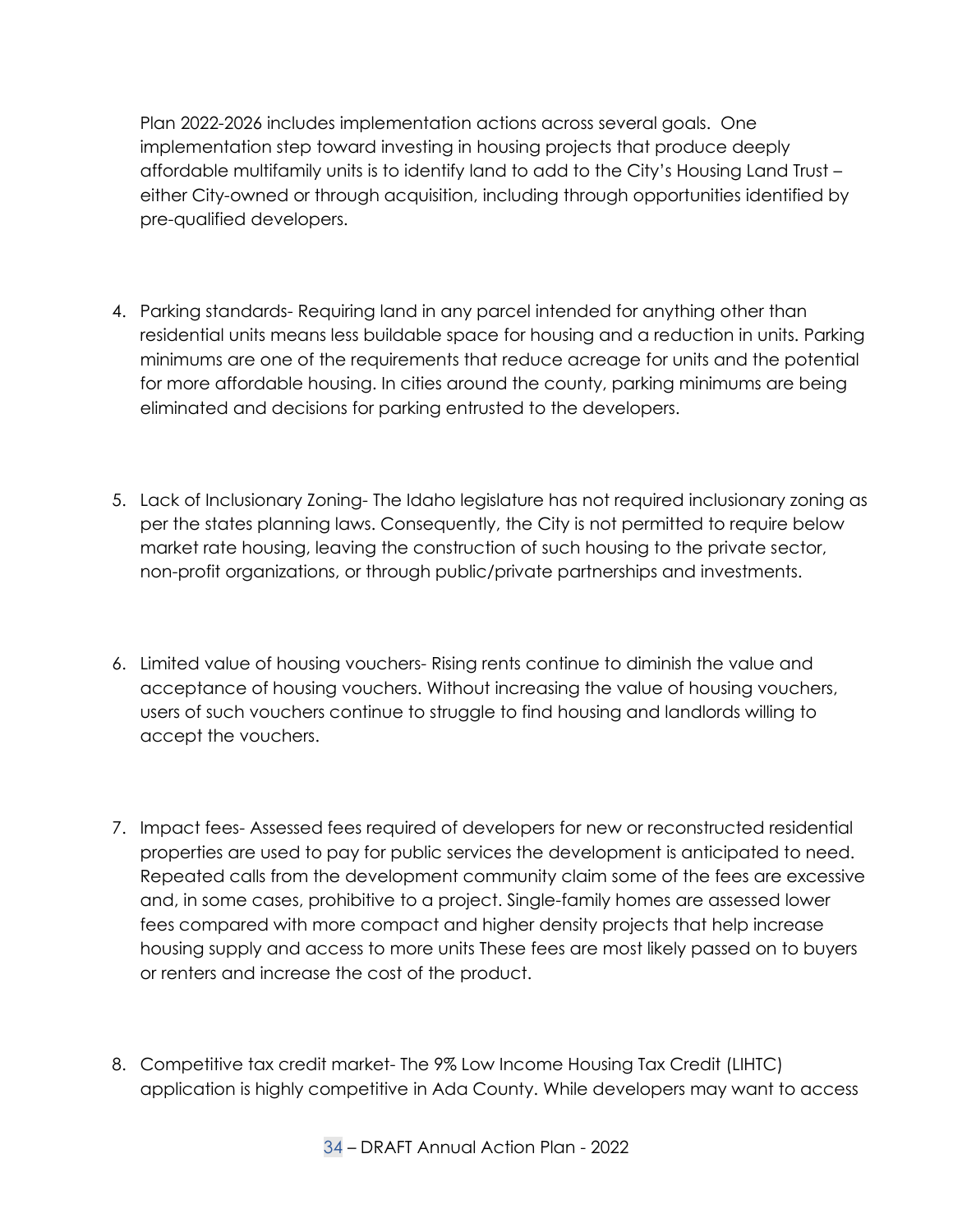the credit market, many are unable to secure the points needed to be competitive and ultimately turn away from projects that would otherwise address the affordability issue.

# **Actions it planned to remove or ameliorate the negative effects of public policies that serve as barriers to affordable housing such as land use controls, tax policies affecting land, zoning ordinances, building codes, fees and charges, growth limitations, and policies affecting the return on residential investment**

For those barriers that can be addressed by the City, the following actions have been taken or are included in the City's Housing Investment Strategy under its vision for A Home for Everyone.

The Housing and Community Development Division is working to increase housing supply by focusing on the following strategic priorities:

#### **Housing Investment**

The Housing Investment Program uses a flexible approach to invest in housing developments that serve a public good by providing affordable housing opportunities to income-qualified households. The Housing Investment Program achieves housing affordability goals by supporting the construction and preservation of affordable housing units and meeting market opportunities as budget, staff capacity, and leveraged fund sources allow.

The City of Boise will strategically invest in projects that 1) produce multifamily rental housing units affordable to households earning 60% AMI and below or households exiting homelessness and 2) preserve housing affordable to households earning 80% AMI and below. The following are the ways the city will invest in housing:

- **Housing Land Trust**: Ground lease city-owned property to a developer to create affordable housing and ensure that housing remains affordable into the future.
- **Gap Financing**: Funds that help fill the gap between total development/preservation costs and what can be financed with debt or equity for projects that serve households earning 60% AMI or below.
- **Impact Fee Exemption**: For those projects in which the city invests, the city may have the ability to exempt impact fees.

#### **Aligning Public and Private Funding and Resources and Cross Agency Collaboration**

• The City continues to seek out opportunities to align with public and private partners. Recent examples include the creation of two permanent supportive housing projects: Valor Pointe (27 units) and New Path (41 units). The City is working to formalize an MOU with Permanent Supportive Housing partners to facilitate the implementation of a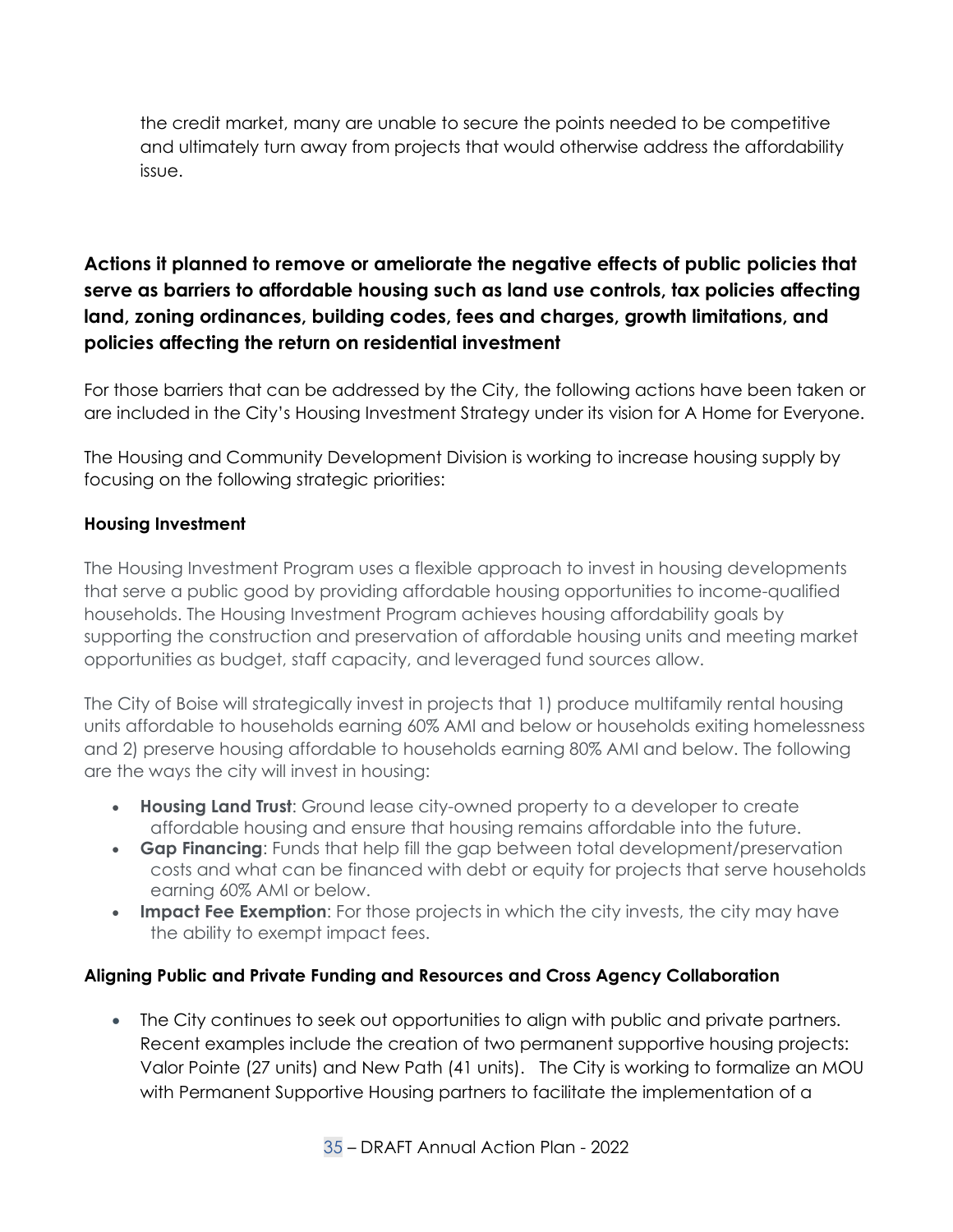pipeline of 5 supportive housing projects. The City has also partnered to create the Supportive Housing Investment Fund with key stakeholder from the health systems. Our Path Home has established this fund at Idaho Housing and Finance Association's Home Partnership Foundation – the fiscal agent of Our Path Home.

- The City is partnering more closely with its urban renewal agency, Capitol City Development Corporation (CCDC) to require the inclusion of more affordable housing in its projects. The Housing and Community Development Division will monitor affordability covenant compliance for CCDC.
- The city has identified multiple parcels of land to become part of its housing land trust, representing a \$28.6M contribution of city assets.

#### **Maximizing Land Use Allowances**

• The City adopted a Housing Bonus Ordinance (Boise City Code Chapter 11-06-03.4) in 2021 in order to increase housing supply and affordability within our community. This ordinance offers unlimited housing density, reduced parking, additional building height, and streamlined approval processes for projects incorporating affordable housing, located in close proximity to community and regional activity centers, and/or utilizing adaptive reuse for the creation of new housing. Through it's A Home for Everyone (AHE) Action Plan 2022-2026, the City will increase the use of the Housing Bonus Ordinance, including revisions to incent deeper affordability and ownership. The AHE Action Plan also calls for conducting pilot programs around innovative housing approaches, including for Accessory Dwelling Units and Tiny Homes on Wheels.

#### **Enhancing City Policies to Support Preservation and Create Housing Stability**

The City's A Home for Everyone Action Plan includes many goals for housing production as well as preservation and housing stability. These goals have implementation steps that seek to address needed policy changes and to leverage regional resources through the use of collaboration with other community stakeholders.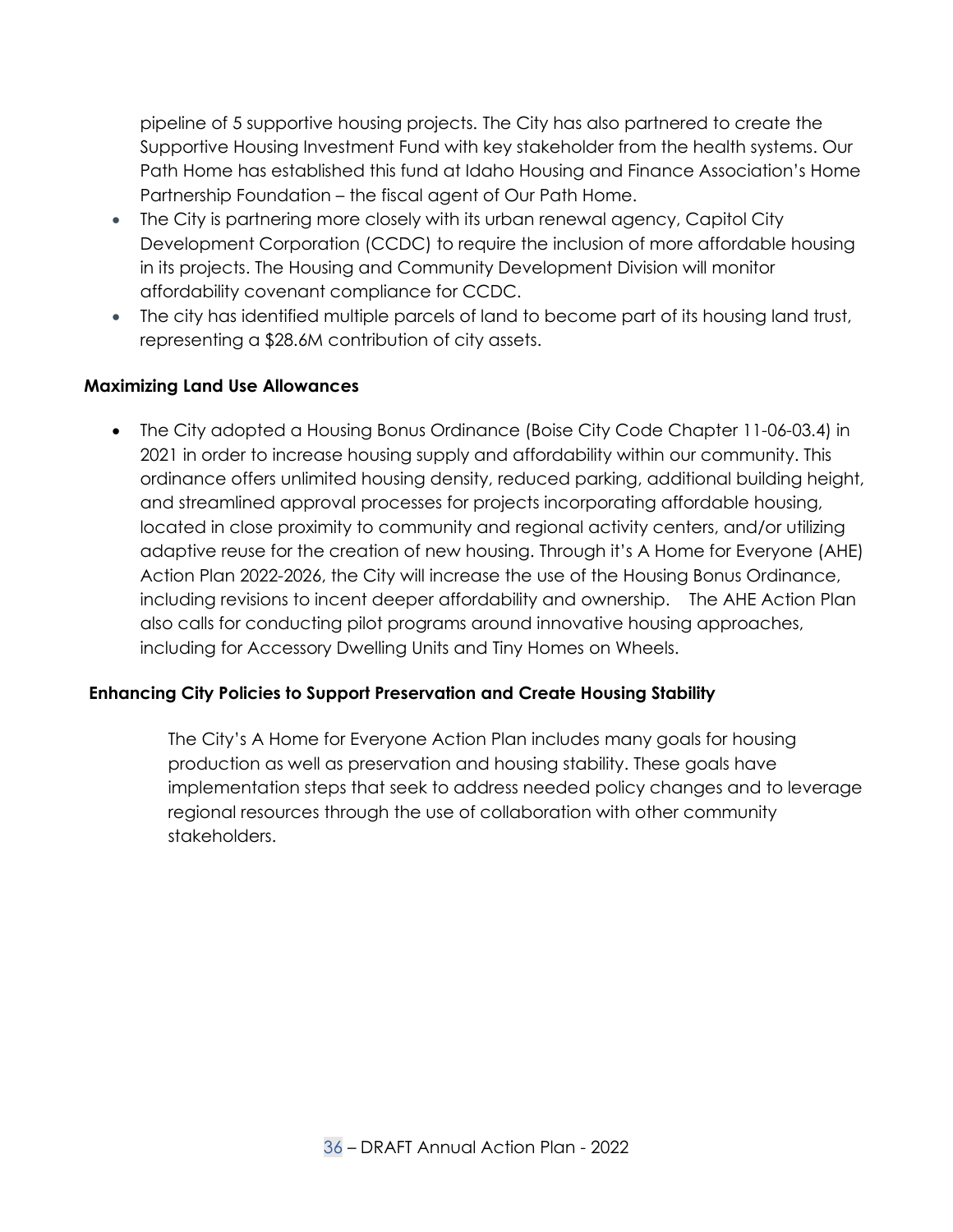# **AP-85 Other Actions**

#### **Introduction:**

The City of Boise leads many programs and projects to address community needs.

#### **Actions planned to address obstacles to meeting underserved needs**

The Annual Action Plan identifies priority needs of underserved populations. The community data demonstrates a clear and pressing need for additional housing units serving those making less than 80% AMI. The projects identified in this plan specifically address that need through the development and preservation of both rental and home ownership housing units serving our community's most vulnerable. Investing in supportive services helps to build the foundation for coordinated systems in serving the needs of our vulnerable. Other priorities will include assisting with home improvements on older housing units to maintain affordability and facilitating homeownership opportunities with community partners.

<span id="page-36-0"></span>The city's Housing and Community Development Division will provide technical assistance and oversight to assist housing agencies. Technical assistance will focus on Affirmatively Furthering Fair Housing Market Plans to gain higher levels of participation in City-funded programs by underserved populations. This also aids in reduced barriers to affordable housing, with educated providers.

The City of Boise serves as the lead agency for the local Continuum of Care, Our Path Home. In this role, the City has contracted with the Corporation for Supportive Housing to create a five-year permanent supportive housing project pipeline to address the major obstacles facing households experiencing homelessness, primarily a lack of stable, permanent housing and the supportive services needed to ensure those households do not fall back into homelessness. Our Path Home launched a five-year Campaign to End Family Homelessness on July 1, 2021. The campaign involves specific plans to overcome obstacles experienced by families trying to navigate the system and regain housing, including a 300 homes initiative to secure units dedicated to the Continuum of Care, fundraising efforts, and a triage and diversion team.

Further, the City's vision of A Home for Everyone and its 2022-2026 Housing Investment Strategy is focused on housing affordability, but its goals achieve much more. A Home for Everyone means that we are a community centered in the deep acknowledgment of every human being's inherent worth. A Home for Everyone is rooted in the values of resilience, inclusivity, equity, and affordability. The City has three overarching goals to support and realize this vision: increase housing affordability, keep people in their homes, and house people without homes. These three goals concentrate on Boise's most pressing areas of need related to housing as they exist today, but also lay strategic track for the City that residents will want to live, work, and play in tomorrow and generations from now.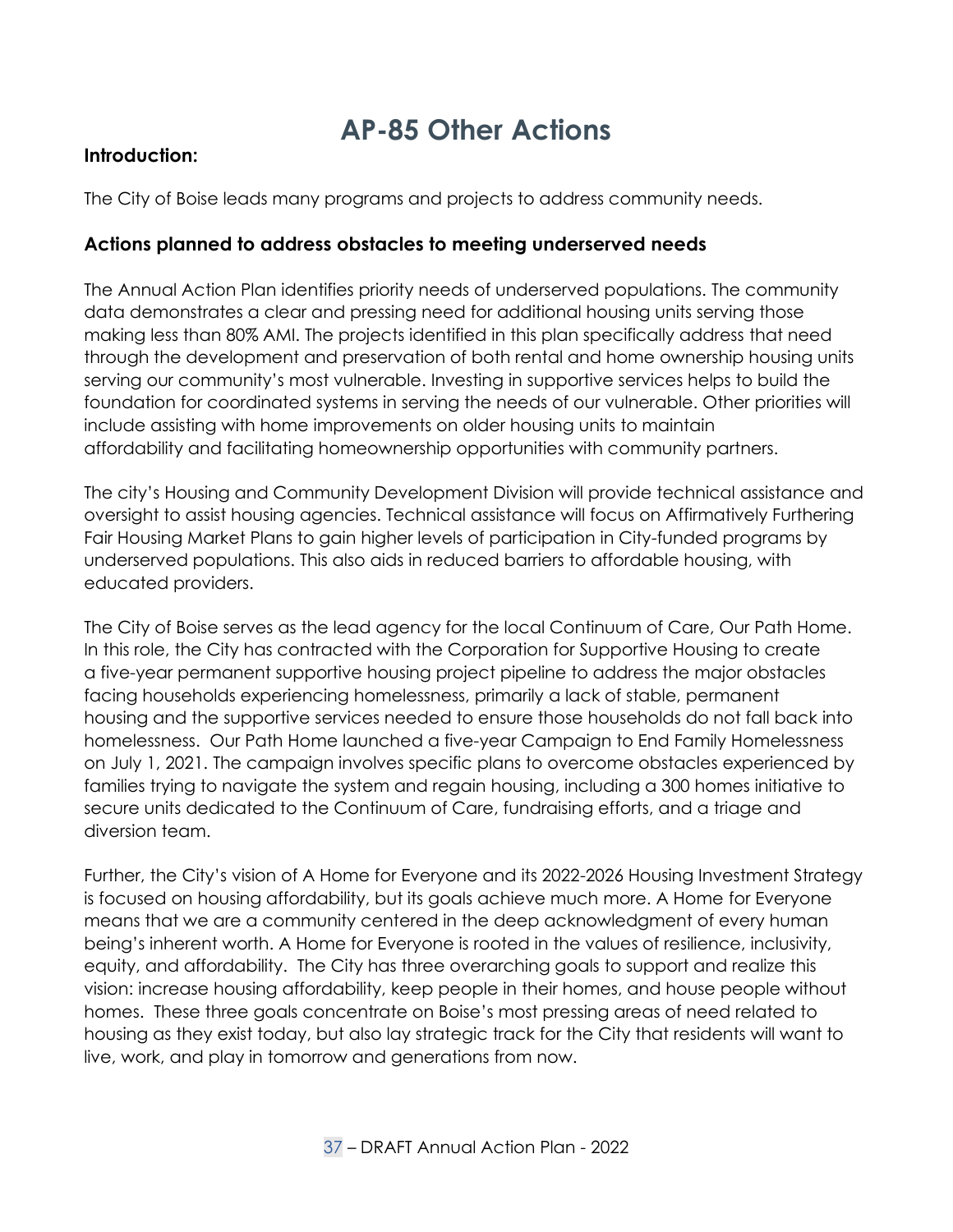## **Actions planned to foster and maintain affordable housing**

Actions presented in this section are those in which the city of Boise (City) has direct oversight and/or regulatory control over through CDBG and HOME Entitlement Programs.

The City will continue to sponsor its Home Improvement Loan program will assist low-income households in maintaining safe and decent owner-occupied housing. Where needed, the City will offer grants to those households who earn less than 50% of Area Median Income.

The Affordable Homeownership Loan Program will provide low interest loans to households at/or below 80 percent of the area median income. Competitive loan products will continue to be explored to provide for successful homeownership.

Seeking partnerships and utilizing resources with CDBG and HOME will be explored.

As part of the City's vision of a Home for Everyone, the City recognizes it must make direct investments. Investing a total of \$45 million through its Housing Investment Strategy to close funding gaps for those projects in the affordable housing project pipeline would position the City to create 1,500 homes: 1,250 homes at 60% AMI and 250 units of Permanent Supportive Housing by FY26 to support the City's goal to house people without homes. The City's A Home for Everyone Action Plan 2022-2026 include housing production and preservation targets along with specific implementation actions.

#### **Actions planned to reduce lead-based paint hazards**

Unlike neighboring states, the State of Idaho does not administer or enforce their own Leadbased paint (LBP) program. EPA requirements are in place nationwide, but some states, including Oregon, Washington, and Utah, operate their own program in lieu of the EPA program allowing for greater State and/or local government oversight. These programs must certify to EPA that they are as protective as the federal program and that there is adequate compliance and/or enforcement.

EPA's Region 10 includes Idaho, Alaska, Oregon, and Washington. Idaho is an EPA state whereas the EPA oversees the compliance and enforcement requirements for the State of Idaho.

Both the U.S. Department of Housing and Urban Development (HUD) and the Environmental Protection Agency (EPA) have Lead Safe Housing Rules and/or Requirements/Regulations for all pre-1978 Housing and/or Child Occupied Facilities, defined as Target Housing. The main differences between the HUD's Lead Safe Housing Rule (LSHR) and the EPA's Renovation Repair and Painting (RRP) are the workers and/or company training and certification requirements and third-party Clearance Testing upon completion of renovation activities and/or prior to occupancy.

HUD's LSHR also requires that all Lead Based Paint (LBP) Hazards be abated and/or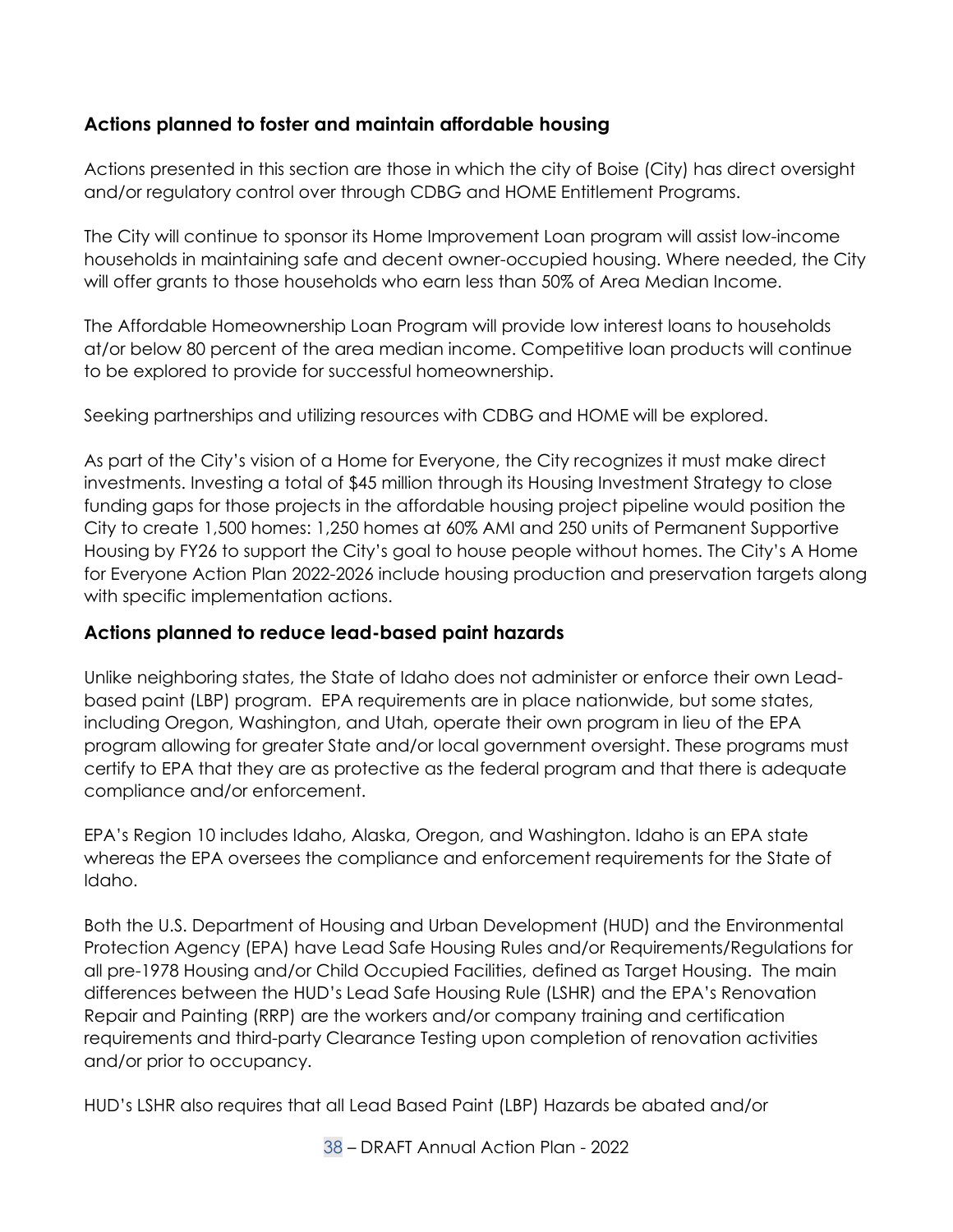permanently removed on all renovation projects that exceed \$25,000.00 per unit. All housing receiving federal assistance through the city of Boise's Housing and Community Development Division will comply with both EPA's RRP and HUD's LSHR as applicable.

All CDBG and HOME sub-grantees are required to follow HUD's LSHR requirements as well as the EPA's RRP rules and/or regulations as applicable, based upon the activity that they are undertaking and/or amount of funding used and/or received. Grantees involved in leasing, acquiring, rehabilitating, or maintaining housing units must keep files that provide compliance with these rules and regulations. Sub-grantees must provide clients with a disclosure of known LBP and the "Protect Your Family from Lead in Your Home" and/or the "Renovate Right pamphlet" as applicable. Verification of the disclosure notification and certification of the pamphlet delivery must be maintained in client files.

As housing providers purchase, rehabilitate, and lease housing units located in Boise, they are required to assess and mitigate lead hazards according to the guidelines provided in the LSHR. The City will provide technical assistance and/or training on HUD's LSHR and/or EPA's RRP rules and/or regulations as needed during the program year. If needed, the City may offer grants to contractors to complete all required certifications.

### **Actions planned to reduce the number of poverty-level families**

The emphasis of activities funded through local and federal sources is to help people rise out of poverty, rather than mere temporary assistance. The City of Boise's position is to address poverty's root causes and assist people in becoming self-sufficient. Two key components of helping people attain self-sufficiency are employment and affordable housing.

The City focuses on the following housing efforts: housing advocacy, homelessness prevention, expiring affordable rental preservation, rental development, and rehabilitation and homeownership assistance. The City has invested local funds in building a long-term transportation plan that provides for greater connectivity. This would provide households the ability to access employment centers that are less expense than driving a car. Recognizing that limited funds should be focused where the need is greatest, Boise gives preference to projects that directly benefit low- and moderate-income residents or serve low- and moderate-income neighborhoods over those that will benefit the City as a whole.

#### **Actions planned to develop institutional structure**

Municipal operations and services are organized within nine City departments. Plan review, building permits, inspections, planning and zoning functions and code enforcement are part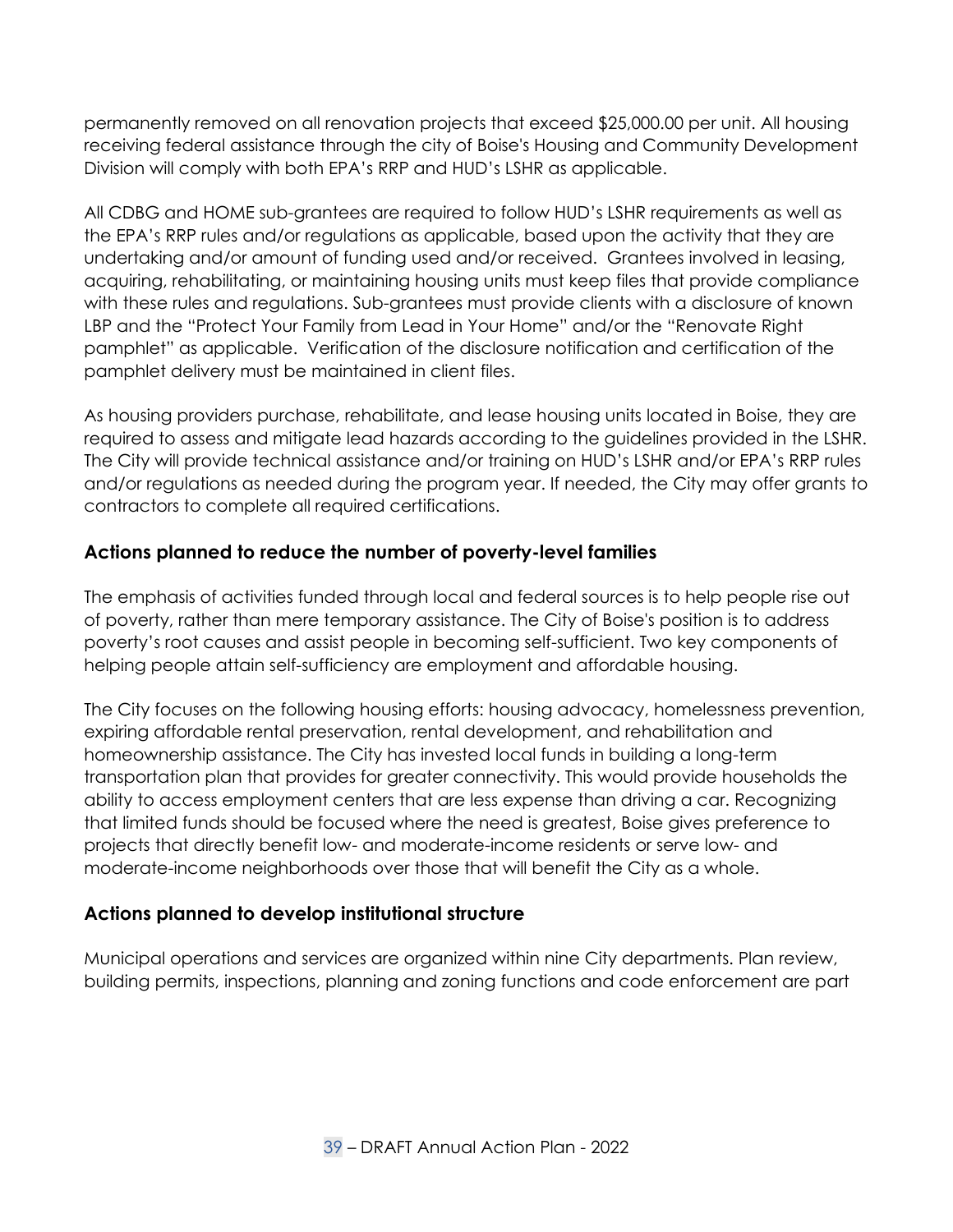of Planning and Development Services (PDS). HCD is a division of PDS and responsible for:

- Administration of CDBG, HOME, and other local funds
- Boise City/Ada County Continuum of Care
- Home Ownership Loan Program
- Home Improvement Loan Program
- Affordable Rental Housing
- Fair Housing Education and Outreach
- Administration and Operation of the City's Housing Land Trust
- Implementing the Mayor's Housing Strategy
- Compliance Monitoring
- •

If additional gaps to delivering service or new emerging needs are identified, the city of Boise has the institutional structure to be responsive and identify solutions in a collaborative manner.

# **Actions planned to enhance coordination between public and private housing and social service agencies**

The city of Boise (City) owns and operates affordable rental properties that serve extremely low, very low, and low-income individuals. The City coordinates with local providers of health, mental health, and other services for its residents. Some affordable rental units are used as "match" for other clients of local service agencies. Funding by CDBG and HOME has been used over the years to acquire housing units for increased supply of affordable housing. This investment of federal funds has been in response to specific affordable housing needs in Boise. To further encourage coordination of services, the City uses CDBG Public Service and other local funds to support local nonprofit organizations. These nonprofits include health, mental health, housing, and homeless services within the community.

Through the City's A Home for Everyone Action Plan 2022-2026, the City has identified many implementation steps that will increase coordination with other public agencies and private agencies that provide housing and social services. The City is working to formalize an MOU with Permanent Supportive Housing partners to facilitate the implementation of a pipeline of 5 supportive housing projects The City has also partnered to create the Supportive Housing Investment Fund with key stakeholder from the health systems.

The Boise City/Ada County Continuum of Care (CoC) is administered and coordinated by two full-time City employees. The primary focus of these positions is the coordination of activities to address local needs. City staff that administer the CoC, CDBG, and HOME programs are housed together. This provides an opportunity to decrease duplication of efforts, increase efficiency of systems, and implement initiatives that are designed to work in concert with each other.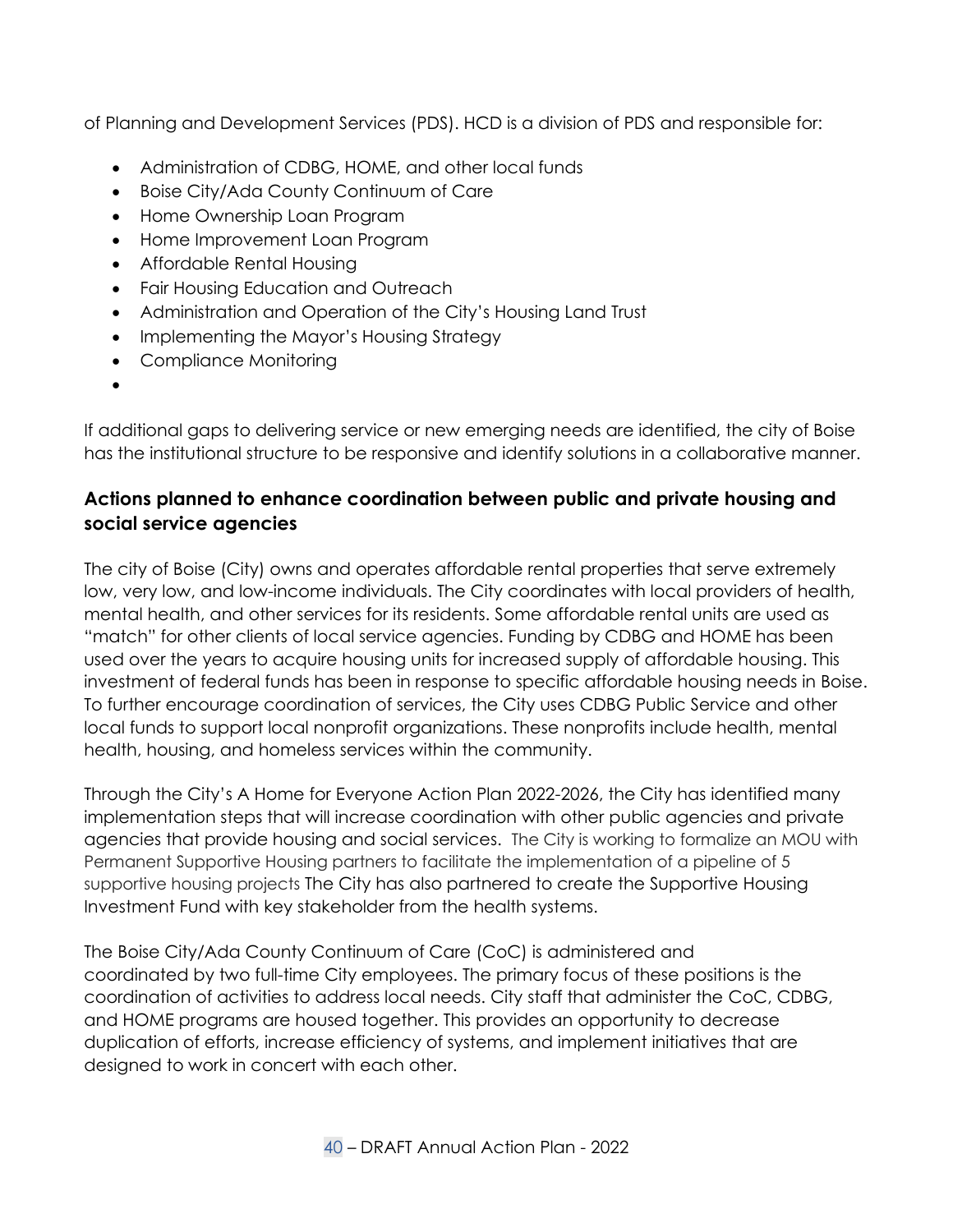The cities of Boise, Nampa, Meridian, and Caldwell annually collaborate to provide Fair Housing and Landlord Training. This is open to all landlords and/or housing providers. Education is provided on fair housing, discrimination, language assistance plans, companion/service animals, and provides a safe place to ask questions.

#### **Discussion:**

In addition to the collaboration for Fair Housing and Landlord Training, the cities of Boise, Nampa, Meridian, and Caldwell have completed an Analysis of Impediments for Barriers to Fair Housing. As these four entitlement communities are in the same Metropolitan Statistical Area, the ability to have similar strategies to reduce barriers is a great opportunity.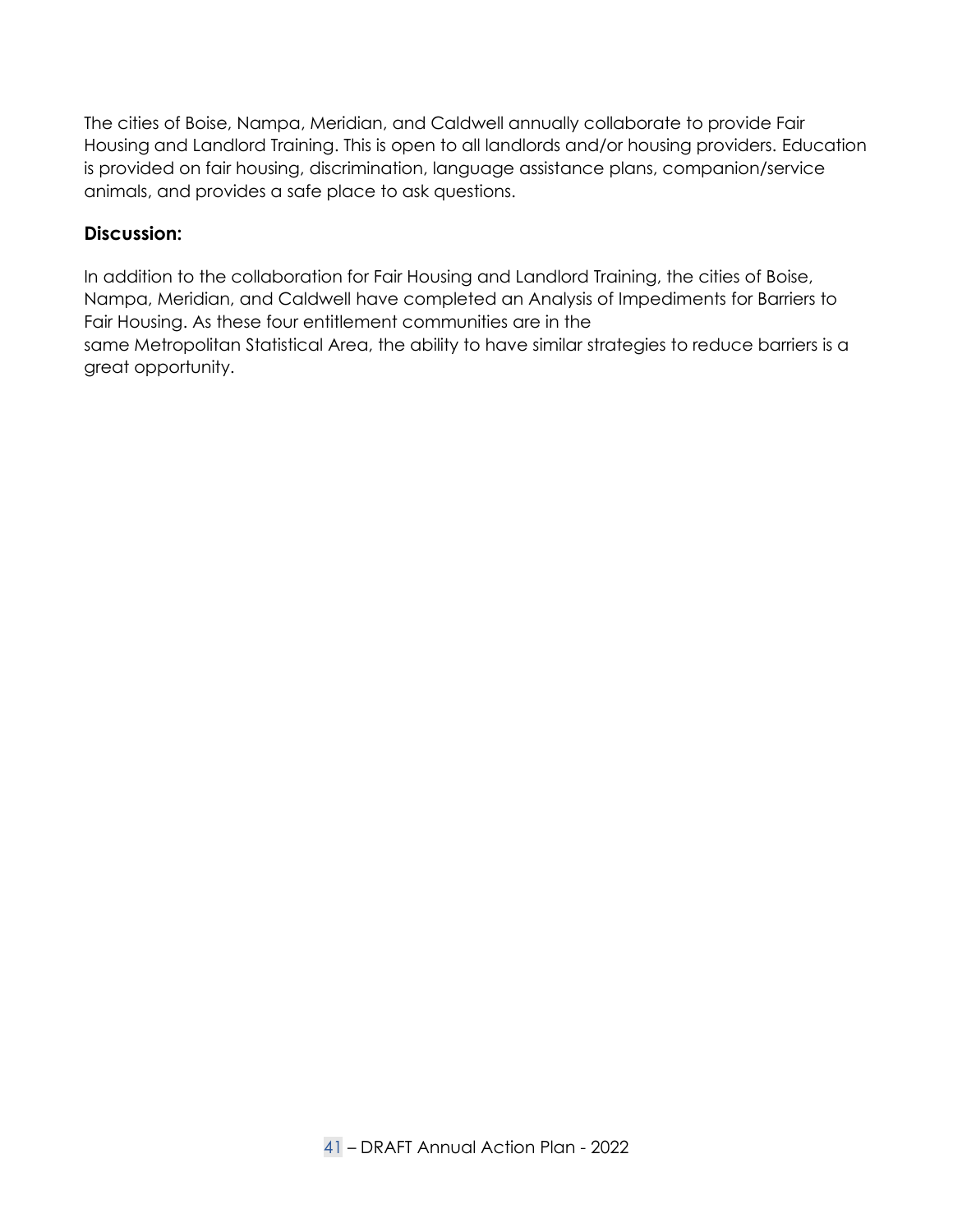# **AP-90 Program Specific Requirements**

**Introduction:** 

### **Community Development Block Grant Program (CDBG) Reference 24 CFR 91.220(l)(1)**

The City expects to generate and deposit approximately \$533,447 from Program Income into the CDBG revolving loan fund during PY22. These deposits will come from a variety of sources, including:

- Pay-offs of homeownership mortgages.
- loan payments from rehabilitated owner-occupied units.
- <span id="page-41-1"></span><span id="page-41-0"></span>• loan payments from rehabilitated non-owner-occupied units.

<span id="page-41-3"></span><span id="page-41-2"></span>**Projects planned with all CDBG funds expected to be available during the year are identified in the Projects Table. The following identifies program income that is available for use that is included in projects to be carried out.**

| 1. The total amount of program income that will have been received before        |  |
|----------------------------------------------------------------------------------|--|
| the start of the next program year and that has not yet been reprogrammed        |  |
| 2. The amount of proceeds from section 108 loan guarantees that will be used     |  |
| during the year to address the priority needs and specific objectives identified |  |
| in the grantee's strategic plan.                                                 |  |
| 3. The amount of surplus funds from urban renewal settlements                    |  |
| 4. The amount of any grant funds returned to the line of credit for which the    |  |
| planned use has not been included in a prior statement or plan                   |  |
| 5. The amount of income from float-funded activities                             |  |
| <b>Total Program Income:</b>                                                     |  |

<span id="page-41-4"></span>Other CDBG Requirements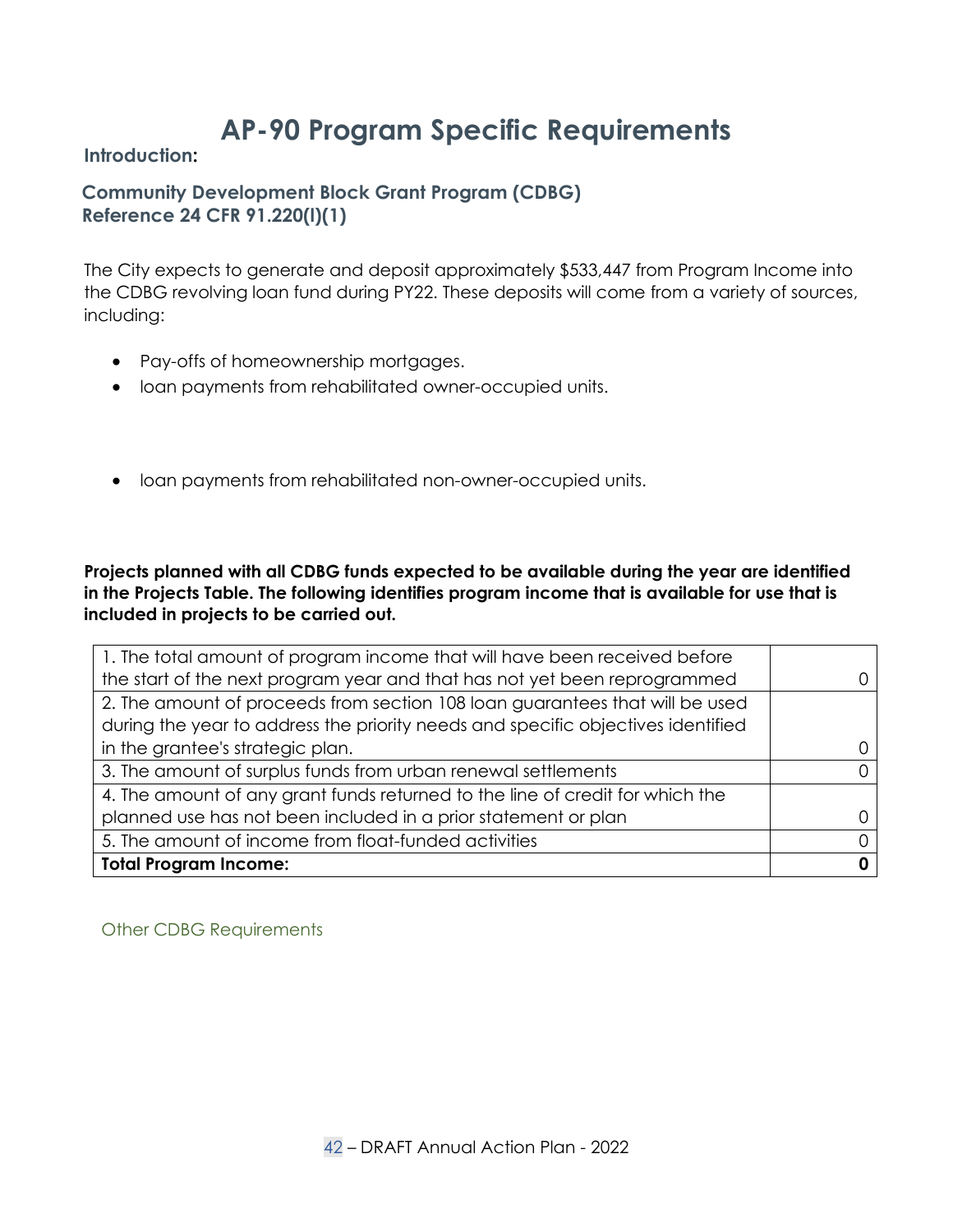### **HOME Investment Partnership Program (HOME) Reference 24 CFR 91.220(l)(2)**

| 1. The amount of urgent need activities                                    |         |
|----------------------------------------------------------------------------|---------|
| 2. The estimated percentage of CDBG funds that will be used for activities |         |
| that benefit persons of low and moderate income. Overall Benefit - A       |         |
| consecutive period of one, two or three years may be used to determine     | 100.00% |
| that a minimum overall benefit of 70% of CDBG funds is used to benefit     |         |
| persons of low and moderate income. Specify the years covered that         |         |
| include this Annual Action Plan.                                           |         |

#### **1. A description of other forms of investment being used beyond those identified in Section 92.205 is as follows:**

<span id="page-42-1"></span><span id="page-42-0"></span>The City will not use any forms of investment beyond those identified in Section 92.205

**2. A description of the guidelines that will be used for resale or recapture of HOME funds when used for homebuyer activities as required in 92.254, is as follows:**

See Grantee Specific Attachments for the detailed explanation.

**3. A description of the guidelines for resale or recapture that ensures the affordability of units acquired with HOME funds? See 24 CFR 92.254(a)(4) are as follows:**

See Grantee Specific Attachments for the detailed explanation.

**4. Plans for using HOME funds to refinance existing debt secured by multifamily housing that is rehabilitated with HOME funds along with a description of the refinancing guidelines required that will be used under 24 CFR 92.206(b), are as follows:**

The City does not use HOME funds for this.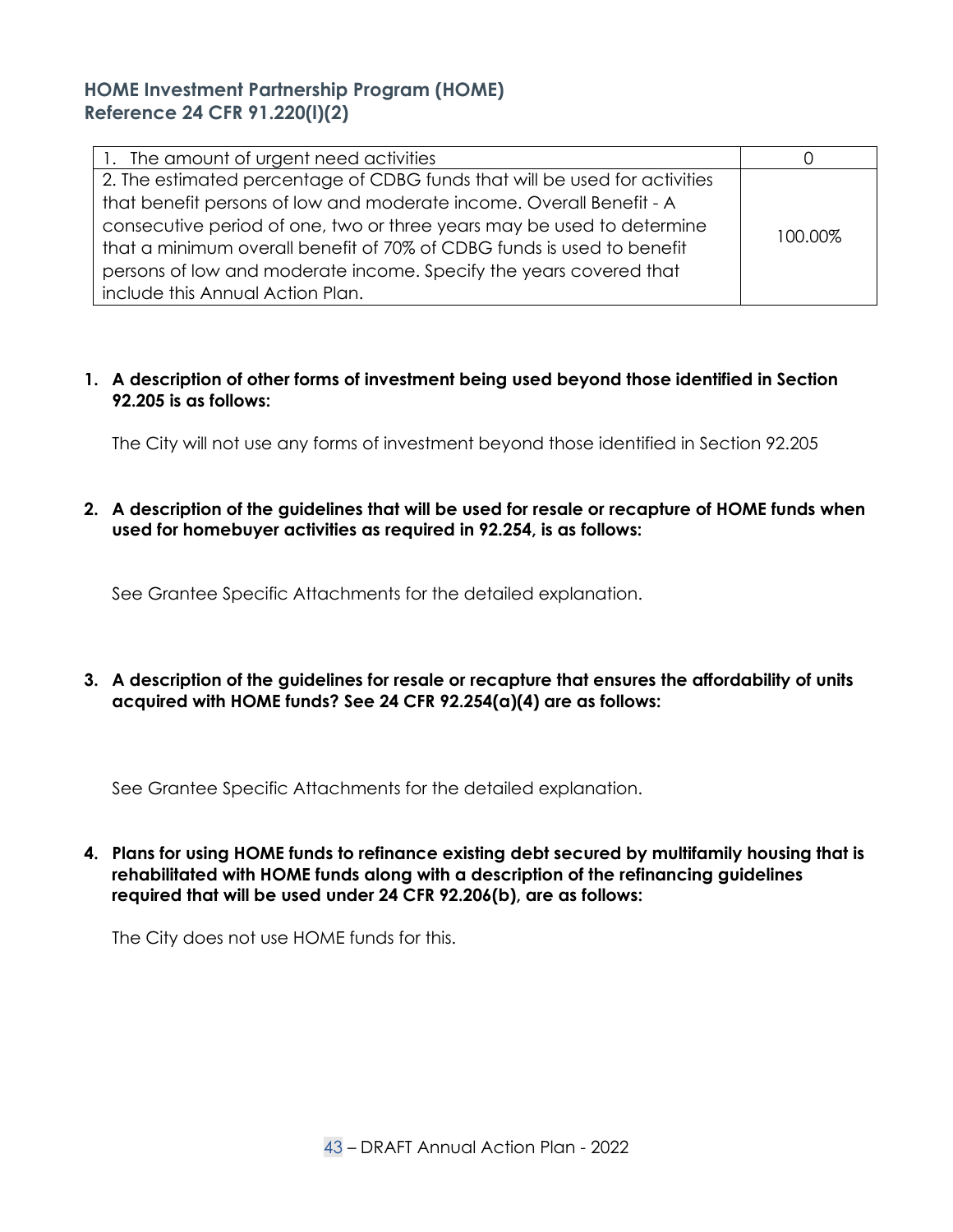# **Appendix: HOME Resale & Recapture Policy**

Pursuant to HOME regulations at 24 CFR 92.254(a)(5) each HOME-funded homebuyer unit must be subject to either resale or recapture requirements during the affordability period. In most cases, the City of Boise anticipates using recapture provisions as defined herein and will only consider the use of resale provisions in the context of affordable housing integrated into a community land trust.

**Recapture:** The City of Boise may provide HOME-funded direct buyer assistance to income eligible buyers through two avenues:

- The City may directly implement a Homebuyer Assistance Program to provide buyers with assistance toward their down payment, closing costs, and/or to "buy down" their first mortgage to an affordable level. When directly implementing the Homebuyer Assistance Program, the City provides funds on behalf of the buyer at the closing when they purchase their home.
- <span id="page-43-0"></span>• The City also provides HOME funds to nonprofit developers, including CHDOs, to finance the production of for-sale housing, including both new and rehabilitated units. Units are sold exclusively to income eligible buyers, and a portion of the HOME assistance that was provided to the developer is transferred to the buyer at closing as assistance toward the buyer's down payment, closing costs, and/or "mortgage buy down."

In both cases, the level of HOME assistance provided to a buyer is determined based on underwriting the buyer according to the City's underwriting policy, which takes into account income and resources to sustain homeownership, debts, and assets to acquire housing. Depending on the level of homebuyer assistance provided, the affordability period may be five (5) years (less than \$15,000 in direct assistance), ten (10) years (\$15,000 or more but less than \$40,000 in direct assistance), or fifteen (15) years (\$40,000 or more in direct assistance). Based on market dynamics in Boise, in nearly all cases the affordability period will be 15 years.

All buyers sign a HOME written agreement with the City outlining the affordability period and, as applicable, recapture provisions. HOME assistance is provided in the form of a deferred loan secured by a second-position deed of trust which is due and payable upon sale or transfer of title. Buyers may choose to voluntarily prepay the HOME loan, in whole or in part, at any time. However, prepayment does not end the term of the affordability period or the written agreement. Additionally, absent a voluntary prepayment, in the event buyers have not sold or transferred title to the unit before the end of the affordability period, the HOME loan remains outstanding until sale or transfer of title even though the HOME affordability period expires.

In the event of a sale or transfer of title during the affordability period, the City will recapture all of the original direct HOME assistance to the buyer plus a portion of the home's appreciation equal to the percentage increase in value since the buyer's purchase, if any.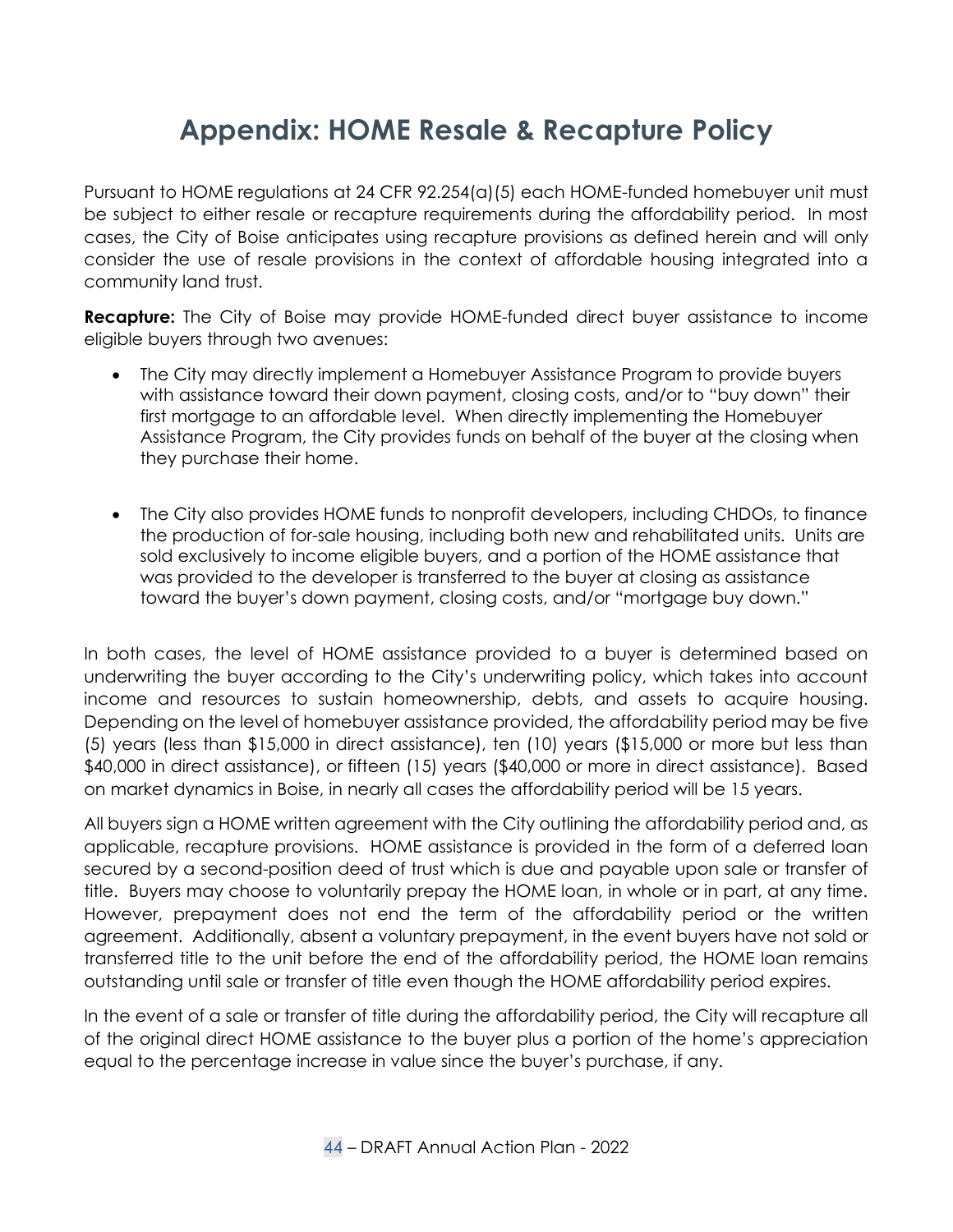For example, the Smith family purchase a \$400,000 house. The City provides \$100,000 in HOME assistance to the Smiths which helped cover their down payment, closing costs, and reduced the first mortgage to an affordable level. After 10 years, the Smith family decides to sell their home. The house sells for \$650,000, \$250,000 more than the original purchase price. This represents total appreciation of 62.5% over the period of the Smith's ownership. When the Smiths sell, the City will recapture a total of \$162,500 representing the original \$100,000 in direct HOME assistance plus 62.5% (i.e., the cumulative rate of appreciation). The remaining proceeds of the sale are retained by the Smith family as shown in the table below:

| Original<br>Purchase<br>Price:                               | \$400,000                                                                      |
|--------------------------------------------------------------|--------------------------------------------------------------------------------|
| Sales<br>Subsequent<br>Price:                                | \$650,000                                                                      |
| Appreciation<br>Percentage:                                  | $$650K$ /\$400K = 162.5%                                                       |
| <b>HOME</b><br>Original<br>Assistance                        | \$100,000 (Brown family had a \$300,000 first<br>mortgage from a bank lender.) |
| Recapture Amount                                             | $$100,000 \times 162.5\% = $162,500$                                           |
| <b>Sales Price:</b>                                          | \$650,000                                                                      |
| <b>Seller Closing Costs:</b>                                 | $($ \$39,000) (Assumes 6% of sales price)                                      |
| Payoff 1st Mortgage:                                         | (\$232,000) (Principal remaining after 10 yrs of<br>payments on 30-year loan.) |
| City Recapture:                                              | (\$162,500)                                                                    |
| Sales Proceeds<br>to<br>Seller<br>(i.e., original<br>buyer): | \$216,500                                                                      |

Notwithstanding, in the event the Net Proceeds of the sale are inadequate to fully repay the City's HOME loan, the City will only recapture the Net Proceeds, defined to be the sales price less the sum of senior secured debt and reasonable seller's closing costs, as full and final payoff of the note. In the event the Net Proceeds are less than the outstanding HOME loan balance, the City reserves the right to determine whether the sales price is comparable to the sales price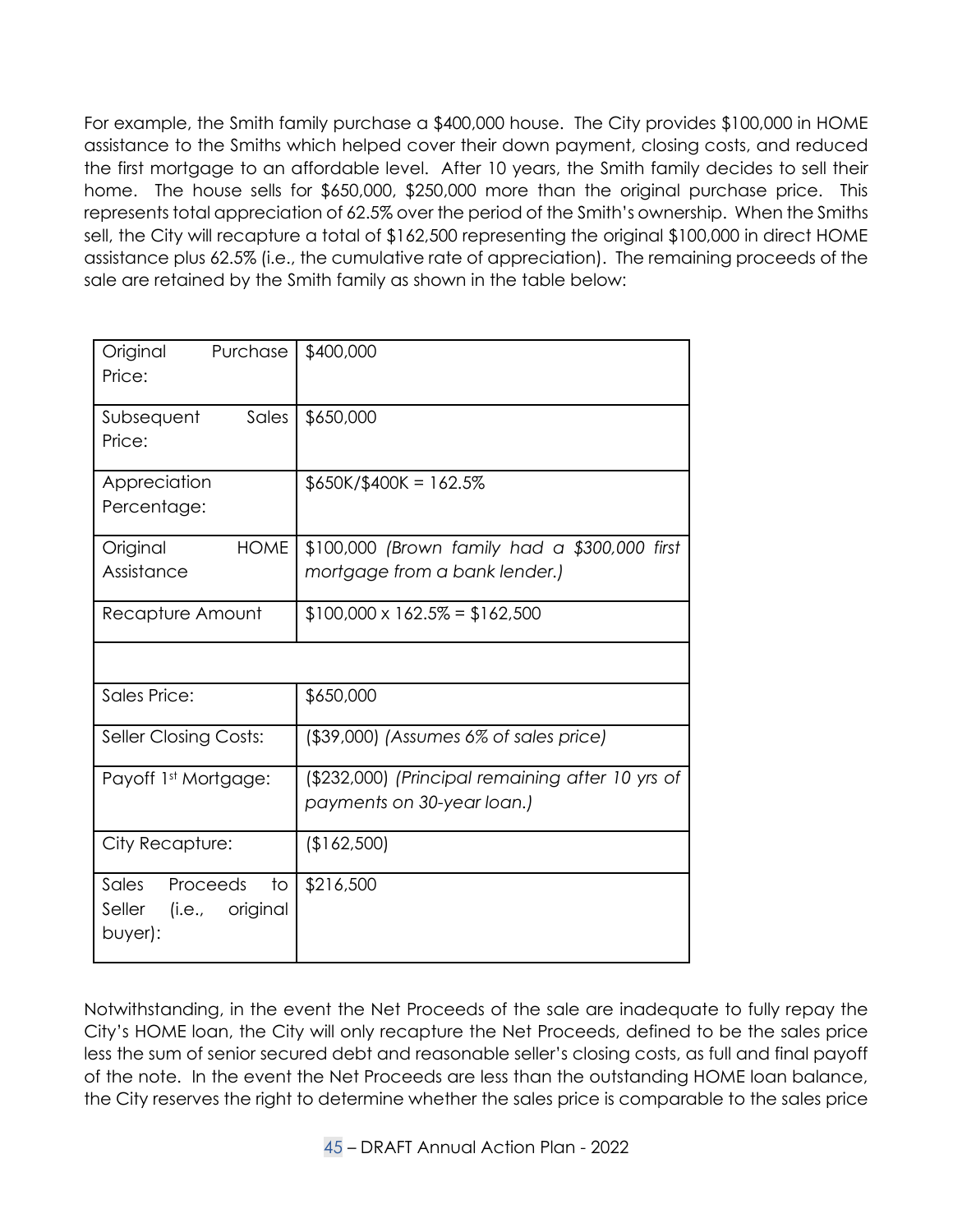in an arms-length transaction for a similar unit and to evaluate the closing costs being charged to the original buyer to ensure they are reasonable and customary.

For example, assume the Smith family sold their house after only a year of ownership. Assume also that, the market value had only increased to \$410,000 (only a 2.5% increase as the real estate market had slowed down). After paying seller closing costs of \$25,000 (approximately 6% of the sales price) and the first mortgage's \$295,000 balance (only \$5,000 of principal has been paid after only 12 months), the Net Proceeds available are only \$90,000. This is less than the \$102,500 due under the HOME agreement and loan documents (i.e., the original HOME assistance of \$100,000 and the shared appreciation of another 2.5%). The City only recaptures \$90,000 in this instance, and there are no remaining proceeds available to the Smith family.

To the extent a buyer has not sold the home during the HOME affordability period, the HOME loan continues to remain in force until the buyer's eventual sale or transfer. The financial terms of the loan continue to remain the same – that is, the amount due is the original HOME loan times the cumulative rate of appreciation (i.e., the future sales price divided by the original purchase price) limited to the Net Proceeds of sale. The distinction as to whether the HOME affordability period has expired has no practical effect for the buyer. Rather it impacts the City's accounting for and reporting of any loan payments received.

Receipts received as a result of a sale or transfer within the affordability period are recorded by the City as "recaptured funds." Receipts collected after the affordability period has expired are recorded as "program income."

**Resale:** A Community Land Trust (CLT) is defined within the HOME statute as a Community Housing Development Organization (CHDO) that seeks to provide "permanently" affordable homeownership opportunities to low-income buyers. CLTs retain ownership of the underlying land upon which homes are built. Low-income buyers purchase the home itself, obtaining certain rights to the underlying property via a ground lease from the CLT. The CLT typically sells homes at a deliberately below-market price set to be affordable to a range of low-income buyers (typically from 65% to 80% AMI but potentially as low as 50% to 80% AMI if such affordability can be achieved at reasonable subsidy cost). Via the ground lease, the CLT retains a preemptive option to purchase the home back when the initial buyer is otherwise ready to sell and move on. The purchase option defines the future re-purchase price by formula, seeking to provide the initial buyer with a reasonable return on their investment while keeping the home affordable to similarly situated future buyers.

As of 2022, NeighborWorks Boise, a City-designated CHDO, is developing a CLT approach to its homeownership development activities. In the event the City provides HOME funds to support the development of housing by a CLT, whether NeighborWorks Boise or a future CLT, the City will impose a resale provision on the property being developed via deed restriction, declaration of restrictive covenants, or another similar means and separately impose the same restrictions as part of its written agreement with the assisted buyers. The resale provision imposed by the City will be in effect for the required HOME affordability period, but the City will work with the CLT to ensure that additional longer-term provisions remain in place following the formal end of the HOME affordability period intended to keep CLT units affordable to low-income buyers in perpetuity.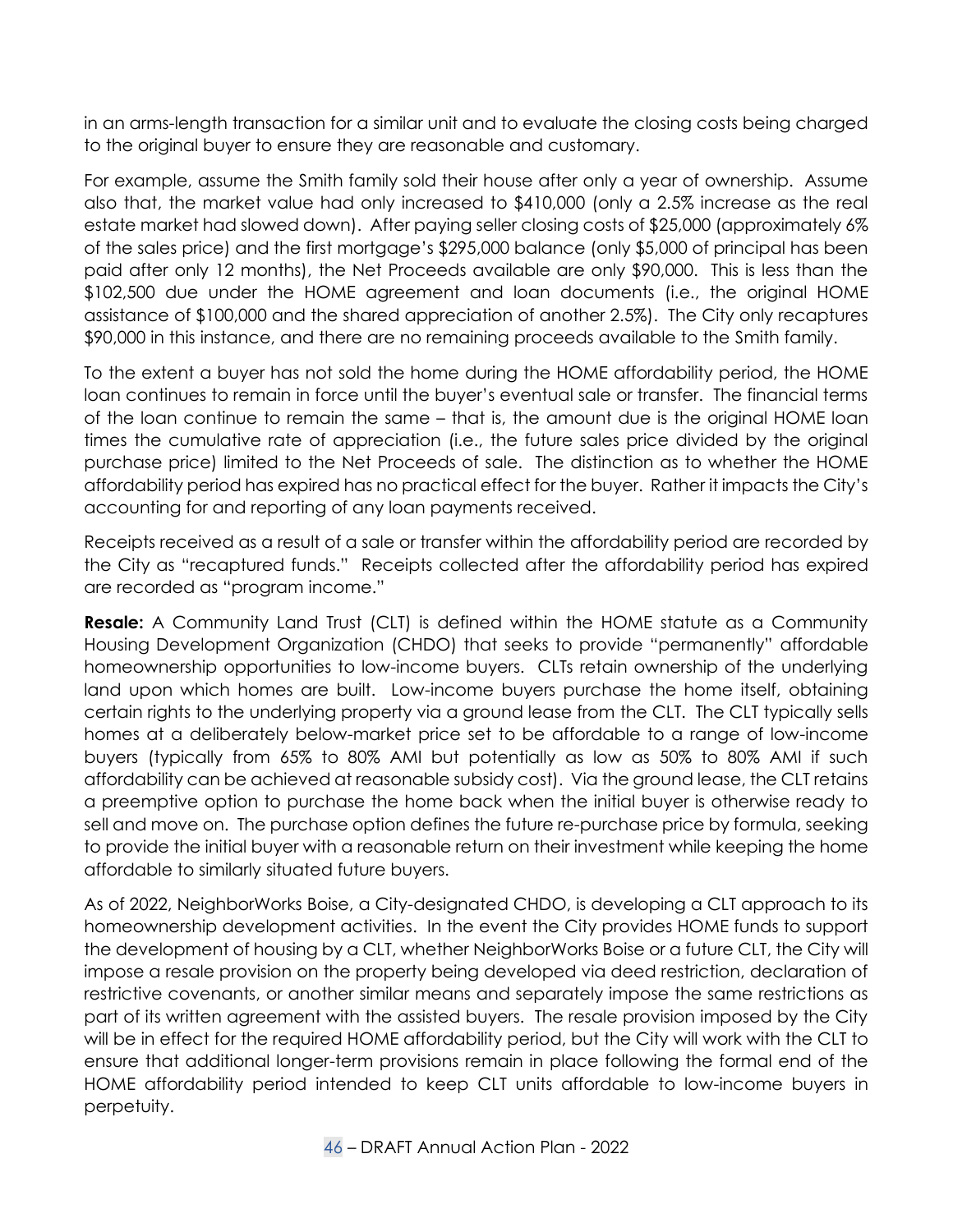To provide a fair return to assisted buyers while ensuring homes remain affordable to a reasonable range of future low-income buyers, the City will limit any given buyer's future resale price to the lesser of i) their purchase price plus 1.5% for each year of ownership or ii) the then current appraised value of the property (which the City expects is highly unlikely to be the controlling factor). The City does not anticipate providing a "step up" in sales price for capital improvements made by the initial buyer as CLT-developed homes will be newly constructed and not require substantial capital investments during a presumed 15-year HOME affordability period. Additionally, capital improvements such as an addition to the home may fundamentally change the initial projections of future affordability.

For example, the Jones family purchase a CLT-developed unit for \$300,000 which is well below the \$400,000 market value of the home. The CLT's ability to sell the unit for less than market value was the result of a City HOME investment in the project. At closing, the Jones family signs a ground lease with the CLT and purchases the unit. They also sign an agreement with the City and acknowledge the declaration of restrictive covenants the City had placed on the property during its development. After 10 years the Jones family decides to sell the home. The restrictions allow them to sell it for \$348,162 as shown by the table below:

| Resale Example - 1.5% annual appreciation |           |  |
|-------------------------------------------|-----------|--|
| Original Purchase Price                   | \$300,000 |  |
| Initial Buyer Sells                       |           |  |
| After Year 1 (purchase price +<br>$1.5\%$ | \$304,500 |  |
| After Year 2 (prior year + 1.5%)          | \$309,068 |  |
| After Year 3 (prior year + 1.5%)          | \$313,704 |  |
| After Year 4 (prior year + 1.5%)          | \$318,409 |  |
| After Year 5 (prior year + 1.5%)          | \$323,185 |  |
| After Year 6 (prior year + 1.5%)          | \$328,033 |  |
| After Year 7 (prior year + 1.5%)          | \$332,953 |  |
| After Year 8 (prior year + 1.5%)          | \$337,948 |  |
| After Year 9 (prior year + 1.5%)          | \$343,017 |  |
| After Year 10 (prior year + 1.5%)         | \$348,162 |  |

In the example of the Jones family, in a sale after 10 years, they would recognize appreciation of \$48,162 and, assuming they originally financed the purchase with a 30 year mortgage at 5%, they would have repaid approximately \$56,000 in principle, leaving them with approximately